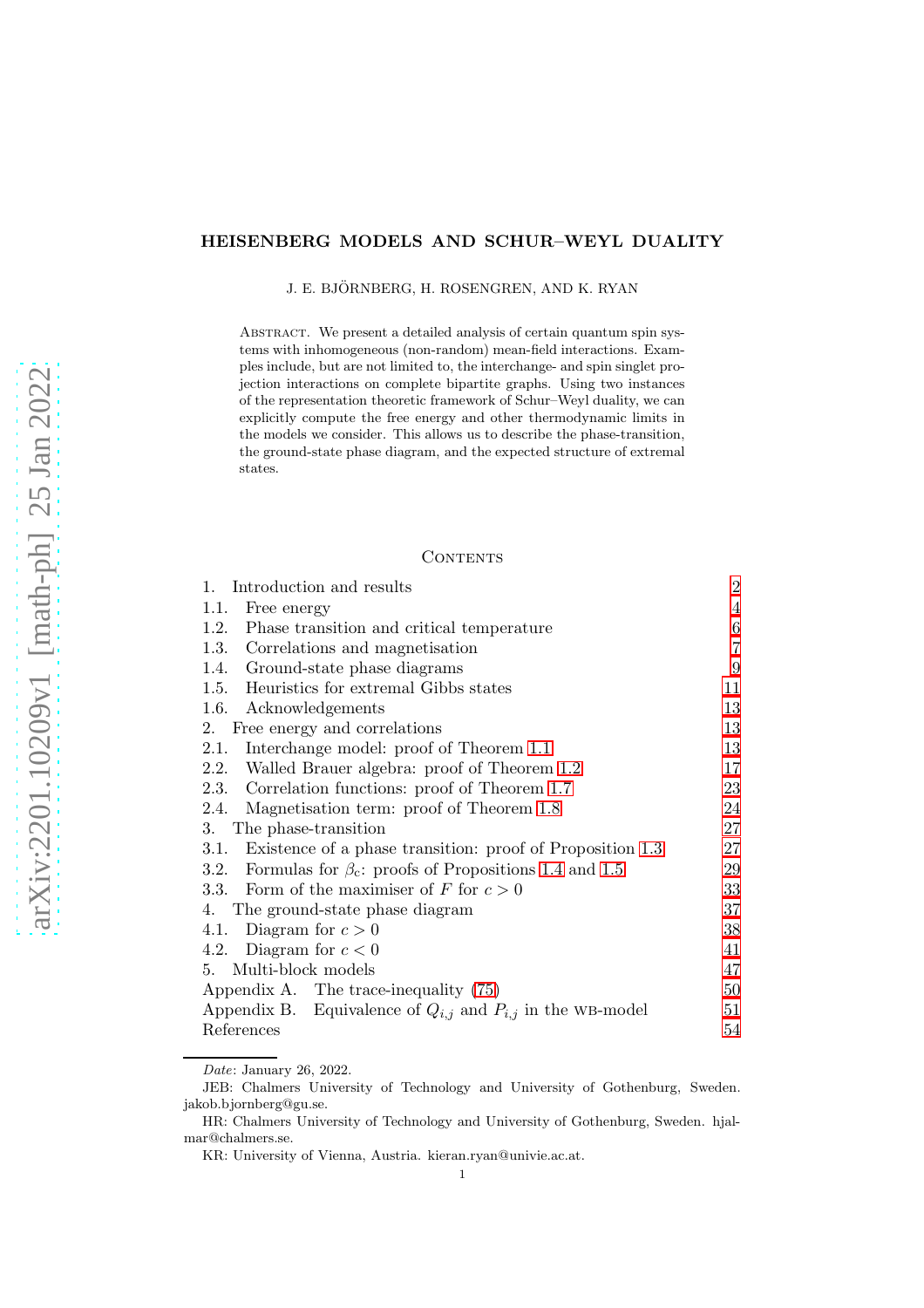#### 1. Introduction and results

<span id="page-1-0"></span>When Werner Heisenberg in 1928 introduced his famous model for ferromagnetism, he described it in terms of an *exchange interaction* between neighbouring valence electrons ("Austausch von Elektronen", [\[19,](#page-53-1) p. 621]). In modern notation, for the spin- $\frac{1}{2}$  system he was considering, this interaction can be written as  $T_{i,j} = 2(\mathbb{S}_i \cdot \mathbb{S}_j) + \frac{1}{2}$ , where  $T_{i,j}$  acts on a pure tensor  $v_i \otimes v_j$  in  $\mathbb{C}^2 \otimes \mathbb{C}^2$  by transposing the factors,  $T_{i,j}(v_i \otimes v_j) = v_j \otimes v_i$ , and  $\mathbb{S} = (S^{(1)}, S^{(2)}, S^{(3)})$  are spin- $\frac{1}{2}$ -matrices. Two natural generalisations to higher spin immediately suggest themselves: we can take the interaction to be the transposition  $T_{i,j}$  acting on  $\mathbb{C}^r \otimes \mathbb{C}^r$ , or to be  $\mathbb{S}_i \cdot \mathbb{S}_j$ , where the  $\mathbb{S}$  are now spin-S-matrices and  $r = 2S + 1$ . For  $S > \frac{1}{2}$ , these choices are no longer equivalent; while both are natural generalisations, some authors reserve the name Heisenberg model for the model with interaction  $\mathbb{S}_i \cdot \mathbb{S}_j$ . The model with interaction  $T_{i,j}$  has been called the *interchange model* and is one of the main topics of this paper.

The name interchange model can be traced back to works by Harris [\[18\]](#page-53-2), Powers [\[25\]](#page-53-3), and Tôth [\[29\]](#page-54-0), and is motivated by a probabilistic representation of the model. Powers [\[25\]](#page-53-3) was first to notice that the ferromagnetic (spin-1  $\frac{1}{2}$ ) Heisenberg model can be represented in terms of a random walk on permutations generated by transpositions. The latter random walk was constructed on infinite lattices by Harris  $[18]$ . Tóth  $[29]$  was first to use this representation to obtain an important result for the Heisenberg model: a bound on the free energy of the model on  $\mathbb{Z}^3$  that was the best known for many years [\[12\]](#page-53-4). The underlying random walk on permutations has come to be known as the interchange process in the literature on mixing times of Markov chains [\[3\]](#page-53-5). The present paper does not use the probabilistic representation, however; indeed our methods apply also in cases where such a representation is not available.

For the *antiferromagnetic* spin- $\frac{1}{2}$  Heisenberg model, Aizenman and Nachtergaele [\[2\]](#page-53-6) discovered a similar probabilistic representation based on the identity  $P_{i,j} = \frac{1}{2} - 2\mathbb{S}_i \cdot \mathbb{S}_j$  where  $P_{i,j}$  is (twice) the projection onto the singlet subspace of  $\mathbb{C}^2 \otimes \mathbb{C}^2$  (eigenspace for the total spin operator with eigenvalue 0). On a bipartite graph, such as the line  $\mathbb Z$  considered by Aizenman and Nachtergaele, the Hamiltonian with interactions  $P_{i,j}$  is unitarily equivalent to that with interactions  $Q_{i,j}$  defined by

<span id="page-1-1"></span>(1) 
$$
\langle e_{\alpha_1} \otimes e_{\alpha_2} | Q_{i,j} | e_{\alpha_3} \otimes e_{\alpha_4} \rangle = \delta_{\alpha_1, \alpha_2} \delta_{\alpha_3, \alpha_4},
$$

where the  $e_{\alpha}$  are a basis for  $\mathbb{C}^2$ . The interaction  $Q_{i,j}$  has a natural interpretation in terms of random loops, and plays a central role in the present work. The definition [\(1\)](#page-1-1) generalises straightforwardly to higher spin.

If we take the underlying lattice to be the *complete graph*  $K_n$ , consisting of n vertices with an edge between each pair of distinct vertices, then the interchange model is a mean-field system with Hamiltonian

<span id="page-1-2"></span>(2) 
$$
-\frac{1}{n}\sum_{1\leq i
$$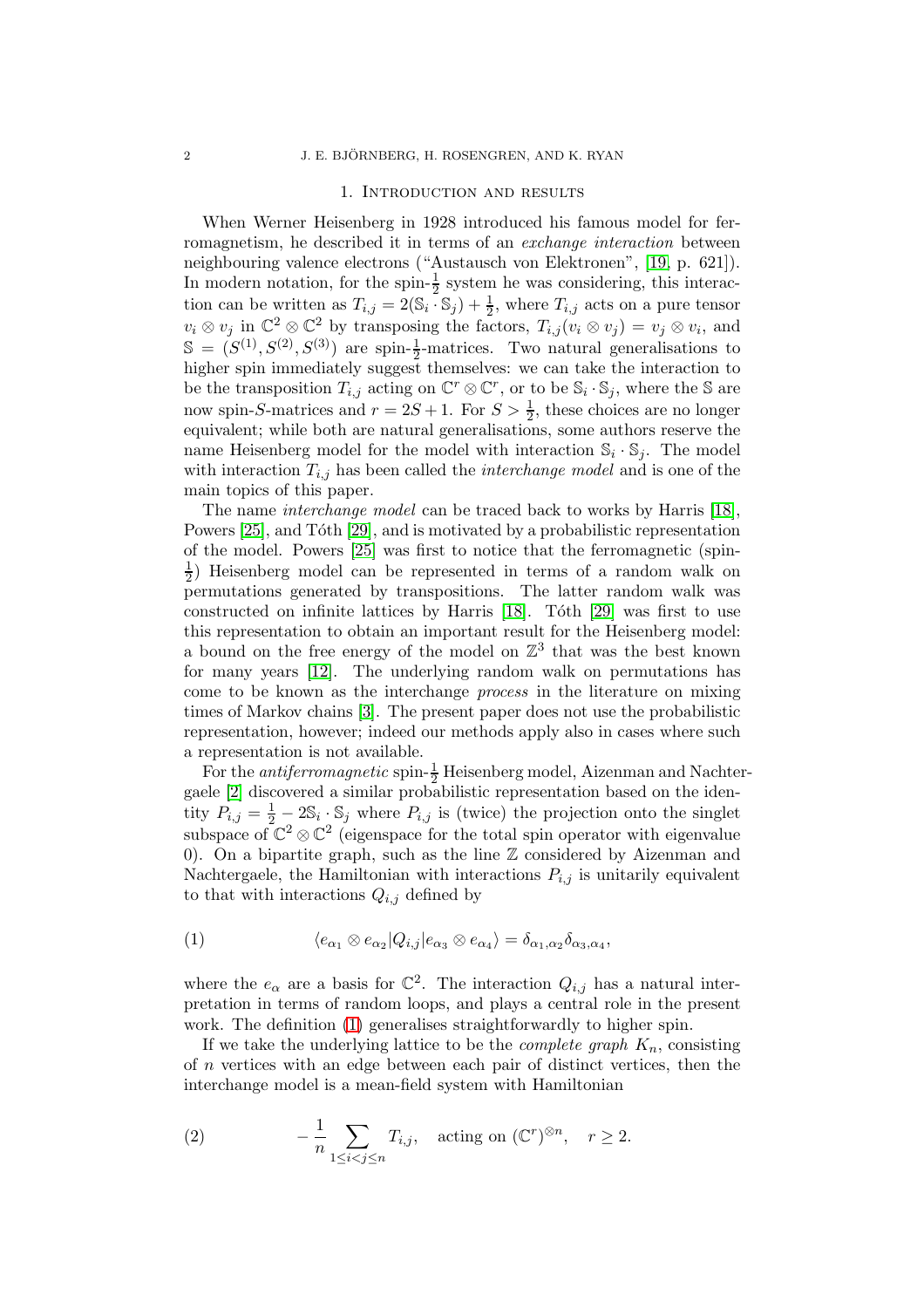This model was studied in the papers of Björnberg  $[8, 9]$  $[8, 9]$ , where the key step of the analysis was to note that the Hamiltonian [\(2\)](#page-1-2) is a central element of the group algebra  $\mathbb{C}[S_n]$  of the symmetric group, represented on the tensor space  $(\mathbb{C}^r)^{\otimes n}$ . This means that the eigenspace decomposition for the Hamiltonian [\(2\)](#page-1-2) coincides with the decomposition of  $(\mathbb{C}^r)^{\otimes n}$  into irreducible  $S_n$ -modules, which is well-studied. Ryan [\[26\]](#page-54-1) implemented a similar approach for the model with Hamiltonian

<span id="page-2-0"></span>(3) 
$$
-\frac{1}{n}\sum_{1\leq i
$$

with  $a, b \in \mathbb{R}$  and  $r \geq 2$ , which can similarly be diagonalised using the irreducible representations of the Brauer algebra (defined below).

The unifying principle behind this approach to determining the eigenspace decomposition of the Hamiltonian is a classical algebraic theory called *Schur-*Weyl duality. This term is used for specific instances of a general result in representation theory called the double centraliser theorem, which states the following [\[14,](#page-53-9) Theorem 4.54]. Let  $V$  be a finite-dimensional vector space, and  $A \subseteq End(V)$  a semi-simple algebra of linear mappings (endomorphisms)  $\mathbb{V} \to \mathbb{V}$ . Then the centraliser  $\mathbb{B}$  of  $\mathbb{A}$ , i.e. the algebra of endomorphisms commuting with all elements of A, is also semi-simple, and as a representation of  $\mathbb{A} \otimes \mathbb{B}$  we have

(4) 
$$
\mathbb{V} = \bigoplus_i U_i \otimes V_i,
$$

where the  $U_i$  (respectively  $V_i$ ) are non-isomorphic irreducible representations of  $A$  (respectively  $B$ ). The most famous instances of this (and relevant in the present work) are obtained by letting  $\mathbb{V} = (\mathbb{C}^r)^{\otimes n}$ . If we let A consist of all invertible endomorphisms of  $\mathbb{C}^r$ , acting diagonally on  $\mathbb{V}$ , then  $\mathbb{B}$  is generated by the permutations of the tensor factors of V: this gives the Schur–Weyl duality between the general linear group  $GL_r(\mathbb{C})$  and the symmetric group  $S_n$  (see [\(49\)](#page-13-0) for details) which facilitates the analysis of the interchange model [\(2\)](#page-1-2). If instead we take A to consist of *orthogonal* matrices, then  $\mathbb B$  is the Brauer-algebra used in the analysis of [\(3\)](#page-2-0).

Let us note that the present work follows a line of papers analysing the interchange process and Heisenberg model with algebraic methods (including the aforementioned [\[8\]](#page-53-7), [\[9\]](#page-53-8), [\[26\]](#page-54-1)). Alon and Kozma [\[4\]](#page-53-10) analysed the interchange process on a general graph, and estimated the number of  $k$ -cycles at a given time; Berestycki and Kozma [\[7\]](#page-53-11) gave an exact formula for the same on the complete graph; Alon and Kozma [\[5\]](#page-53-12) gave an exact formula for the magnetisation of the mean-field spin- $\frac{1}{2}$  Heisenberg model.

In this work we carry the methods described above further, to inhomogeneous models on the complete graph where the coupling constants between different vertices take finitely many different values. The models for which our analysis goes the deepest are what we call two-block models, where coupling constants can take at most three values (one each for the interactions within each of the two blocks, and one for interactions between the two blocks). Our results on these models come in several parts. In Theorems [1.1](#page-3-1) and [1.2](#page-4-0) we explicitly compute the free energy. In Propositions [1.3](#page-5-1) to [1.6,](#page-6-3) we give results on phase transitions, and, for certain restrictions on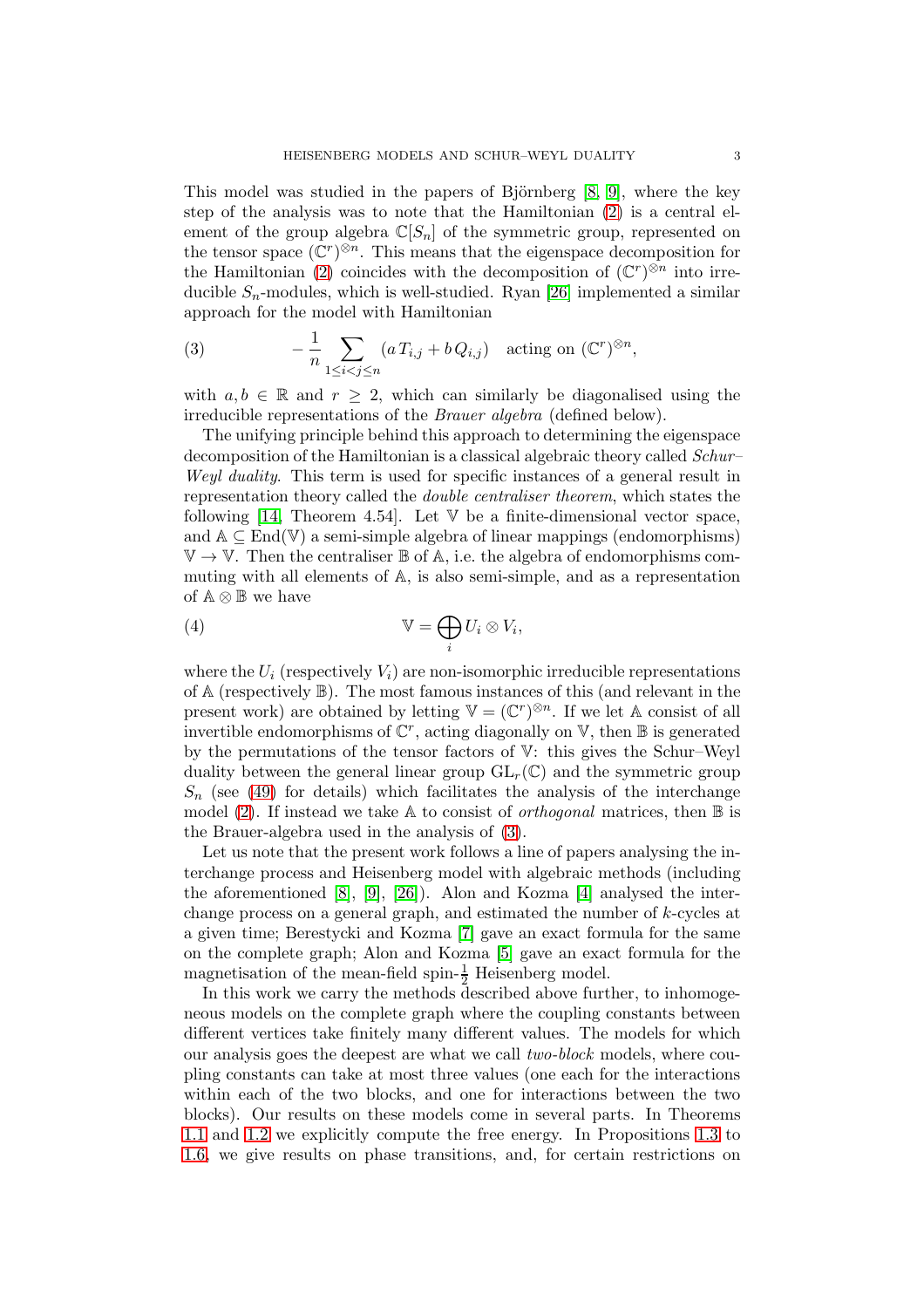the parameters, we compute the critical temperature. In Theorems [1.7](#page-6-1) and [1.8](#page-7-0) we compute a magnetisation and limits of certain correlation functions. Using the results mentioned above, in Section [1.4](#page-8-0) we completely describe the gound-state phase diagram of the models; and in Section [1.5](#page-10-0) we give heuristic descriptions of the extremal Gibbs states and phase driagrams at finite temperature. At the end of the paper, in Section [5,](#page-46-0) we give the free energy for what we call multi-block models, where coupling constants can take any finite number of values, and where we allow certain many-body interactions.

Two highlights of the new results in this paper are the following. Firstly, we give a formula for the critical temperature of the spin- $\frac{1}{2}$  quantum Heisen-berg model on the complete bipartite graph; see Proposition [1.4](#page-5-2) with  $a =$  $b = 0$ . Secondly, a curious equality of the free energy of the model on the complete bipartite graph with interaction via transpositions  $T_{i,j}$  [\(2\)](#page-1-2), and the model with interaction via the (scaled) spin-singlet projection  $P_{i,j}$ ; see Theorem [1.2,](#page-4-0) also with  $a = b = 0$ . We wonder whether this equality holds for arbitrary bipartite graphs.

<span id="page-3-0"></span>1.1. Free energy. For  $a, b, c \in \mathbb{R}$ , and  $1 \leq m \leq n$ , we define the ABinterchange-model, or AB-model for short, through its Hamiltonian

<span id="page-3-2"></span>(5) 
$$
H_n^{\text{AB}} = -\frac{1}{n} \left( a \sum_{1 \le i < j \le m} T_{i,j} + b \sum_{m+1 \le i < j \le n} T_{i,j} + c \sum_{1 \le i \le m < j \le n} T_{i,j} \right),
$$

acting on  $\mathbb{V} = (\mathbb{C}^r)^{\otimes n}$ . For  $\beta > 0$ , introduce the partition function  $Z_n^{\text{AB}}(\beta) =$  $\text{tr}\left[e^{-\beta H_n^{\text{AB}}}\right]$ . We call this a *two-block* model since we may think of it as a spin system on a graph with vertex set  $\{1, 2, \ldots, n\}$  partitioned into the two blocks  $A = \{1, \ldots, m\}$  and  $B = \{m+1, \ldots, n\}$ . The form of the Hamiltonian [\(5\)](#page-3-2) means that spins at two vertices within A interact with coupling constant  $a$ , spins at two vertices within  $B$  interact with coupling constant  $b$ , and the spin at a vertex in  $\tilde{A}$  interacts with the spin at a vertex in  $\tilde{B}$  with coupling constant c. In the homogeneous case  $a = b = c$  we obtain the interchange model on the complete graph [\(2\)](#page-1-2), while if  $a = b = 0$  and  $c \neq 0$  we obtain a model on the complete bipartite graph  $K_{m,n-m}$ .

<span id="page-3-3"></span>We write

(6) 
$$
F(x_1, ..., x_r; y_1, ..., y_r) = \sum_{i=1}^r f(x_i, y_i),
$$

where  $x_i, y_i \geq 0$  and

(7) 
$$
f(x,y) = -x \log x - y \log y + \frac{\beta}{2} (ax^2 + by^2 + 2cxy).
$$

We have the following result about the free energy:

<span id="page-3-1"></span>THEOREM 1.1. Let  $a, b, c \in \mathbb{R}$  be fixed. If  $n, m \to \infty$  such that  $m/n \to$  $\rho \in (0, 1)$ , then the free energy of the model [\(5\)](#page-3-2) satisfies

(8) 
$$
\Phi_{\beta}^{\text{AB}}(a,b,c) := \lim_{n \to \infty} \frac{1}{n} \log Z_n^{\text{AB}}(\beta) = \max F(x_1,\ldots,x_r;y_1,\ldots,y_r)
$$

where the maximum is taken over  $x_1, \ldots, x_r, y_1, \ldots, y_r \geq 0$  subject to  $\sum_{i=1}^r x_i =$  $1 - \sum_{i=1}^{r} y_i = \rho.$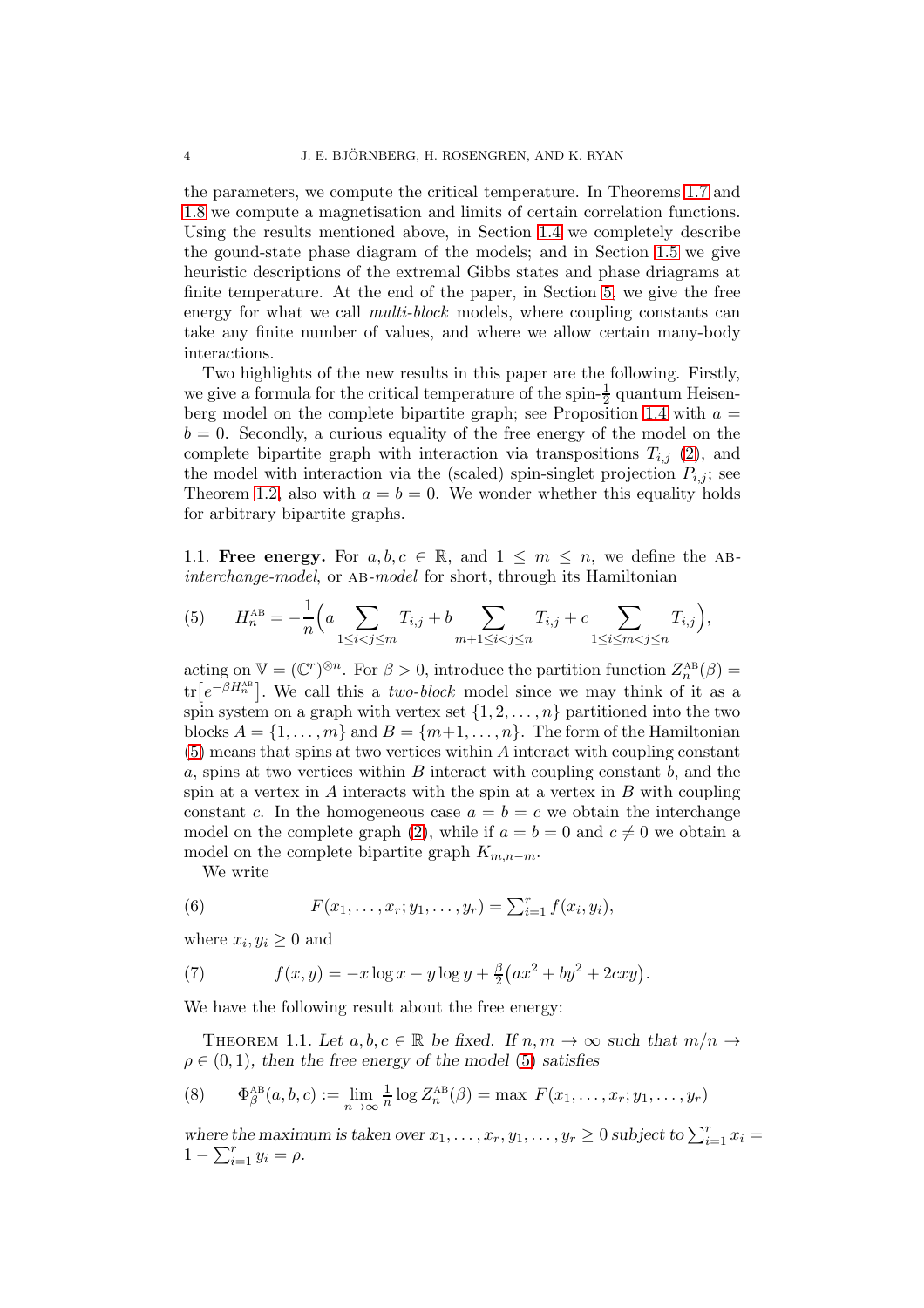Note that if  $(x_1, \ldots, x_r; y_1, \ldots, y_r)$  is a maximum point of F, and we order the x-entries so that

<span id="page-4-2"></span>
$$
(9) \t\t\t x_1 \geq x_2 \geq \cdots \geq x_r,
$$

then for  $c > 0$  we necessarily have  $y_1 \geq \cdots \geq y_r$ , while for  $c < 0$  we necessarily have  $y_1 \leq \cdots \leq y_r$ . Indeed, the only term in F which is dependent on the relative order of the entries is the term  $\sum_{i=1}^{r} x_i y_i$ , which is indeed maximised when the orders are the same and minimised if they are reversed.

We next consider another two-block model but where the interaction "between" the blocks uses the operator  $Q$  defined in  $(1)$ . We let

<span id="page-4-1"></span>(10) 
$$
H_n^{\text{WB}} = -\frac{1}{n} \left( a \sum_{1 \le i < j \le m} T_{i,j} + b \sum_{m+1 \le i < j \le n} T_{i,j} + c \sum_{1 \le i \le m < j \le n} Q_{i,j} \right).
$$

Also let  $Z_n^{\text{WB}}(\beta) = \text{tr}[e^{-\beta H_n^{\text{WB}}}]$ . Let us note here that for all  $r \geq 2$ , this model is unitarily equivalent to the same model with each  $Q_{i,j}$  replaced with  $P_{i,j}$ , the latter being  $(r \times)$  the projection onto the singlet state:

<span id="page-4-3"></span>(11) 
$$
\langle e_{\alpha_1} \otimes e_{\alpha_2} | P_{i,j} | e_{\alpha_3} \otimes e_{\alpha_4} \rangle = (-1)^{\alpha_1 - \alpha_3} \delta_{\alpha_1, -\alpha_2} \delta_{\alpha_3, -\alpha_4}.
$$

(Here we index the basis  $e_{\alpha}$  for  $\mathbb{C}^r$  with  $\alpha \in \{-S, -S+1, \ldots, S\}$  where  $S = (r-1)/2$ .) Indeed, for the model with  $a = b = 0$  and  $c > 0$  the equivalence of partition functions was proved by Aizenman and Nachtergaele in [\[2\]](#page-53-6); we give an algebraic proof for general  $a, b, c \in \mathbb{R}$  in Lemma [B.1.](#page-51-0) We use the notation WB for this model as its analysis is based on the representation theory of the walled Brauer algebra, see Section [2.2.](#page-16-0) Interestingly, this model has the exact same free energy as the two-block interchange model:

<span id="page-4-0"></span>THEOREM 1.2. Let  $a, b, c \in \mathbb{R}$  be fixed. If  $n, m \to \infty$  such that  $m/n \to$  $\rho \in (0, 1)$ , then the free energy of the model [\(10\)](#page-4-1) satisfies

(12) 
$$
\Phi_{\beta}^{\text{WB}}(a,b,c) := \lim_{n \to \infty} \frac{1}{n} \log Z_n^{\text{WB}}(\beta) = \Phi_{\beta}^{\text{AB}}(a,b,c),
$$

where  $\Phi_{\beta}^{\text{AB}}(a, b, c)$  is given in Theorem [1.1.](#page-3-1)

In the case  $r = 2$ , Theorem [1.2](#page-4-0) can be deduced from Theorem [1.1](#page-3-1) in the following elementary manner. For  $r = 2$  we have [\[30,](#page-54-2) Section 7.1]

$$
(13) \ \ T_{i,j} = 2(\mathbb{S}_i \cdot \mathbb{S}_j) + \frac{1}{2}, \qquad Q_{i,j} = 2(S_i^{(1)}S_j^{(1)} - S_i^{(2)}S_j^{(2)} + S_i^{(3)}S_j^{(3)}) + \frac{1}{2}.
$$

Letting  $W = \begin{pmatrix} 0 & 1 \\ -1 & 0 \end{pmatrix}$  we have that  $W_j^{-1}T_{i,j}W_j = -Q_{i,j} + 1$ , so conjugating  $H_n^{\text{AB}}(a, b, -c)$  with  $\prod_{j=m+1}^n W_j$  gives  $H_n^{\text{WB}}(a, b, c) - cm(n - m)/n$ . Thus  $\Phi_{\beta}^{\text{WB}}(a,b,c) = \Phi_{\beta}^{\text{AB}}(a,b,-c) + c\rho(1-\rho)$ . This is consistent with Theorem [1.2](#page-4-0) since (indicating the dependence on c with a subscript)  $F_c(x_1, x_2; y_1, y_2)$  –  $F_{-c}(x_1, x_2; y_2, y_1) = c(x_1+x_2)(y_1+y_2) = c\rho(1-\rho)$ , meaning that by Theorem [1.1](#page-3-1) we have  $\Phi_{\beta}^{\text{AB}}(a, b, -c) + c\rho(1-\rho) = \Phi_{\beta}^{\text{AB}}(a, b, c)$ . However, for general r the rank of  $T_{i,j}$  is  $r(r+1)/2$  while the rank of  $Q_{i,j}$  is 1, so when  $r > 2$ , conjugating  $T_{i,j}$  cannot give a linear combination of  $Q_{i,j}$  and the identity.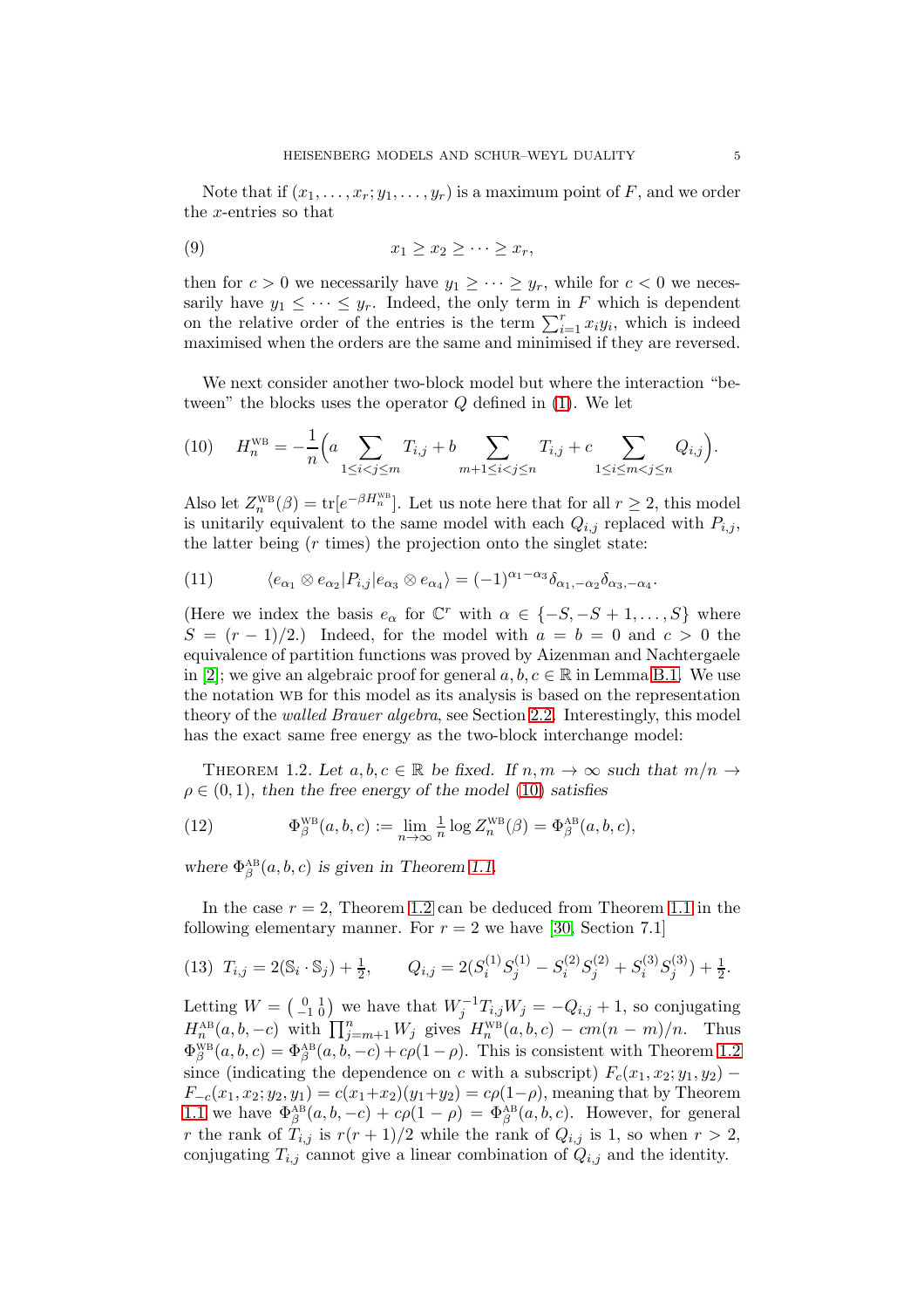<span id="page-5-0"></span>1.2. Phase transition and critical temperature. Next we discuss phase transitions as  $\beta$  is varied, via the maximiser of the function F. Essentially, when a transition is present, we expect the maximiser of F to be fixed (at  $\omega_0$ ) [\(16\)](#page-5-3)) for small  $\beta$ , and then at some critical  $\beta_c$  to begin to move. This  $\beta_c$  then corresponds to a point of phase transition in the model. For  $\beta = \beta_c$  it can happen either that  $\omega_0$  is unique or that there are other maximum points. We will see that the phase-transition is also reflected in the behavior of observables (Theorem [1.7\)](#page-6-1) and the magnetisation (Theorem [1.8\)](#page-7-0).

In Proposition [1.3,](#page-5-1) we characterise completely the values of  $a, b, c$  for which there exists such a phase transition. When it exists, finding explicit formulae for  $\beta_c$  seems difficult in general; we can do it in two cases, firstly in Proposition [1.4](#page-5-2) when  $r = 2$  (that is, spin  $\frac{1}{2}$ ), and secondly in Proposition [1.5](#page-6-2) when  $c \geq 0$ ,  $r \geq 3$  and

<span id="page-5-4"></span>(14) 
$$
(a-c)\rho = (b-c)(1-\rho) =: t.
$$

In the latter case, we further prove in Proposition [1.6](#page-6-3) that for  $\beta_c < \beta < \beta_c + \varepsilon$ and  $\varepsilon > 0$  small, there is a unique maximiser of F that satisfies [\(9\)](#page-4-2).

<span id="page-5-6"></span>In what follows, we write  $\vec{x} = (x_1, \ldots, x_r), \vec{y} = (y_1, \ldots, y_r)$ , and

(15) 
$$
\Omega = \{(\vec{x}; \vec{y}) : x_1, \dots, x_r, y_1, \dots, y_r \ge 0, \sum_{i=1}^r x_i = 1 - \sum_{i=1}^r y_i = \rho\}.
$$

Elements of  $\Omega$  will typically be denoted  $\omega = (\vec{x}; \vec{y})$ . We write

<span id="page-5-3"></span>(16) 
$$
\omega_0 = \left(\frac{\rho}{r}, \frac{\rho}{r}, \dots, \frac{\rho}{r}; \frac{1-\rho}{r}, \frac{1-\rho}{r}, \dots, \frac{1-\rho}{r}\right) \in \partial\Omega,
$$

and we write  $Q(x, y) = \frac{1}{2}(ax^2 + by^2 + 2cxy)$  for the quadratic form appearing in the function  $f(x, y)$ .

<span id="page-5-1"></span>PROPOSITION 1.3. If  $Q$  is negative semidefinite, that is, if

(17) 
$$
a \le 0
$$
,  $b \le 0$ , and  $ab \ge c^2$ ,

then F assumes its maximum value at  $\omega_0$  for all  $\beta > 0$ , and this maximum point is unique. Otherwise, there exists a number  $\beta_c > 0$  such that F assumes it maximum value at  $\omega_0$  if and only if  $0 < \beta \leq \beta_c$ , and this maximum is unique if  $0 < \beta < \beta_c$ .

Let us write  $\beta_c(r)$  to highlight the dependence on r. The next proposition gives  $\beta_c(2)$  when it exists. For a simple interpretation of the value, see Lemma [3.2.](#page-28-1)

<span id="page-5-2"></span>PROPOSITION 1.4. Let  $r = 2$  and assume that Q is not negative semidefinite, so that  $\beta_c(2)$  exists. Then (18)

<span id="page-5-5"></span>
$$
\beta_c(2) = \begin{cases} \frac{\rho a + (1 - \rho)b - \sqrt{(\rho a - (1 - \rho)b)^2 + 4\rho(1 - \rho)c^2}}{\rho(1 - \rho)(ab - c^2)}, & ab \neq c^2, \\ \frac{2}{a\rho + b(1 - \rho)}, & ab = c^2. \end{cases}
$$

Moreover, for  $\beta = \beta_c$ ,  $\omega_0$  is the unique maximum point.

In the homogeneous spin- $\frac{1}{2}$  AB-model, i.e.  $r = 2$  and  $a = b = c = 1$ , we recover the critical point  $\beta_c = 2$  first identified by Tóth [\[28\]](#page-54-3) and by Penrose [\[24\]](#page-53-13). In the bipartite case  $a = b = 0$  we get the critical value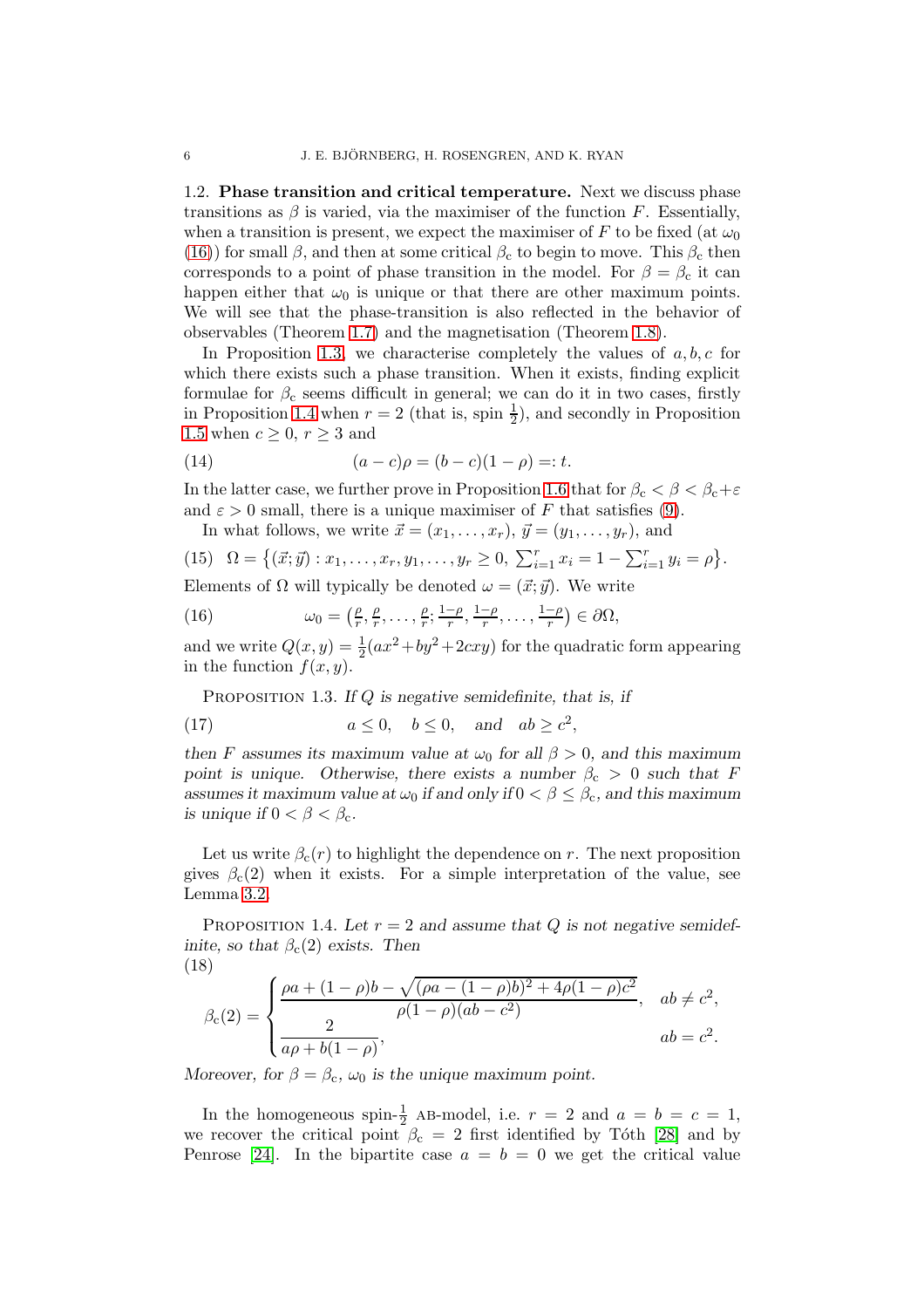$\beta_c = 2/\sqrt{c^2 \rho (1 - \rho)}$ ; this has, to the best of our knowledge, not appeared previously in the literature.

The next proposition gives  $\beta_c(r)$ ,  $r \geq 3$  in the special case that  $c \geq 0$  and [\(14\)](#page-5-4) holds.

<span id="page-6-2"></span>PROPOSITION 1.5. Suppose that  $c \geq 0$ ,  $r \geq 3$ , that [\(14\)](#page-5-4) holds and that Q is not negative semidefinite so that  $\beta_c$  exists. Then

<span id="page-6-8"></span>(19) 
$$
\beta_{\rm c} = \beta_{\rm c}(r) = \frac{2(r-1)\log(r-1)}{(r-2)(c+t)}.
$$

Moreover, if  $\beta = \beta_c$  there are exactly two maximum points satisfying [\(9\)](#page-4-2), namely  $\omega_0$  of [\(16\)](#page-5-3) and  $\omega_1 = (\vec{x}; \vec{y})$  given by

<span id="page-6-7"></span><span id="page-6-4"></span>(20a) 
$$
x_1 = \frac{(r-1)\rho}{r}, \quad x_2 = \cdots = x_r = \frac{\rho}{r(r-1)},
$$

(20b) 
$$
y_1 = \frac{(r-1)(1-\rho)}{r}, \quad y_2 = \cdots = y_r = \frac{1-\rho}{r(r-1)}.
$$

For  $\beta > \beta_c$  and under the conditions in Proposition [1.5](#page-6-2) we can prove that the maximum point is unique (subject to [\(9\)](#page-4-2)) for  $\beta$  close to the critical point (see also Proposition [3.5](#page-33-0) for another special case).

<span id="page-6-3"></span>Proposition 1.6. Under the assumptions of Proposition [1.5,](#page-6-2) there exists  $\varepsilon > 0$  such that, if  $\beta_c < \beta < \beta_c + \varepsilon$ , there is a unique maximiser of F in  $\Omega$ with entries ordered as in [\(9\)](#page-4-2). Moreover as  $\beta \searrow \beta_c$ , this maximiser tends to  $\omega_1$  given in [\(20\)](#page-6-4).

<span id="page-6-0"></span>1.3. Correlations and magnetisation. We next move on to results about correlations which extend [\[9,](#page-53-8) Theorem 2.3]. To state them, introduce the function

(21) 
$$
R(w_1, ..., w_r; z_1, ..., z_r) = \det [e^{w_i z_j}]_{i,j=1}^r \prod_{1 \leq i < j \leq r} \frac{j-i}{(w_i - w_j)(z_i - z_j)}.
$$

1

For  $\# \in \{AB, WB\}$ , we write

(22) 
$$
\langle \mathcal{O} \rangle_{\beta,n}^{\#} = \frac{\text{tr}_{\mathbb{V}} \left[ \mathcal{O} e^{-\beta H_n^{\#}} \right]}{Z_n^{\#}(\beta)}
$$

for the usual equilibrium state expectation of a linear operator  $\mathcal O$  on  $\mathbb V$ .

<span id="page-6-1"></span>THEOREM 1.7. Let  $a, b, c \in \mathbb{R}$  and  $\beta > 0$  be such that F has a unique maximum point  $\omega^* = (\vec{x}^*, \vec{y}^*)$  satisfying [\(9\)](#page-4-2). Let W be an  $r \times r$  matrix with eigenvalues  $w_1, \ldots, w_r \in \mathbb{C}$ . As  $n, m \to \infty$  such that  $m/n \to \rho \in (0, 1)$ , we have that

$$
(23)
$$

<span id="page-6-6"></span>
$$
\lim_{n \to \infty} \left\langle \exp\left\{ \frac{1}{n} \sum_{i=1}^n W_i \right\} \right\rangle_{\beta,n}^{\text{AB}} = R(w_1, \dots, w_r; z_1^{\star}, \dots, z_r^{\star})
$$
\n
$$
\lim_{n \to \infty} \left\langle \exp\left\{ \frac{1}{n} \left( \sum_{i=1}^m W_i - \sum_{i=m+1}^n W_i^{\mathsf{T}} \right) \right\} \right\rangle_{\beta,n}^{\text{WB}} = R(w_1, \dots, w_r; z_1^{\dagger}, \dots, z_r^{\dagger}),
$$

where the superscript <sup>⊺</sup> denotes transpose, and

<span id="page-6-5"></span>(24) 
$$
z_j^* = x_j^* + y_j^*, \qquad z_j^{\dagger} = x_j^* - y_j^*.
$$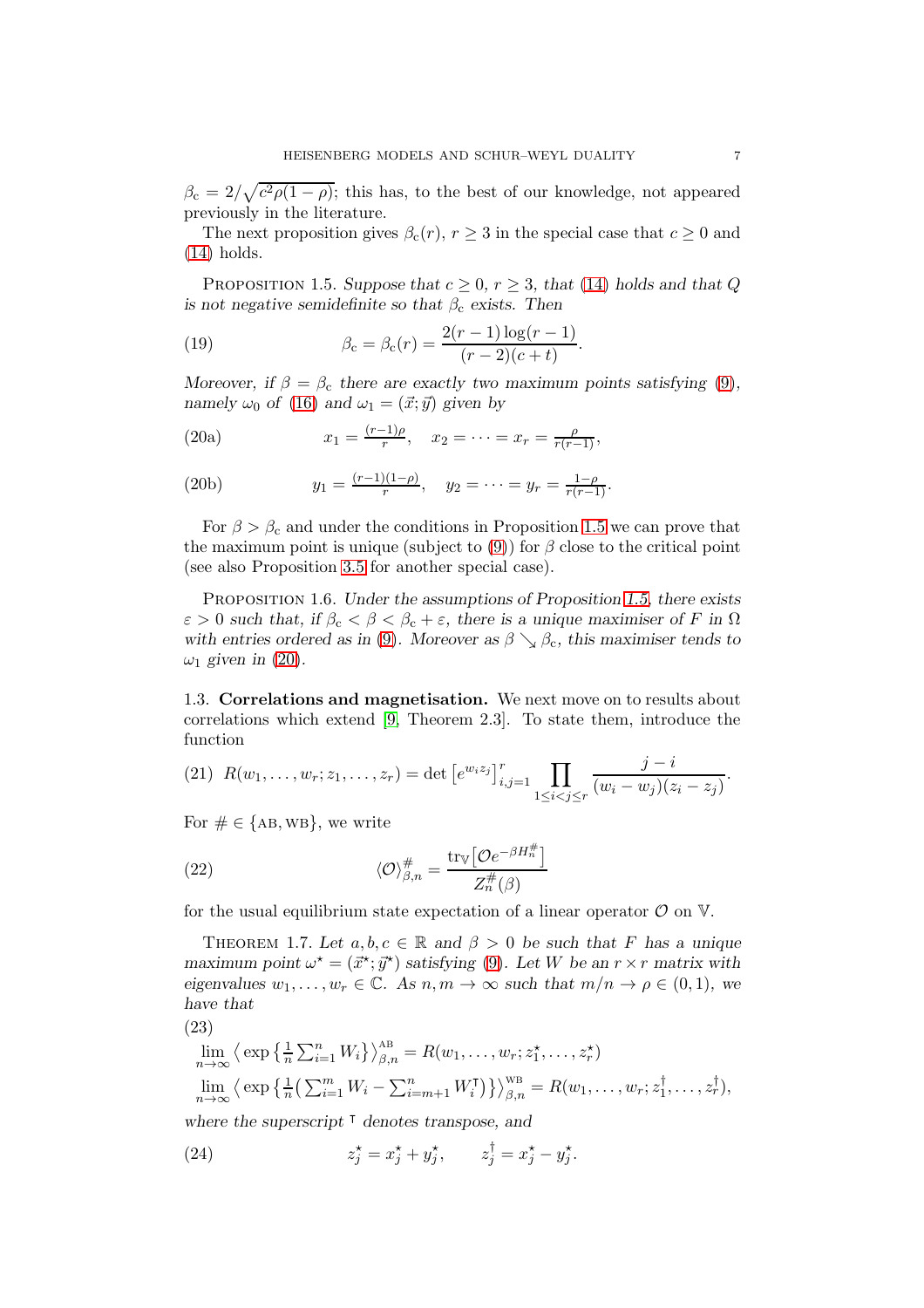<span id="page-7-2"></span>As a concrete example, for  $W = h \text{ diag}(0, 1, 2, \ldots, r - 1)$  we have

(25) 
$$
R(w_1, ..., w_r; z_1, ..., z_r) = \prod_{1 \leq i < j \leq r} \frac{e^{hz_i} - e^{hz_j}}{h(z_i - z_j)}.
$$

The phase-transition at  $\beta_c$  is reflected in the fact that  $R \equiv 1$  when  $\omega^* =$  $(\vec{x}^*, \vec{y}^*) = \omega_0$ , while R is non-trivial if the entries of  $\vec{z}$  are non-constant. The latter occurs e.g. in the AB-model for  $\beta > \beta_c$ .

For a second concrete example, let  $c > 0$ . We will prove in Proposition [3.5](#page-33-0) that any maximiser  $(\vec{x}^*, \vec{y}^*)$  of F satisfying [\(9\)](#page-4-2) is then of the form

(26) 
$$
x_1^* \ge x_2^* = \cdots = x_r^*, \qquad y_1^* \ge y_2^* = \cdots = y_r^*,
$$

in which case  $z^*$  [\(24\)](#page-6-5) will be of the same form. Letting W be an arbitrary rank 1 projection, with eigenvalues  $1, 0, \ldots, 0$ , and writing  $u^* = z_1^* - z_2^*$ , we have

(27) 
$$
\lim_{n \to \infty} \left\langle \exp\left\{\frac{1}{n} \sum_{i=1}^n W_i\right\} \right\rangle_{\beta,n}^{AB} = \frac{(2S)!}{(hu^*)^{2S}} e^{\frac{h}{2S+1}(1-u^*)} \sum_{j=2S}^{\infty} \frac{(hu^*)^j}{j!}.
$$

(The calculation of  $R$  is performed in [\[9,](#page-53-8) Section 6].)

Theorem [1.7](#page-6-1) also shows that the AB- and WB-models are not equivalent, despite having the same free energy (for any anti-symmetric matrix  $W$ , the observables on the left in [\(23\)](#page-6-6) are the same, while their limiting expectations are different). The result is also relevant for understanding extremal states, see Section [1.5.](#page-10-0)

Finally we have the following result about the (thermodynamic) magnetisation. Let W be an  $r \times r$  matrix with real eigenvalues  $w_1 \geq \cdots \geq w_r$ , let  $h \in \mathbb{R}$ , and write

<span id="page-7-3"></span>(28) 
$$
Z_n^{\text{AB}}(\beta, h) = \text{tr}_{\mathbb{V}}[\exp\big(-\beta H_n^{\text{AB}} + h\sum_{1 \leq i \leq n} W_i\big)],
$$

<span id="page-7-4"></span>(29) 
$$
Z_n^{\text{WB}}(\beta, h) = \text{tr}_{\mathbb{V}}[\exp\left(-\beta H_n^{\text{WB}} + h\left(\sum_{1 \leq i \leq m} W_i - \sum_{m < i \leq n} W_i^{\text{T}}\right)\right)].
$$

In Theorem [2.4](#page-23-1) we will obtain explicit expressions for the limits

<span id="page-7-1"></span>(30) 
$$
\Phi^{\#}(\beta, h) := \lim_{n \to \infty} \frac{1}{n} \log Z_n^{\#}(\beta, h),
$$

where  $\# \in \{AB, WB\}$  (this turns out to depend on W only through its spectrum  $\vec{w}$ ). The *magnetisation* is given by the left and right derivatives of this free energy with respect to h, at  $h = 0$ .

<span id="page-7-0"></span>THEOREM 1.8. Let  $\Phi$  be defined by [\(30\)](#page-7-1), either for the AB- or WB-model. Then

(31) 
$$
\frac{\partial \Phi}{\partial h}\Big|_{h\downarrow 0} = \max_{(\vec{x}^*, \vec{y}^*)} \sum_{i=1}^r z_i w_i, \qquad \frac{\partial \Phi}{\partial h}\Big|_{h\uparrow 0} = \min_{(\vec{x}^*, \vec{y}^*)} \sum_{i=1}^r z_i w_{r+1-i},
$$

where the maxima and minima are over all maximisers  $(\vec{x}^*, \vec{y}^*) \in \Omega$  of  $F(\vec{x}; \vec{y})$ such that  $x_1^* \geq \cdots \geq x_r^*$ . The vector  $\vec{z}$  is obtained by rearranging the entries in the vector  $x^* \pm y^*$  in decreasing order, where one should take the plus sign for the AB-model and the minus sign for the WB-model.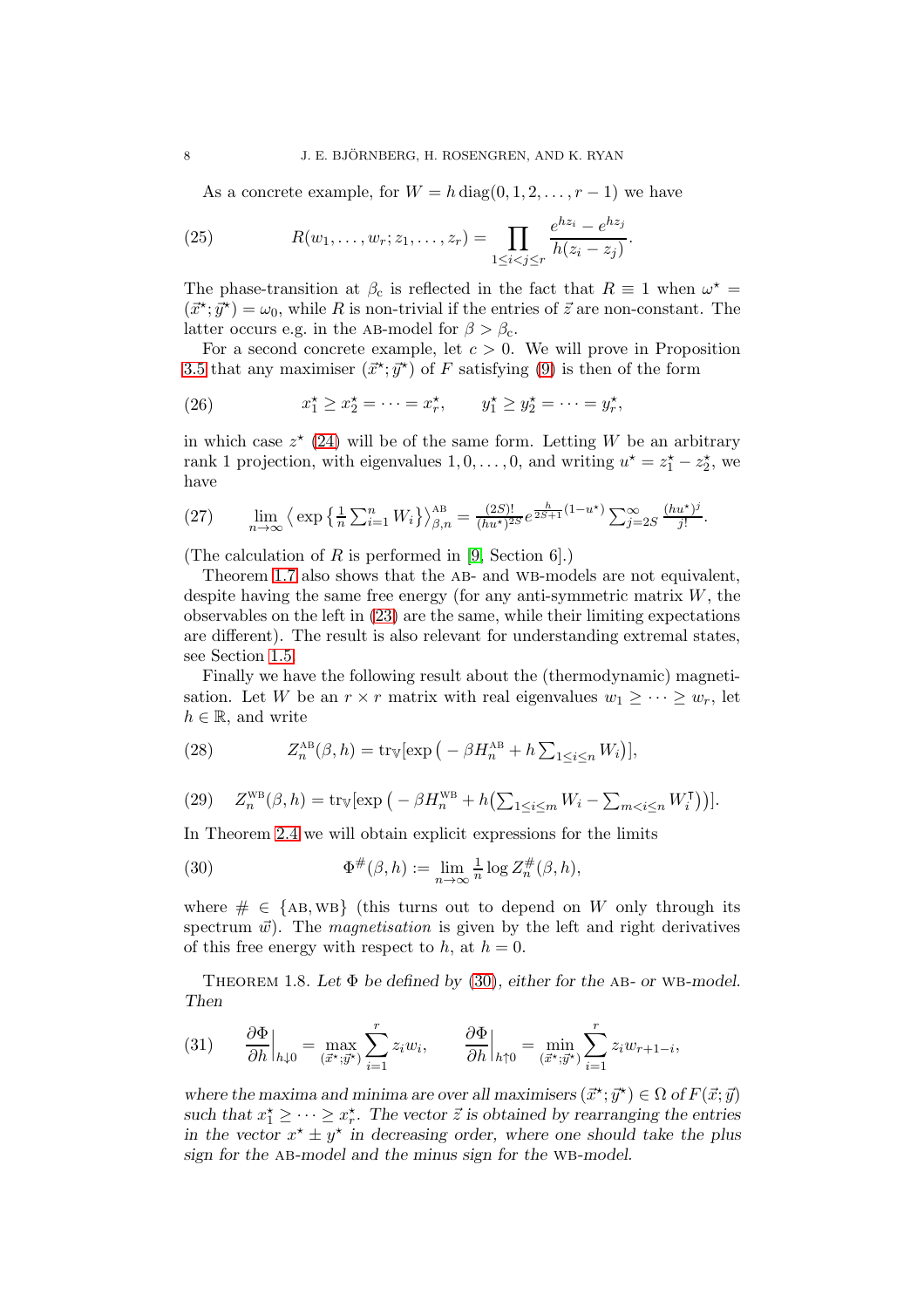It is natural to take  $W$  to have trace zero. Then, from Proposition [1.3,](#page-5-1) for all  $\beta < \beta_c$  the only maximiser is  $\omega_0$  [\(16\)](#page-5-3) and we have

(32) 
$$
\frac{\partial \Phi}{\partial h}\big|_{h \downarrow 0} = \frac{\partial \Phi}{\partial h}\big|_{h \uparrow 0} = 0,
$$

for both AB- and WB-models and for both  $c > 0$  and  $c < 0$ . This holds also for  $\beta = \beta_c$  when  $r = 2$ .

Let us discuss the case  $r \geq 3$  in Proposition [1.5](#page-6-2) at  $\beta = \beta_c$ . Recall that  $c \geq 0$  in this case. Calculations with the point  $\omega_1$  [\(20\)](#page-6-4) give the following:

• In the AB-case, at  $\omega_1$  the values

(33) 
$$
z_1 = \frac{r-1}{r}, \quad z_2 = \dots = z_r = \frac{1}{r(r-1)}
$$

are already decreasing. Still assuming that W has trace zero, it follows that

(34) 
$$
\frac{\partial \Phi^{\text{AB}}}{\partial h}\big|_{h\downarrow 0} = \frac{r-2}{r-1}w_1 \qquad \frac{\partial \Phi^{\text{AB}}}{\partial h}\big|_{h\uparrow 0} = \frac{r-2}{r-1}w_r.
$$

For non-trivial W we have  $w_1 > 0 > w_r$ , thus the magnetisation is discontinuous at the point of phase-transition.

• In the wB-case, at  $\omega_1$  the ordering of the values  $x_i - y_i$  depends on  $\rho$ . If  $\rho > \frac{1}{2}$  we get

(35) 
$$
z_1 = (2\rho - 1)\frac{r-1}{r}, \quad z_2 = \cdots = z_r = \frac{2\rho - 1}{r(r-1)},
$$

and from there

<span id="page-8-1"></span>(36) 
$$
\frac{\partial \Phi^{\text{WB}}}{\partial h}\Big|_{h\downarrow 0} = (2\rho - 1)\frac{r-2}{r-1}w_1
$$

$$
\frac{\partial \Phi^{\text{WB}}}{\partial h}\Big|_{h\uparrow 0} = (2\rho - 1)\frac{r-2}{r-1}w_r.
$$

For non-trivial W, this gives a discontinuous magnetisation. In the case  $\rho < \frac{1}{2}$ , the magnetisation is obtained by exchanging  $w_1$  and  $w_r$  in [\(36\)](#page-8-1). For  $\rho = \frac{1}{2}$ , the magnetisation is continuous at the point of phase-transition.

<span id="page-8-0"></span>1.4. Ground-state phase diagrams. By analysing the location of the maximiser of the function F (given in [\(6\)](#page-3-3)) in the limit as  $\beta \to \infty$ , we can identify the ground-state phase diagram. We provide two diagrams, one of the  $(a, b)$  plane for  $c > 0$  fixed and one for  $c < 0$  fixed. Since the diagram is invariant under the scaling  $(a, b, c) \rightarrow (\alpha a, \alpha b, \alpha c)$  with  $\alpha > 0$ , this will suffice to describe the whole diagram for  $c \neq 0$ . The case  $c = 0$  is just two uncoupled models on complete graphs with  $T_{i,j}$  transposition interaction; this is covered by the results of [\[8\]](#page-53-7).

The  $c > 0$  diagram is portrayed in Figure [1.](#page-9-0) It displays four distinct regions, separated by the curve  $ab = c^2$   $(a, b < 0)$  and the lines  $a = -c\rho'/\rho$ and  $b = -c\rho/\rho'$ . The dashed line  $(a - c)\rho = (b - c)(1 - \rho)$  is where we have a precise formula for the critical temperature, see Proposition [1.5.](#page-6-2) The upper right region  $F$  is called *ferromagnetic*; the *c*-interaction between the two blocks is ferromagnetic and the  $a$ - and  $b$ -interactions are either ferromagnetic, or not strong enough to make a difference. In this region, we obtain from Theorem [1.8](#page-7-0) that the magnetisation is maximal. The lower left region  $D$  we call *disordered*; it coincides with the range of parameters for which there is no phase transition at finite temperature, by Proposition [1.3.](#page-5-1) Here the a- or b-interactions overcome the c-interactions, and the model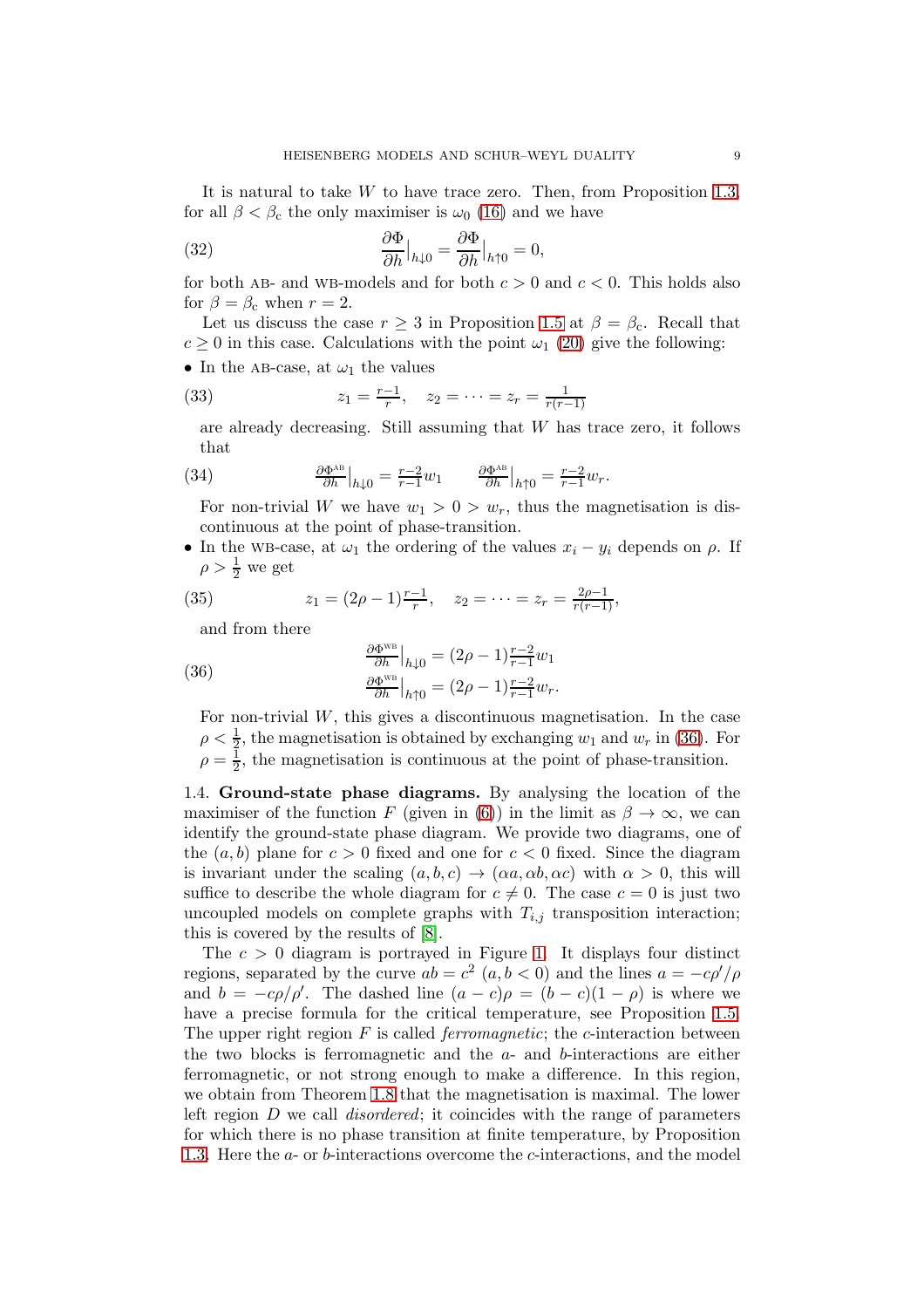<span id="page-9-0"></span>

FIGURE 1. The ground state phase diagram for  $c > 0$ . The dashed line indicates where we have a closed formula for the critical temperature.

behaves like two copies of the antiferromagnet on the complete graph, which has no phase transition [\[8\]](#page-53-7). The magnetisation in this case is 0. There are also two intermediate regions denoted  $E_1$  and  $E_2$ . Here, at least one of the a- or b-interactions is antiferromagnetic, and the model begins to feel this effect. In these regions the magnetisation interpolates between 0 and its maximal value. As  $|a| + |b|$  becomes large, we approach the  $c = 0$  limit of a ferromagnet on one subgraph and an antiferromagnet on the other.

When  $c < 0$  and  $r = 2$  the phase diagram looks identical to the case when  $c > 0$ , but we refer to the upper-right region as *antiferromagnetic*. As  $r \geq 3$ , the diagram looks more complicated, with 2r – 1 intermediate regions between the antiferromagnetic and disordered regions. This is illustrated in Figures [2](#page-10-1) (for  $r = 3$ ) and [8](#page-42-0) (for  $r = 5$ ), and described in detail in Proposition [4.2.](#page-41-0)

We can give a tentative interpretation of the diagram when  $r = 3, c < 0$ . Here, the c-interaction is  $-(\mathbb{S}_i \cdot \mathbb{S}_j)^2$  in the WB model, so spins in one block want to be orthogonal to those in the other, and is  $-[(\mathbb{S}_i \cdot \mathbb{S}_j) + (\mathbb{S}_i \cdot \mathbb{S}_j)^2]$ in the ab model, so spins in one block want to be at 120◦ to those in the other. The a and b interactions are both  $(\mathbb{S}_i \cdot \mathbb{S}_j) + (\mathbb{S}_i \cdot \mathbb{S}_j)^2$ , so spins want to be aligned.

One might interpret the diagram as follows. The region  $A$  is truly "anti"ferromagnetic, in the sense that spins in  $A$  are all aligned, and spins in  $B$ are all aligned, in some direction orthogonal/at 120◦ to those in A. We write "anti" in quotation marks since the angle between the spins is not 180 $\degree$ . There are two regions  $B_1, B_2$ , and three  $C_1, C_2, C_3$ . In the  $B_1$  region, the spins in  $A$  are aligned, and the spins in  $B$  are disordered, but lie on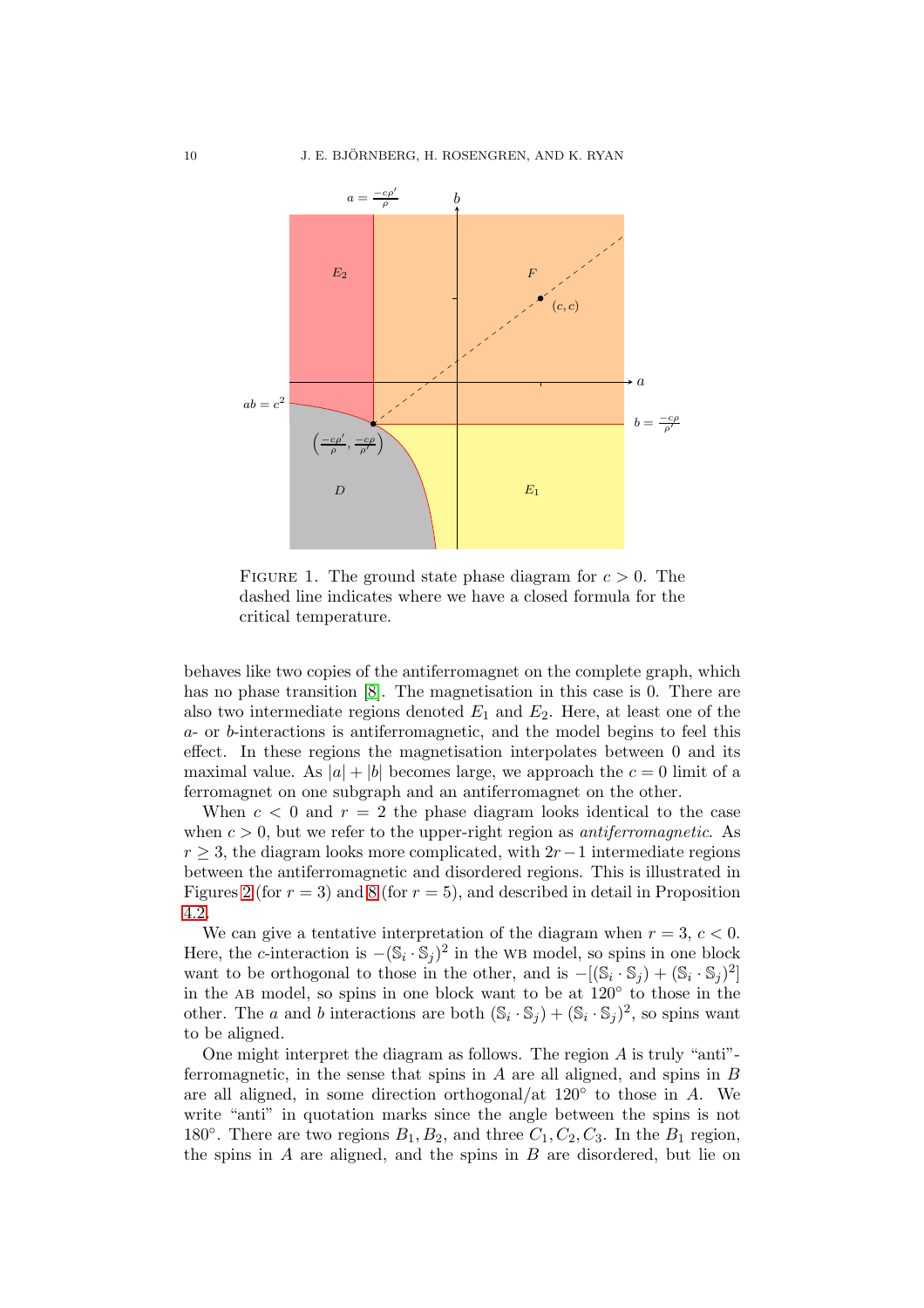<span id="page-10-1"></span>

FIGURE 2. The ground state phase diagram for  $c < 0$ , in the case  $r = 3$ .

the circle which is orthogonal/at  $120^{\circ}$  to the spins in A; and vice-versa for  $B_2$ . As we decrease b into the region  $C_1$ , the spins in B become more and more disordered, until they are completely decoupled from those in  $A$ , which remain aligned. Similar for the  $C_3$  region. It is difficult to interpret the most interesting region,  $C_2$ , in this way; there is some disorder in the spins in each block, but enough c-interaction to prevent them from completely decoupling.

<span id="page-10-0"></span>1.5. Heuristics for extremal Gibbs states. In [\[9\]](#page-53-8), for several models on  $\mathbb{Z}^d$ , including the interchange model [\(2\)](#page-1-2), the authors give a heuristic argument which points towards the structure of the set  $\Psi_\beta$  of extremal Gibbs states at inverse temperature  $\beta$ . The description given there is expected to hold for d large enough, with  $d \geq 3$  perhaps being enough. Rather than explicitly defining the extremal Gibbs states in infinite volume on the complete graph, the working is by analogy. Specifically, their heuristics consist of two expected equalities: first that

<span id="page-10-3"></span>(37) 
$$
\lim_{\Lambda \to \mathbb{Z}^d} \langle e^{\frac{h}{|\Lambda|} \sum_i W_i} \rangle_{\beta,\Lambda} = \int_{\Psi_\beta} e^{h \langle W_0 \rangle_{\psi}} d\mu(\psi),
$$

for  $r \times r$  matrices W, where  $\langle \cdot \rangle_{\psi}$  is an extremal Gibbs state,  $\Psi_{\beta}$  is the set of extremal Gibbs states,  $d\mu$  is the measure on  $\Psi_\beta$  corresponding to the symmetric Gibbs state,  $W_0$  is the operator W at the lattice site 0, and the left hand side is the limit of successively larger boxes  $\Lambda \in \mathbb{Z}^d$ ; second that

<span id="page-10-2"></span>(38) 
$$
\lim_{n \to \infty} \langle e^{\frac{h}{n} \sum_{i} W_i} \rangle_{\beta, n} = \lim_{\Lambda \to \mathbb{Z}^d} \langle e^{\frac{h}{|\Lambda|} \sum_{i} W_i} \rangle_{\beta, \Lambda},
$$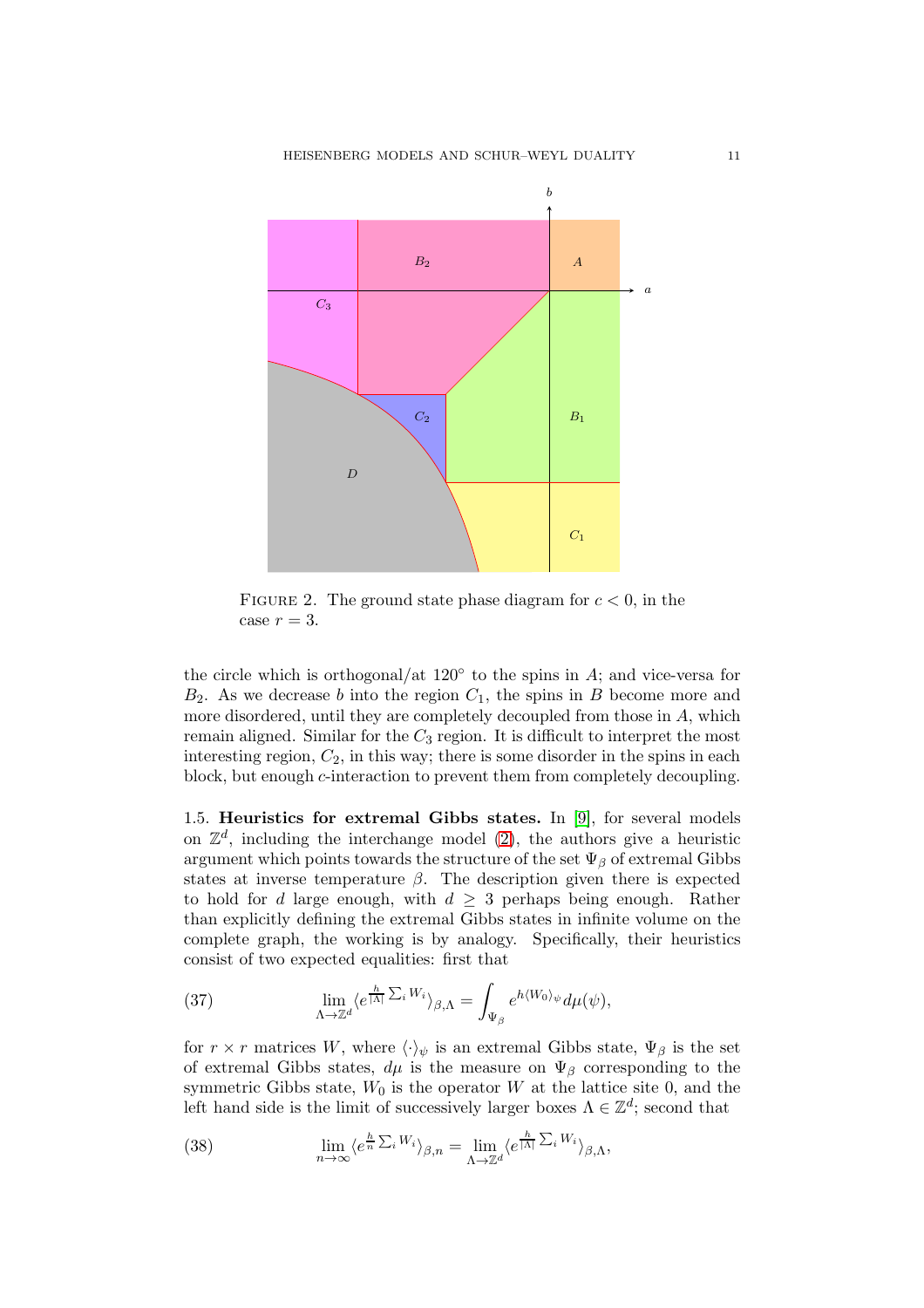where the left hand term is the observable on the complete graph. The left hand side of [\(38\)](#page-10-2) is computed rigorously on the complete graph, and then, with the expected structure of  $\Psi_{\beta}$  inserted, the right hand side of [\(37\)](#page-10-3) is rigorously computed, and the two are shown to be the same. This working is not a proof either of the expected equalities [\(37\)](#page-10-3), [\(38\)](#page-10-2) or of the expected structure of  $\Psi_{\beta}$ , but it gives a consistency check for the three statements.

Using the results of the present paper, we can provide the same calculations and heuristics for the AB- and WB-models. Both models have symmetry under U(r), the group of unitary  $r \times r$  matrices, and for  $c > 0$ , both models are expected to have extremal Gibbs states labelled by  $\mathbb{CP}^{r-1}$ , i.e. rank 1 projections in  $\mathbb{C}^r$ . This means that the expected identites [\(37\)](#page-10-3) and [\(38\)](#page-10-2) take the form

(39) 
$$
\lim_{n \to \infty} \left\langle e^{\frac{1}{n} \sum_{i=1}^n W_i} \right\rangle_{\beta,n}^{AB} = \int_{\mathbb{CP}^{r-1}} e^{\rho \langle W_1 \rangle_{\psi}^{AB} + (1-\rho) \langle W_2 \rangle_{\psi}^{AB}} d\mu(\psi)
$$

and

(40) 
$$
\lim_{n \to \infty} \left\langle e^{\frac{1}{n} \left( \sum_{i \in A} W_i - \sum_{j \in B} W_j^{\mathsf{T}} \right)} \right\rangle_{\beta, n}^{\text{WB}} = \int_{\mathbb{CP}^{r-1}} e^{\rho \left\langle W_1 \right\rangle_{\psi}^{\text{WB}} - (1 - \rho) \left\langle W_2^{\mathsf{T}} \right\rangle_{\psi}^{\text{WB}} } d\mu(\psi),
$$

where  $W_1$  and  $W_2$  represent W acting on arbitrary sites in the  $A$ - and B-parts of the graph. Using the  $U(r)$ -invariance and the Harish-Chandra– Itzykson–Zuber formula as in [\[9\]](#page-53-8), this leads to the predictions

(41) 
$$
\lim_{n \to \infty} \left\langle e^{\frac{1}{n} \sum_{i=1}^n W_i} \right\rangle_{\beta, n}^{AB} = R(w_1, \dots, w_r; x_1 + y_1, \dots, x_r + y_r)
$$

and

(42) 
$$
\lim_{n\to\infty}\left\langle e^{\frac{1}{n}(\sum_{i\in A}W_i-\sum_{j\in B}W_j^{\intercal})}\right\rangle_{\beta,n}^{\text{WB}}=R(w_1,\ldots,w_r;x_1-y_1,\ldots,x_r-y_r),
$$

where  $x_i = \langle P_1^{e_i} \rangle_{e_1}$  and  $y_i = \langle P_2^{e_i} \rangle_{e_1}$  are the expectations of the projections  $P^{e_i}$  onto the subspace spanned by the *i*-th coordinate vector  $e_i =$  $(0, \ldots, 0, 1, 0, \ldots, 0)$  under the extremal state associated with  $\psi = e_1$ . By U(r)-invariance, we expect  $x_2 = x_3 = \cdots = x_r$  and  $y_2 = y_3 = \cdots = y_r$ , and it is further natural to assume that  $x_1 \geq x_2$  and  $y_1 \geq y_2$ . Since this fits the picture given (rigorously) by Theorem [1.7](#page-6-1) and Proposition [3.5,](#page-33-0) we are motivated to lend some credence to the stated heuristics.

We now turn to the case of the complete bipartite graph, given by  $a =$  $b = 0$ . By our comments below [\(10\)](#page-4-1), the WB-model with  $a = b = 0, c = 1$ , has Hamiltonian unitarily equivalent to

<span id="page-11-1"></span>(43) 
$$
-\frac{1}{n}\sum_{1\leq i\leq m
$$

where  $P_{i,j}$  is (r times) the projection onto the singlet state, given by [\(11\)](#page-4-3). For spin  $S = 1$   $(r = 3)$  we can interpret our results and heuristics to comment on the bilinear-biquadratic model, which has Hamiltonian

<span id="page-11-0"></span>(44) 
$$
- \frac{1}{n} \sum_{1 \le i \le m < j \le n} \Big( J_1(\mathbb{S}_i \cdot \mathbb{S}_j) + J_2(\mathbb{S}_i \cdot \mathbb{S}_j)^2 \Big),
$$

where  $\mathbb{S}_i \cdot \mathbb{S}_j = \sum_{k=1}^3 S_i^{(k)} S_j^{(k)}$  $j^{(k)}$ , and  $J_1, J_2 \in \mathbb{R}$ . Indeed, using the relations  $\mathbb{S}_i \cdot \mathbb{S}_j = T_{i,j} - P_{i,j}$  and  $(\mathbb{S}_i \cdot \mathbb{S}_j)^2 = P_{i,j} + 1$  (see Lemma 7.1 from [\[30\]](#page-54-2)) one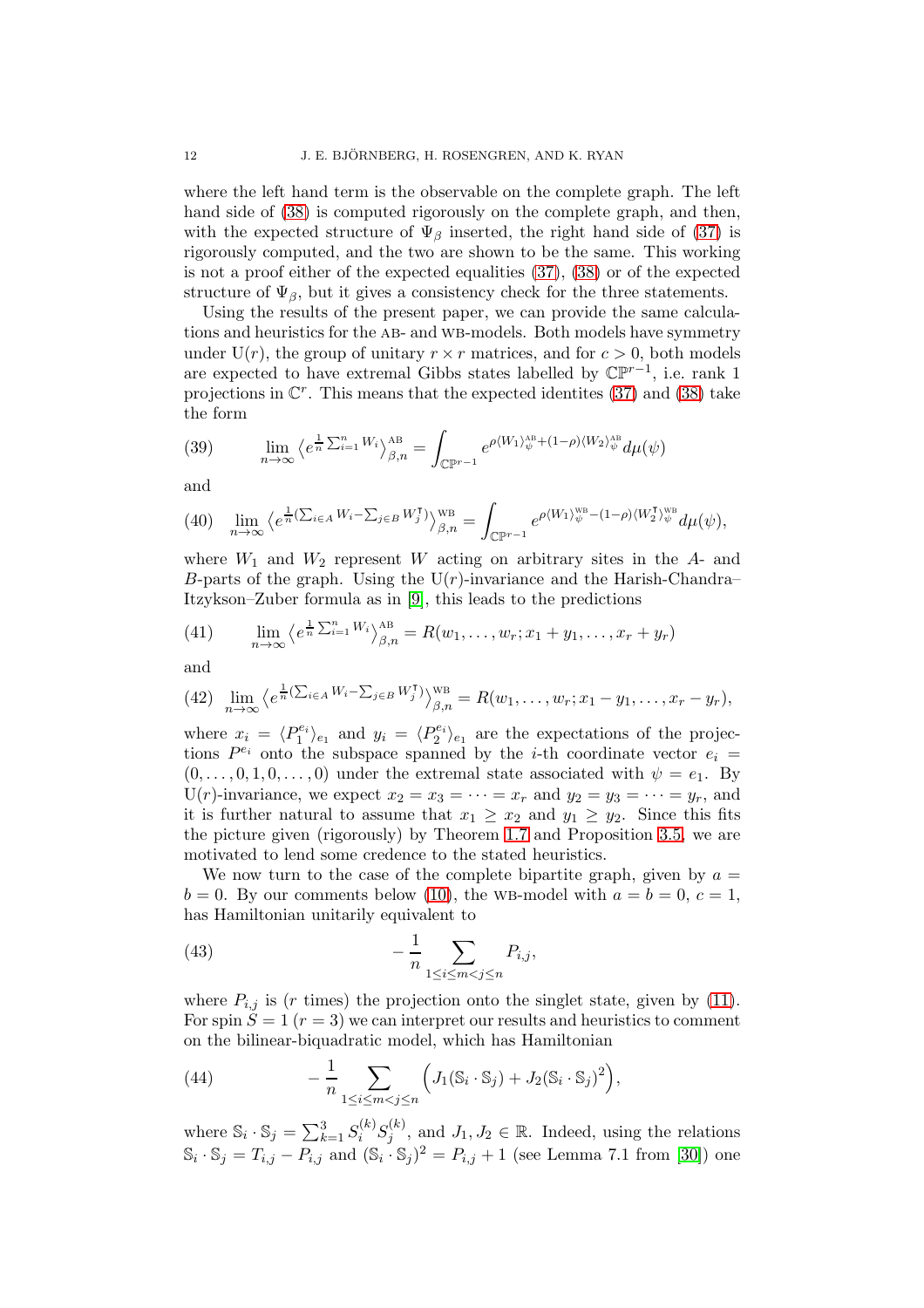can rewrite [\(44\)](#page-11-0), up to addition of a constant, as

(45) 
$$
-\frac{1}{n}\sum_{1\leq i\leq m
$$

Setting  $J_1 = J_2 = \pm 1$  gives the AB model with  $a = b = 0, c = \pm 1$ , while setting  $J_1 = 0$ ,  $J_2 = \pm 1$  gives the WB model with  $a = b = 0$ ,  $c = \pm 1$ , in the form [\(43\)](#page-11-1). The case  $J_1 = 0$ ,  $J_2 = 1$  (i.e. our WB-model with  $a = b = 0$ ,  $c = 1$ ) is the biquadratic Heisenberg model. These two special cases are exactly those described by Ueltschi([\[30\]](#page-54-2), Section 7B) as having SU(3) invariance; in our language this is the GL(3)-invariance that we exploit in this paper.

The phase diagram of the bilinear-biquadratic Heisenberg model on  $\mathbb{Z}^d$ ,  $d \geq 3$ , is given in Ueltschi [\[30\]](#page-54-2), and we expect that the model on the complete bipartite graph has the same diagram. (See also [\[31\]](#page-54-4), but beware that the predictions using Gell-Mann matrices there are most likely wrong. The corresponding one-dimensional spin chain has a different phase-diagram, ex-hibiting dimerization, see [\[1,](#page-53-14) [10\]](#page-53-15).) The biquadratic model  $(J_1 = 0, J_2 = 1)$ lies on the boundary of the nematic phase of that diagram, but actually belongs to a N´eel-ordered (or antiferromagnetic) phase for bipartite graphs. Heuristically, we expect the spins in the A-part to be anti-aligned with those in the B-part. Note that for this model if we add a magnetisation term in the  $S^{(k)}$  direction at every vertex (for any  $k = 1, 2, 3$ ), then, at  $\beta = \beta_c$  and for  $\rho > \frac{1}{2}$ , Theorem [1.8](#page-7-0) tells us that the magnetisation is

(46) 
$$
\frac{\partial \Phi^{\text{WB}}}{\partial h}\Big|_{h\downarrow 0} = \rho - \frac{1}{2},
$$

(indeed, see Lemma [B.2\)](#page-52-0) which agrees with the picture of anti-aligned spins in the two blocks.

<span id="page-12-0"></span>1.6. Acknowledgements. JEB gratefully acknowledges financial support from Vetenskapsrådet, grants 2015-05195 and 2019-04185, from Ruth och Nils Erik Stenbäcks stiftelse, and from Sabbatical Program at the Faculty of Science, University of Gothenburg. HR gratefully acknowledges support from Vetenskapsrådet, grant 2020-04221. KR gratefully acknowledges support from the EPSRC Studentship 1936327, and from the FWF stand-alone grant P 34713. KR would like to thank Sasha Sodin for many useful discussions. JEB and KR are grateful for hospitality at the University of Warwick and for several enlightening discussions with Daniel Ueltschi. We all thank Martin Hallnäs for stimulating discussions at the start of the project.

#### 2. Free energy and correlations

<span id="page-12-1"></span>In this section we prove Theorems [1.1,](#page-3-1) [1.2,](#page-4-0) [1.7](#page-6-1) and [1.8.](#page-7-0)

<span id="page-12-2"></span>2.1. Interchange model: proof of Theorem [1.1.](#page-3-1) As noted in the introduction, our method is to identify the eigenspaces of the Hamiltonian [\(5\)](#page-3-2). This is facilitated by the classical theory of Schur–Weyl duality. We start by recalling a few basic definitions and facts. A partition  $\lambda \vdash n$  of n is a nonincreasing sequence of non-negative integers summing to  $n: \lambda = (\lambda_1, \lambda_2, \dots)$ with  $\lambda_1 \geq \lambda_2 \geq \cdots \geq 0$  and  $\sum_{k\geq 1} \lambda_k = n$ . Its length  $\ell(\lambda)$  is the number of non-zero entries.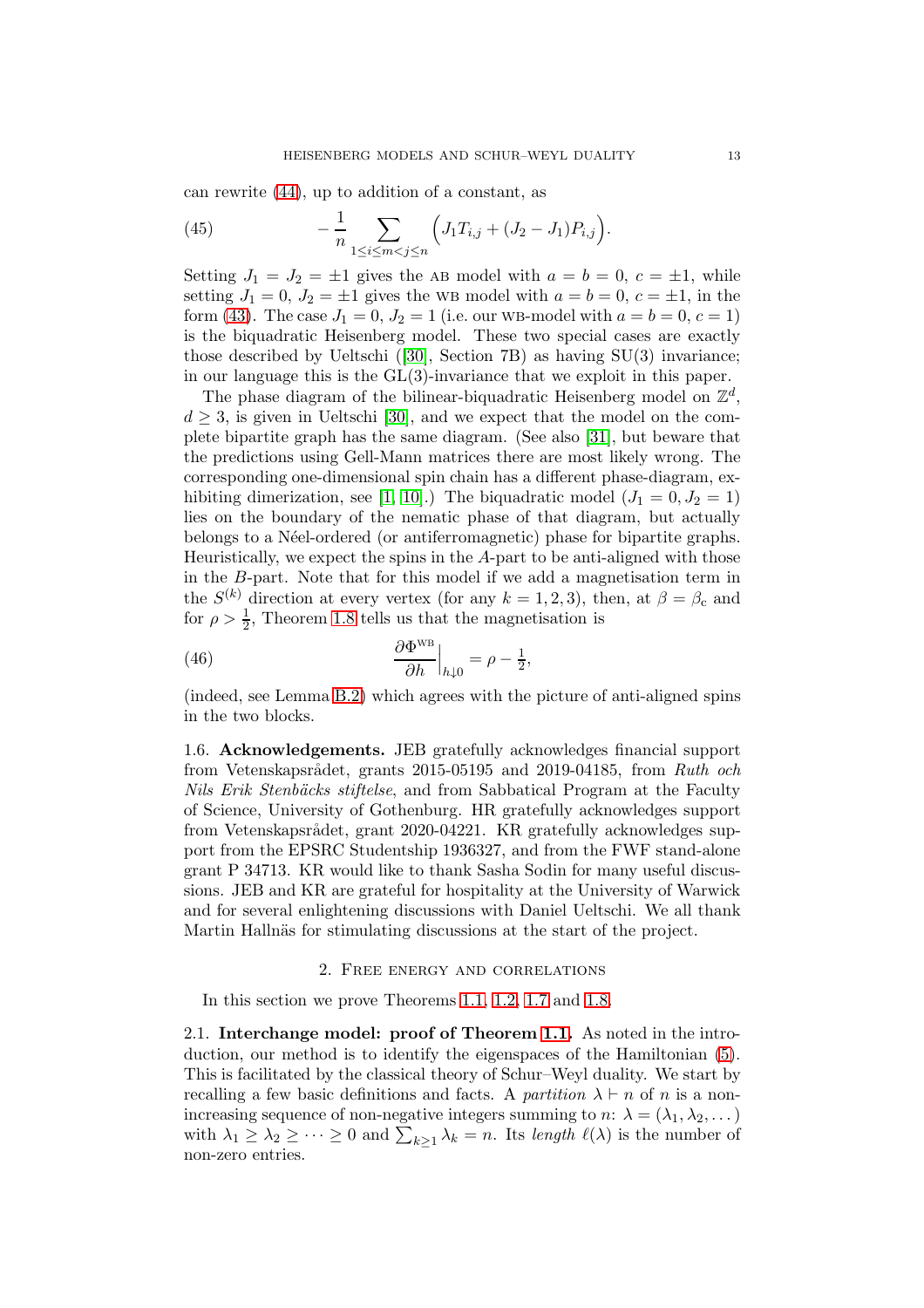For  $\sigma \in S_n$  a permutation of  $1, 2, \ldots, n$ , let  $T_{\sigma}$  be the linear operator on  $\mathbb{V} = (\mathbb{C}^r)^{\otimes n}$  which permutes the tensor factors according to  $\sigma$ :

<span id="page-13-2"></span>(47) 
$$
T_{\sigma}(v_1 \otimes v_2 \otimes \cdots \otimes v_n) = v_{\sigma^{-1}(1)} \otimes v_{\sigma^{-1}(2)} \otimes \cdots \otimes v_{\sigma^{-1}(n)}.
$$

The mapping  $\sigma \mapsto T_{\sigma}$  is a representation of  $S_n$  and hence extends to a representation of the group algebra  $\mathbb{C}[S_n]$  on V. We may also regard V as a module for the group  $GL_r(\mathbb{C})$  of invertible  $r \times r$  matrices by the diagonal action

(48) 
$$
g(v_1 \otimes v_2 \otimes \cdots \otimes v_n) = g(v_1) \otimes g(v_2) \otimes \cdots \otimes g(v_n).
$$

Classical Schur–Weyl duality [\[14,](#page-53-9) Corollary 4.59] states that these actions of  $S_n$  and of  $GL_r(\mathbb{C})$  are each others' centralisers, so that V may be regarded as a representation of the direct product  $GL_r(\mathbb{C}) \times S_n$ , and that V decomposes as a multiplicity-free direct sum of irreducible representations of  $GL_r(\mathbb{C})$  ×  $S_n$ . Specifically,

<span id="page-13-0"></span>(49) 
$$
\mathbb{V} = \bigoplus_{\lambda \vdash n, \ell(\lambda) \leq r} U_{\lambda} \otimes V_{\lambda}.
$$

Here  $U_{\lambda}$  is the irreducible  $GL_r(\mathbb{C})$ -representation indexed by (its highest weight)  $\lambda$ , and  $V_{\lambda}$  is the irreducible  $S_n$ -representation (Specht module) indexed by  $\lambda$ . We use the same notation T for the representation of  $GL_r(\mathbb{C})$  ×  $S_n$  on  $V$ .

Recall our Hamiltonian  $H_n^{\text{AB}}$  given in [\(5\)](#page-3-2). We now write this as  $H_n^{\text{AB}} =$  $T(h_n^{\text{AB}})$  where

(50) 
$$
h_n^{\text{AB}} = -\frac{1}{n} [(a-c)\alpha_A + (b-c)\alpha_B + c \alpha_{AB}],
$$

and where  $\alpha_A, \alpha_B, \alpha_{AB}$  are the following elements of  $\mathbb{C}[S_n]$ :

(51) 
$$
\alpha_A = \sum_{1 \le i < j \le m} (i, j), \quad \alpha_B = \sum_{m+1 \le i < j \le n} (i, j), \quad \alpha_{AB} = \sum_{1 \le i < j \le n} (i, j).
$$

We have by linearity that  $e^{-\beta H_n^{\text{AB}}} = T(e^{-\beta h_n^{\text{AB}}})$ . Now let W be an  $r \times r$  matrix over  $\mathbb{C}$ . Then  $e^W \in GL_r(\mathbb{C})$  and we have that  $T(e^W) = \exp\left(\sum_{i=1}^n W_i\right)$ . Thus we may write

(52) 
$$
\exp\left(\sum_{i=1}^{n} W_i\right) e^{-\beta H_n^{\text{AB}}} = T\left(e^{W} e^{-\beta h_n^{\text{AB}}}\right),
$$

where  $e^W e^{-\beta h_n^{\text{AB}}} \in \mathbb{C}[\mathrm{GL}_r(\mathbb{C}) \times S_n].$ 

Let us now consider how  $e^W \times e^{-\beta h_n^{\text{AB}}}$  acts on the right-hand-side of [\(49\)](#page-13-0), starting with how  $e^{-\beta h_n^{AB}}$  acts on  $V_\lambda$ . The term  $\alpha_{AB}$  is the sum of all elements of a conjugacy class (the transpositions), hence it belongs to the center of  $\mathbb{C}[S_n]$ . By Schur's Lemma, it therefore acts as a constant multiple of the identity on  $V_\lambda$ . The constant in question is well known [\[17,](#page-53-16) p. 52] to equal the *content* of the partition  $\lambda$ , defined by

<span id="page-13-1"></span>(53) 
$$
\operatorname{ct}(\lambda) = \sum_{j\geq 1} \left( \frac{\lambda_j(\lambda_j+1)}{2} - j\lambda_j \right).
$$

(This equals the sum of the contents of all boxes in the Young diagram of  $\lambda$ , where the content of a box in position  $(x, y)$  is  $y - x$ .) We have

(54) 
$$
\alpha_{AB}|_{V_{\lambda}} = \text{ct}(\lambda) \text{Id}_{V_{\lambda}}.
$$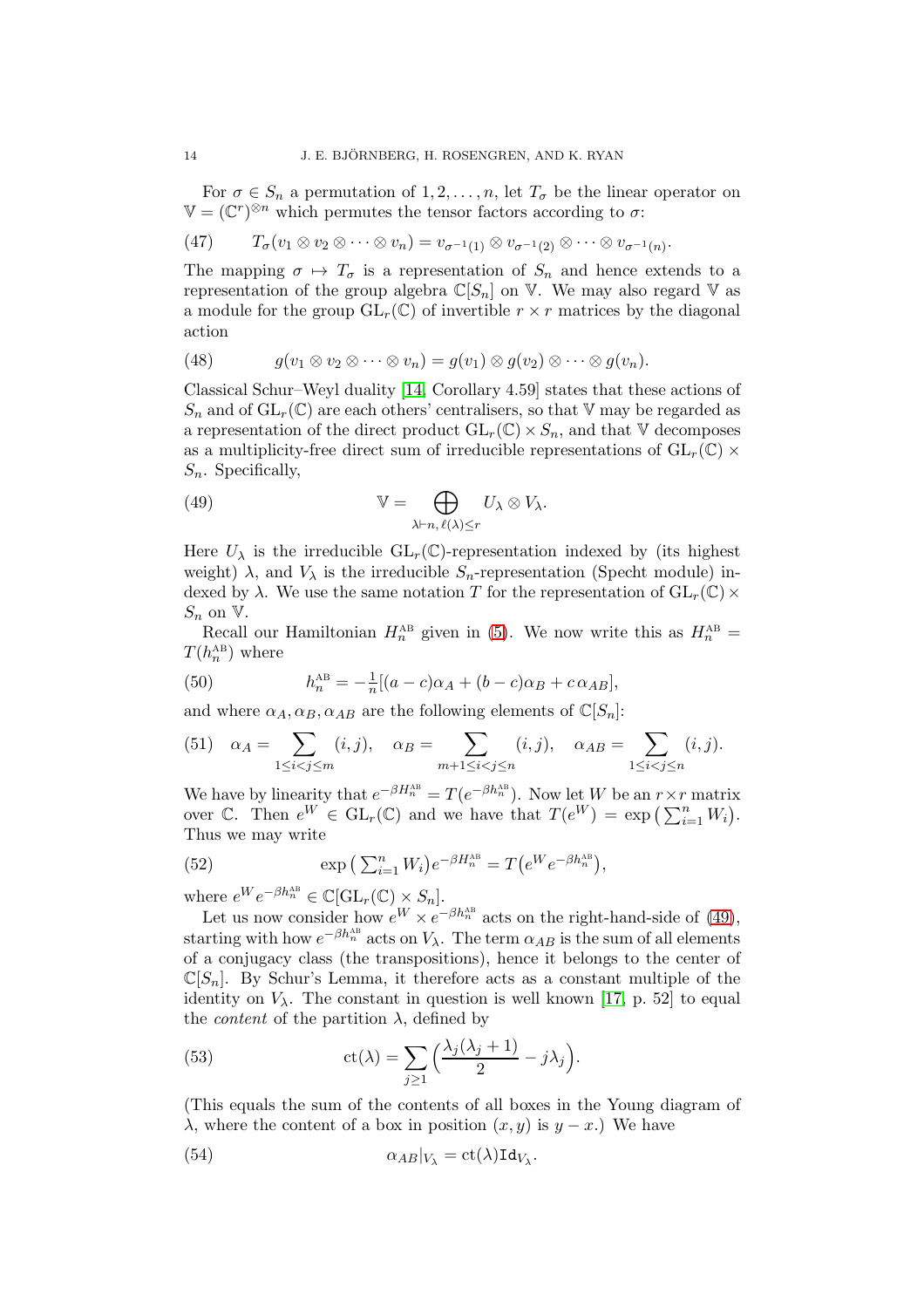Now, to deal with the remaining two terms  $\alpha_A$  and  $\alpha_B$ , note that as a representation of  $S_m \times S_{n-m}$ , the module  $V_\lambda$  splits as

<span id="page-14-0"></span>(55) 
$$
V_{\lambda} = \bigoplus_{\mu \vdash m, \nu \vdash n-m} c_{\mu,\nu}^{\lambda} V_{\mu} \otimes V_{\nu},
$$

where  $c_{\mu,\nu}^{\lambda}$  are non-negative integers known as the *Littlewood–Richardson* coefficients. We give more details about these numbers later, for now we just note that  $c^{\lambda}_{\mu,\nu} \neq 0$  only if  $\ell(\mu), \ell(\nu) \leq \ell(\lambda)$ . On each term of the sum in [\(55\)](#page-14-0),  $\alpha_A$  acts as  $ct(\mu) \text{Id}_{V_\mu}$  and  $\alpha_B$  acts as  $ct(\nu) \text{Id}_{V_\nu}$ , consequently  $h_n^{\text{AB}}$  acts on that term as

(56) 
$$
-\frac{1}{n}[(a-c)\mathrm{ct}(\mu)+(b-c)\mathrm{ct}(\nu)+c\,\mathrm{ct}(\lambda)]\mathrm{Id}_{V_{\mu}\otimes V_{\nu}},
$$

and therefore  $e^{-\beta h_n^{\text{AB}}}$  acts as

(57) 
$$
\exp\left(\frac{\beta}{n}[(a-c)\mathrm{ct}(\mu)+(b-c)\mathrm{ct}(\nu)+c\,\mathrm{ct}(\lambda)]\right)\mathrm{Id}_{V_{\mu}\otimes V_{\nu}}.
$$

As to the factor  $e^W$ , we first note that the character of the module  $U_\lambda$ evaluated at  $g \in GL_r(\mathbb{C})$  with eigenvalues  $x_1, \ldots, x_r$  is the Schur polynomial:

<span id="page-14-5"></span>(58) 
$$
\chi_{U_{\lambda}}[g] = s_{\lambda}(x_1, ..., x_r) = \frac{\det[x_i^{\lambda_j+r-j}]_{i,j=1}^r}{\prod_{1 \le i < j \le r} (x_i - x_j)}.
$$

If W has eigenvalues  $w_1, \ldots, w_r$ , then  $e^W$  has eigenvalues  $e^{w_1}, \ldots, e^{w_r}$ . Writing  $d_{\mu}, d_{\nu}$  for the dimensions of  $V_{\mu}, V_{\nu}$ , we may summarise these findings as follows:

<span id="page-14-1"></span>LEMMA 2.1. Suppose that W has eigenvalues  $w_1, \ldots, w_r$ . Then (59)

<span id="page-14-6"></span>
$$
\text{tr}_{\mathbb{V}}[\exp\left(\sum_{i=1}^{n}W_{i}\right)e^{-\beta H_{n}^{\text{AB}}}]=\sum_{\lambda,\mu,\nu}s_{\lambda}(e^{w_{1}},\ldots,e^{w_{r}})c_{\mu,\nu}^{\lambda}d_{\mu}d_{\nu}
$$

$$
\cdot \exp\left(\frac{\beta}{n}[(a-c)\text{ct}(\mu)+(b-c)\text{ct}(\nu)+c\cdot\text{ct}(\lambda)]\right),
$$

where the sum is over  $\lambda \vdash n$  with  $\ell(\lambda) \leq r$ ,  $\mu \vdash m$ , and  $\nu \vdash n - m$ . In particular, setting W to be the zero matrix (so that  $e^W = Id$ ). (60)

<span id="page-14-2"></span>
$$
Z_{\beta,n}^{\text{AB}} = \sum_{\lambda,\mu,\nu} s_{\lambda}(1,\ldots,1) c_{\mu,\nu}^{\lambda} d_{\mu} d_{\nu} \exp \left( \frac{\beta}{n} [(a-c)ct(\mu) + (b-c)ct(\nu) + c \cdot ct(\lambda)] \right).
$$

<span id="page-14-3"></span>We will use that

(61) 
$$
s_{\lambda}(1,\ldots,1)=\dim(U_{\lambda})=\prod_{1\leq i
$$

As to  $d_{\mu}$ , a convenient formula is

<span id="page-14-4"></span>(62) 
$$
d_{\mu} = \dim(V_{\mu}) = \frac{n!}{m_1! \cdots m_r!} \prod_{1 \leq i < j \leq r} (m_i - m_j)
$$

where  $m_i = \mu_i + r - i$ , see [\[17,](#page-53-16) (4.11)].

In Lemma [2.1](#page-14-1) we have written the partition function as a sum of terms exponentially large in  $n$ , with relatively few summands. Such a sum is dominated by its largest term. To prove Theorem [1.1](#page-3-1) we need to understand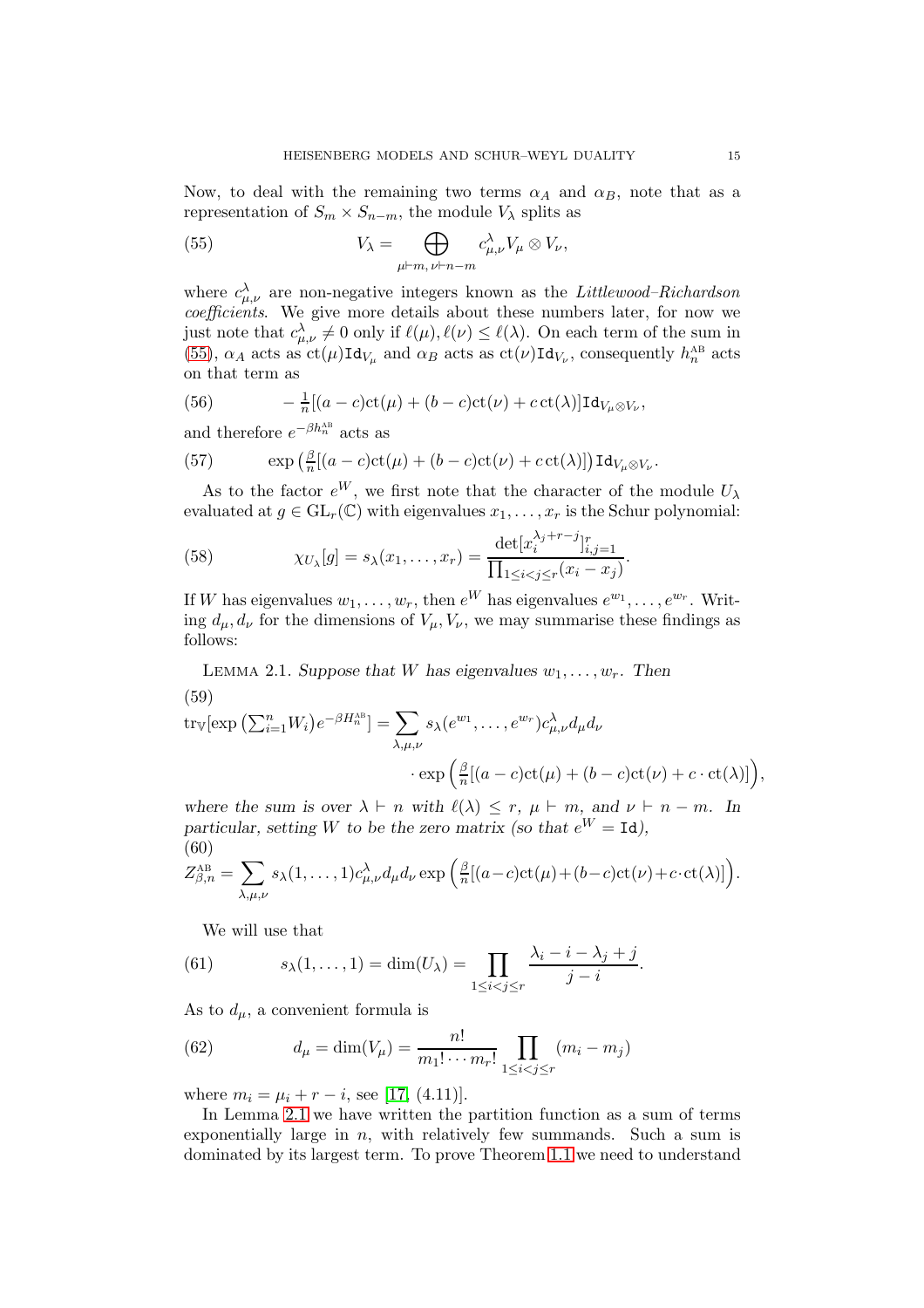the asymptotic behavior of each of the factors in [\(60\)](#page-14-2), and since only terms with  $c^{\lambda}_{\mu,\nu} \neq 0$  appear in the sum, we need a condition for  $c^{\lambda}_{\mu,\nu} \neq 0$ .

*Proof of Theorem [1.1.](#page-3-1)* First, from [\(61\)](#page-14-3) we see that  $\dim(U_\lambda) = s_\lambda(1,\ldots,1)$ is positive whenever  $\ell(\lambda) \leq r$ , and that  $\dim(U_{\lambda}) = \exp(o(n))$  where the  $o(n)$ is uniform in  $\lambda$ . Now consider the coefficients  $c^{\lambda}_{\mu,\nu}$ . These are known (see e.g. [\[15,](#page-53-17) Chapter 5, Proposition 3]) to equal the size of a certain subset of semi-standard tableaux with shape  $\lambda \setminus \mu$  filled with  $\nu_1$  1's,  $\nu_2$  2's, etc. In particular,  $c^{\lambda}_{\mu,\nu} > 0$  only if  $\mu$  is contained in  $\lambda$ , and then  $\ell(\mu) \leq \ell(\lambda) \leq r$ . Since  $c_{\mu,\nu}^{\lambda} = c_{\nu,\mu}^{\lambda}$  (see [\[15\]](#page-53-17) again) we also need  $\ell(\nu) \leq r$  for  $c_{\mu,\nu}^{\lambda} > 0$ . The combinatorial description also gives the upper bound  $c_{\mu,\nu}^{\lambda} \leq (n+1)^{r^2} =$  $\exp(o(n))$  where the  $o(n)$  is uniform in  $\lambda, \mu, \nu$ .

We now turn to the remaining factors in [\(60\)](#page-14-2). First, as one can see in  $(62)$ , for fixed r we have that  $d_{\mu}$  is essentially a multinomial coefficient. Thus (see e.g.  $[8, pp. 14-15]$  for details), we have

<span id="page-15-4"></span>(63) 
$$
\frac{1}{n}\log d_{\mu} = -\sum_{j=1}^{r} \frac{\mu_j}{n} \log \frac{\mu_j}{n} + O(\frac{\log n}{n}).
$$

Next, from [\(53\)](#page-13-1) we have that

(64) 
$$
\operatorname{ct}(\lambda) = \frac{n^2}{2} \sum_{j=1}^r \left(\frac{\lambda_j}{n}\right)^2 + O(n).
$$

Taken altogether, these facts mean that we can write [\(60\)](#page-14-2) as

<span id="page-15-0"></span>(65) 
$$
Z_{\beta,n}^{\text{AB}} = \sum_{\lambda,\mu,\nu} \mathbb{I}\left\{c_{\mu,\nu}^{\lambda} > 0\right\} \exp\left(n\left\{\tilde{F}(\frac{\mu}{n}, \frac{\nu}{n}, \frac{\lambda}{n}) + o(1)\right\}\right),
$$

where  $\lambda \vdash n, \mu \vdash m$  and  $\nu \vdash n-m$ , all having  $\leq r$  rows, and where

<span id="page-15-1"></span>(66) 
$$
\begin{aligned} \tilde{F}(\vec{x}, \vec{y}, \vec{z}) &= -\sum_{j=1}^r x_j \log x_j - \sum_{j=1}^r y_j \log y_j \\ &+ \frac{\beta}{2} \big[ (a-c) \sum_{j=1}^r x_j^2 + (b-c) \sum_{j=1}^r y_j^2 + c \sum_{j=1}^r z_j^2 \big]. \end{aligned}
$$

There is a necessary and sufficient condition for  $c^{\lambda}_{\mu,\nu} > 0$  which is very useful for our purposes, known as Horn's conjecture, proved by Knutson and Tao [\[20\]](#page-53-18). It is best stated for our purposes in terms of eigenvalues of Hermitian matrices, as follows:  $c^{\lambda}_{\mu,\nu} > 0$  if and only if there are Hermitian  $r \times r$  matrices X and Y with eigenvalues  $\mu_1, \ldots, \mu_r$  and  $\nu_1, \ldots, \nu_r$ , respectively, such that  $X + Y$  has eigenvalues  $\lambda_1, \ldots, \lambda_r$ . For information about this, see e.g. [\[16\]](#page-53-19). We thus have

<span id="page-15-2"></span>(67) 
$$
c_{\mu,\nu}^{\lambda} > 0 \text{ if and only if } \left(\frac{\mu}{n}, \frac{\nu}{n}, \frac{\lambda}{n}\right) \in \Omega_{m/n}^{+}
$$

where  $\Omega_{\rho}^{+}$  is the set of triples  $(\vec{x}, \vec{y}, \vec{z})$  such that there exist positive semidefinite Hermitian matrices X, Y with  $tr(X) = 1 - tr(Y) = \rho$  having eigenvalues  $x_1, \ldots, x_r$  and  $y_1, \ldots, y_r$ , respectively, such that  $Z = X + Y$  has eigenvalues  $z_1, \ldots, z_r$ .

From [\(65\)](#page-15-0) and the fact that  $\tilde{F}$  is continuous in its arguments, we conclude that

<span id="page-15-3"></span>(68) 
$$
\frac{1}{n}\log Z^{\text{AB}}_{\beta,n} \to \max_{(\vec{x},\vec{y},\vec{z})\in\Omega^+_{\rho}} \tilde{F}(\vec{x},\vec{y},\vec{z}).
$$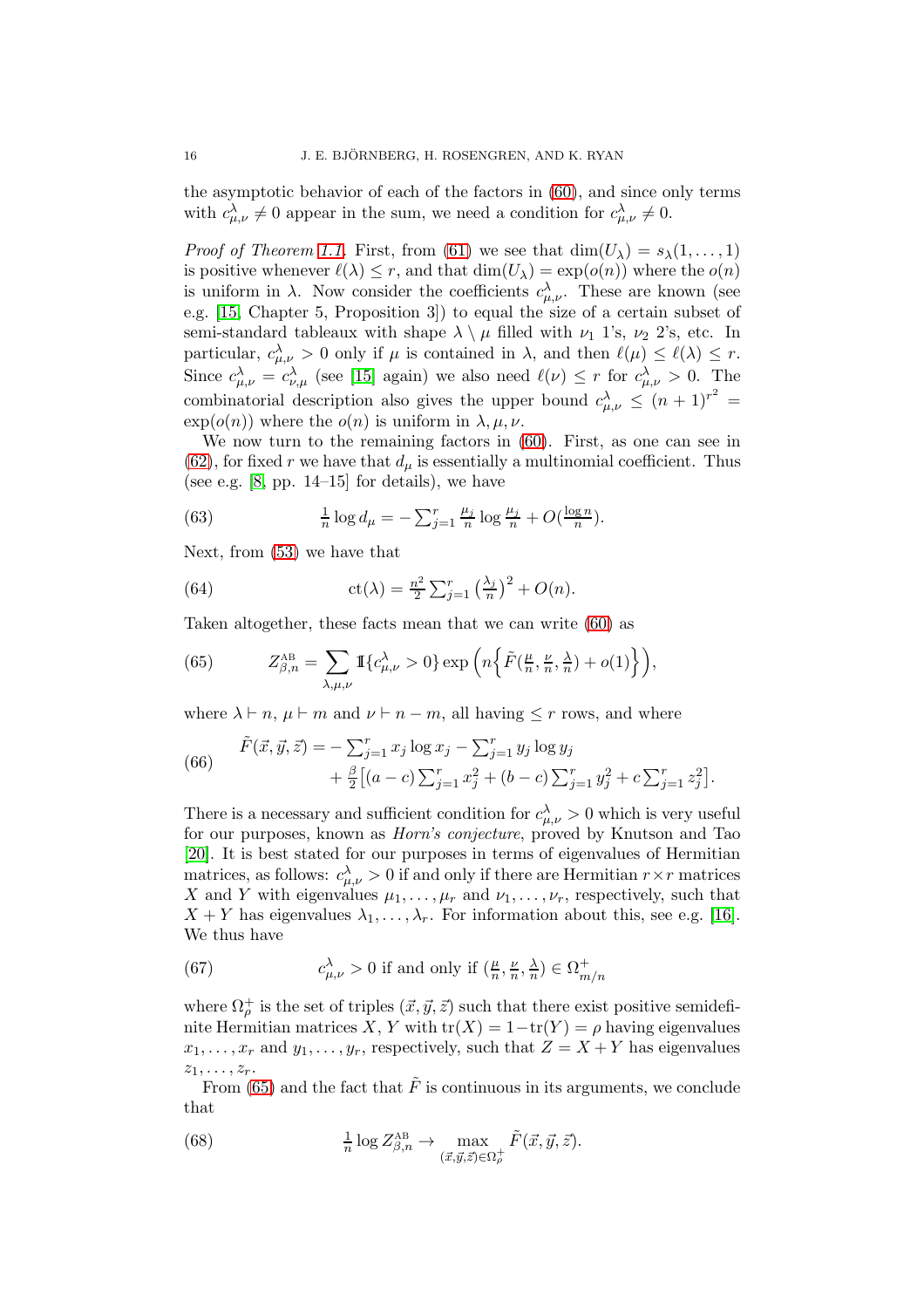See e.g. [\[8,](#page-53-7) Section 3] for a detailed argument in a similar setting. Now note that if  $X, Y, Z$  are as above, then

(69) 
$$
\sum_{j=1}^{r} x_j^2 = \text{tr}(X^2), \qquad \sum_{j=1}^{r} y_j^2 = \text{tr}(Y^2),
$$

and also

(70) 
$$
\sum_{j=1}^{r} z_j^2 = \text{tr}(Z^2) = \text{tr}((X+Y)^2) = \text{tr}(X^2) + \text{tr}(Y^2) + 2\text{tr}(XY).
$$
Thus

(71) 
$$
(a-c)\sum_{j=1}^{r} x_j^2 + (b-c)\sum_{j=1}^{r} y_j^2 + c\sum_{j=1}^{r} z_j^2 = \text{tr}\left[aX^2 + bY^2 + 2cXY\right].
$$

So for  $(\vec{x}, \vec{y}, \vec{z}) \in \Omega_{\rho}$ , we have that

<span id="page-16-2"></span>(72) 
$$
\tilde{F}(\vec{x}, \vec{y}, \vec{z}) = \phi(X, Y) := S(X) + S(Y) + \frac{\beta}{2} tr \left[ aX^2 + bY^2 + 2cXY \right],
$$

where  $S$  is the von Neumann entropy

<span id="page-16-4"></span>(73) 
$$
S(X) = -\text{tr}(X \log X) = -\sum_{i=1}^{r} x_i \log x_i.
$$

It follows that

<span id="page-16-3"></span>(74) 
$$
\frac{1}{n} \log Z_n^{\text{AB}}(\beta) \to \max_{X,Y} \phi(X,Y)
$$

where the maximum is over positive definite Hermitian matrices  $X, Y$  with  $tr(X) = 1 - tr(Y) = \rho.$ 

The final step is to use the fact that for positive semidefinite Hermitian matrices X, Y with fixed spectra  $x_1, \ldots, x_r$  and  $y_1, \ldots, y_r$ , respectively, ordered so that  $x_1 \ge x_2 \ge \cdots \ge x_r$  and  $y_1 \ge y_2 \ge \cdots \ge y_r$ , we have the inequality

<span id="page-16-1"></span>(75) 
$$
\sum_{j=1}^{r} x_j y_{r+1-j} \leq \text{tr}[XY] \leq \sum_{j=1}^{r} x_j y_j,
$$

see e.g. [\[22,](#page-53-20) Prop. 9.H.1.g-h] (we discuss this result in Appendix [A\)](#page-49-0). In particular, both the maximum and the minimum of  $tr[XY]$  are attained when X, Y are simultaneously diagonal. Since the other terms in  $F(\vec{x}, \vec{y})$ are symmetric under permuting the  $x_i$  or the  $y_i$ , the result follows.  $\Box$ 

<span id="page-16-0"></span>2.2. Walled Brauer algebra: proof of Theorem [1.2.](#page-4-0) As noted above, our analysis of the model in [\(10\)](#page-4-1) uses the walled Brauer algebra. We will now define this algebra, and collect some facts which allow us to approach a proof in a similar way to that of Theorem [1.1.](#page-3-1) An accessible introduction to the walled Brauer algebra is given in [\[23\]](#page-53-21), and its Schur–Weyl duality is proved in [\[6\]](#page-53-22), at least for the range  $r \geq n$ . The extension to all r, n is a straightforward extension of the work in [\[6\]](#page-53-22).

Let us first define the (usual) Brauer algebra. Fix  $n \in \mathbb{N}, r \in \mathbb{C}$ . Arrange two rows each of n labelled vertices, one above the other. We call a  $diagram$ a graph on these  $2n$  vertices, with each vertex having degree one. Let  $B_n$  be the set of such diagrams. The Brauer algebra  $\mathbb{B}_n(r)$  is the formal complex span of  $B_n$ . Multiplication of two diagrams is defined as follows. Taking two diagrams  $g, h$ , identify the upper vertices of h with the lower of  $g$ . Then form a new diagram by concatenation and removing any closed loops, as in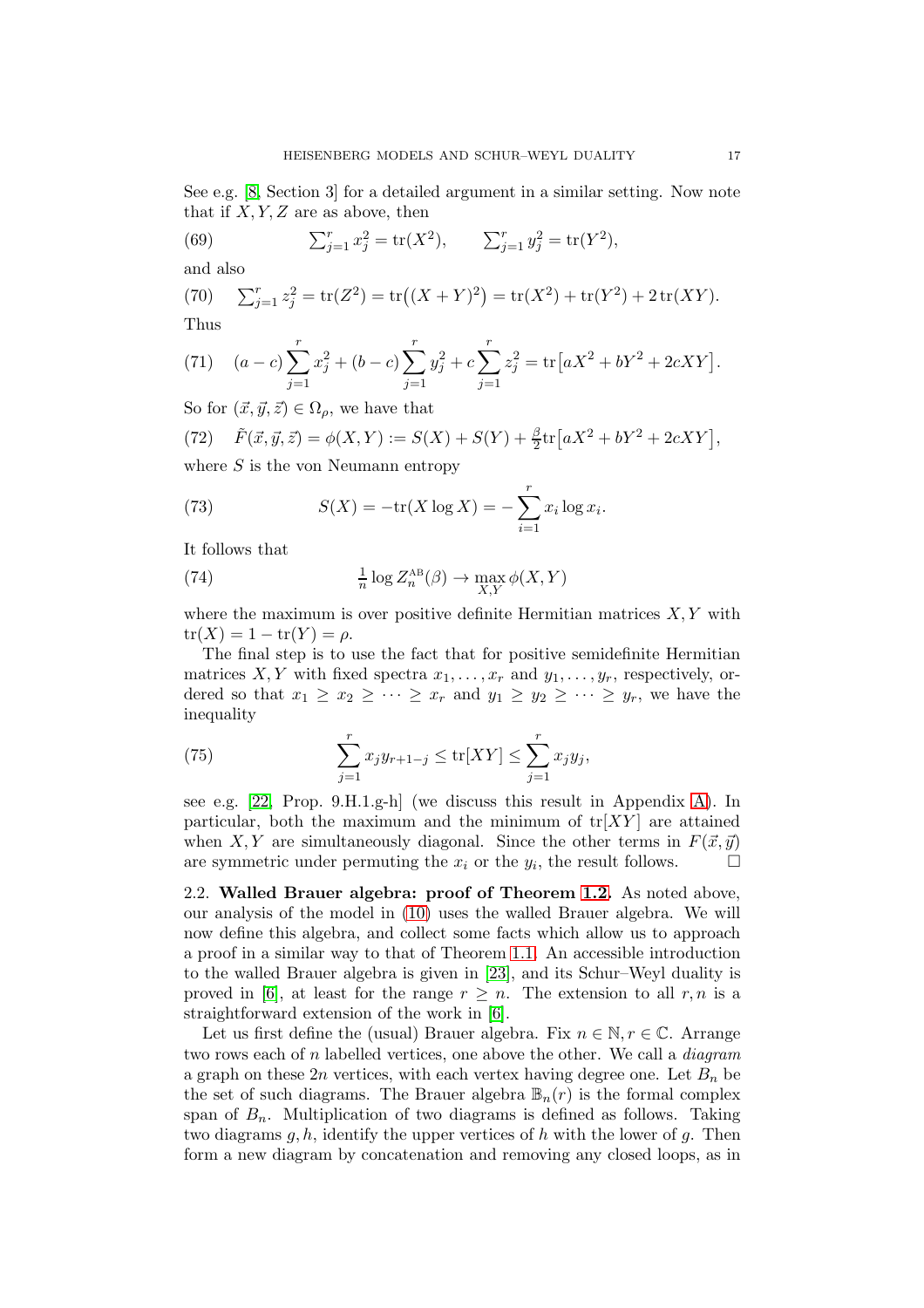Figure [3.](#page-17-0) The product gh is the concatenation, multiplied by  $r^{\text{#loops}}$ , where #loops is the number of loops removed.

<span id="page-17-0"></span>

FIGURE 3. Two diagrams  $g$  and  $h$  (left), and their product (right). The concatenation contains two loops, so we multiply the concatenation with middle vertices removed by  $r^2$ .

The walled Brauer algebra is a subalgebra of  $\mathbb{B}_n(r)$ . Let  $m \leq n$ . Returning to the  $2n$  labelled vertices, draw a line (a "wall") separating the leftmost 2m vertices and the rightmost  $2(n-m)$ . Let  $B_{n,m}$  be the set of diagrams in  $B_n$  with the condition that any edge connecting two upper vertices or two lower vertices *must* cross the wall, and any edge connecting an upper vertex and a lower vertex must not cross the wall; see Figure [4.](#page-17-1) The walled Brauer algebra  $\mathbb{B}_{n,m}(r)$  is the span of  $B_{n,m}$ , with multiplication as in the Brauer algebra.

<span id="page-17-1"></span>

FIGURE 4. A diagram in the basis  $B_{8,3}$  of the walled Brauer algebra  $\mathbb{B}_{8,3}(r)$ . Notice that all edges connecting two upper vertices (or two lower) cross the wall, and all edges connecting an upper vertex to a lower vertex do not.

Some useful representation-theoretic facts follow. First, the group algebra  $\mathbb{C}[S_m \times S_{n-m}]$  is a subalgebra of  $\mathbb{B}_{n,m}(r)$  whose basis  $S_m \times S_{n-m}$  consists of those diagrams with no edges crossing the wall. As above, we let  $(i, j)$  denote the transposition exchanging  $i$  and  $j$ . Note that in the walled Brauer algebra, we must have  $1 \le i, j \le m$  or  $m + 1 \le i, j \le n$ . For  $1 \le i \le m < j \le n$ , let  $(\overline{i}, \overline{j})$  denote the diagram with all edges vertical, except that the i<sup>th</sup> and  $j<sup>th</sup>$  upper vertices are connected, and the  $i<sup>th</sup>$  and  $j<sup>th</sup>$  lower vertices are connected; see Figure [5.](#page-18-0) The elements  $(i, j)$  and  $(\overline{i, j})$  generate the walled Brauer algebra.

Next, the irreducible representations of  $\mathbb{B}_{n,m}(r)$  are indexed by

(76) 
$$
\{(\lambda,\mu) \mid \lambda \vdash m-t, \mu \vdash n-m-t, t=0,\ldots,\min\{m,n-m\}\},
$$

where  $\lambda$  and  $\mu$  are partitions (see Proposition 2.4 of [\[13\]](#page-53-23)). Henceforth, we will use the notation  $\hat{m} = \min\{m, n - m\}$  so that the standing condition on t is that  $t \in \{0, 1, \ldots, \hat{m}\}\.$  The element

<span id="page-17-2"></span>(77) 
$$
J_{n,m} = \sum_{\substack{1 \le i < j \le m \\ m < i < j < n}} (i,j) - \sum_{\substack{1 \le i \le m < j \le n}} (\overline{i,j})
$$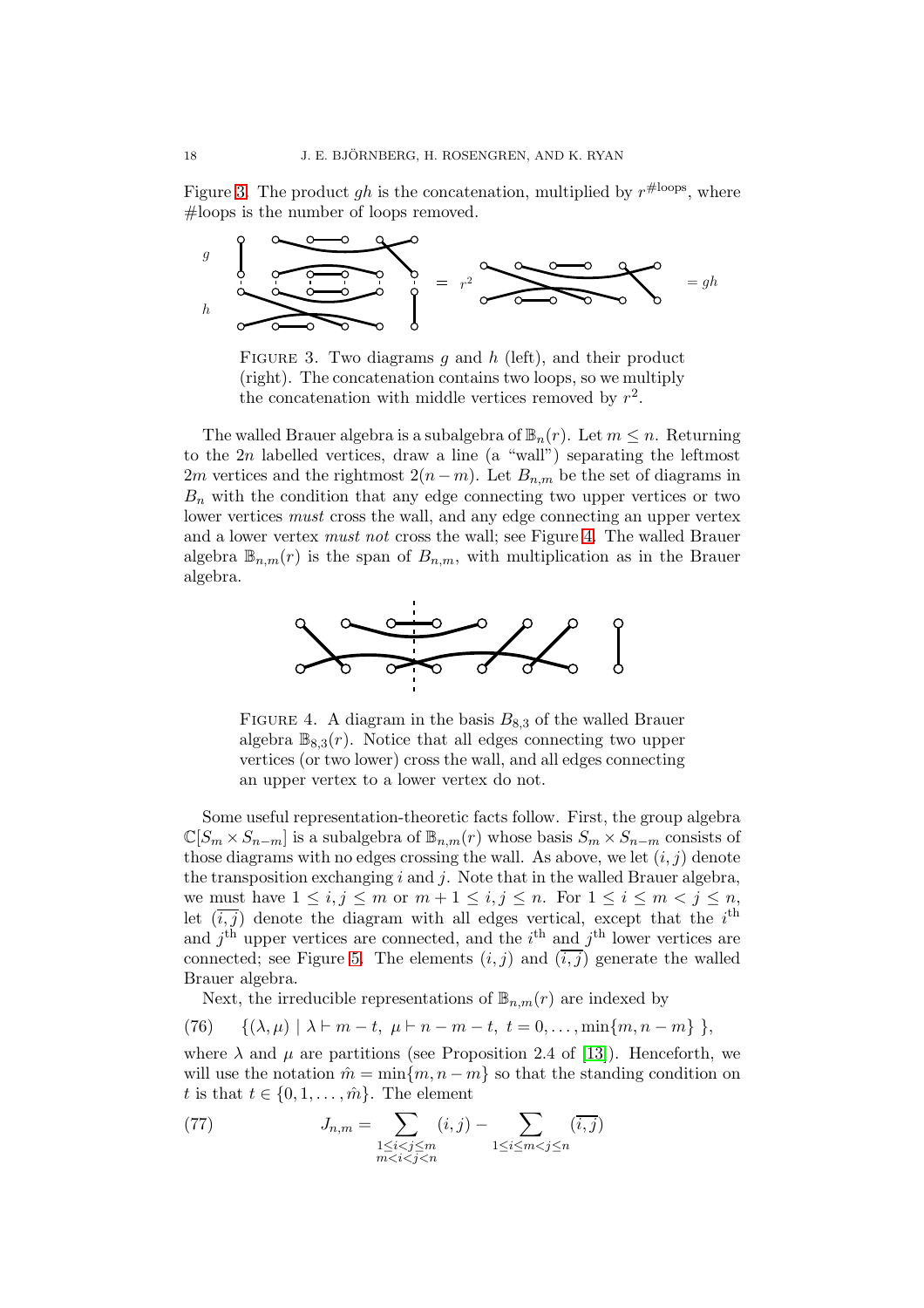<span id="page-18-0"></span>

FIGURE 5. Examples of the elements  $(i, j)$  and the transpositions  $(i, j)$ .

is central in  $\mathbb{B}_{n,m}(r)$ , and acts as the scalar  $ct(\lambda)+ct(\mu)-rt$  on the irreducible representation  $(\lambda, \mu)$ , where  $\lambda \vdash m - t$ ,  $\mu \vdash n - m - t$  and  $ct(\cdot)$  denotes the content defined in [\(53\)](#page-13-1) (a consequence of, for example, Lemma 4.1 of [\[13\]](#page-53-23)).

The walled Brauer algebra, like the symmetric group algebra, has a Schur– Weyl duality with the general linear group. To describe this, let us first recall some facts about representations of the general linear group  $GL_r(\mathbb{C})$ . The irreducible *rational* representations of  $GL_r(\mathbb{C})$  are indexed by their highest weights, which are r-tuples  $\nu = (\nu_1 \geq \cdots \geq \nu_r) \in \mathbb{Z}^r$ . Such a tuple can be equivalently written as a pair  $\nu = [\lambda, \mu]$  of partitions  $\lambda, \mu$  with  $\ell(\lambda) + \ell(\mu) \leq r$ , by letting  $\nu_i = [\lambda, \mu]_i = \lambda_i - \mu_{r-i+1}$  for  $i = 1, \ldots, r$ . Note that at most one of the terms  $\lambda_i$  or  $\mu_{r-i+1}$  is non-zero for each i, due to the constraint  $\ell(\lambda) + \ell(\mu) \leq r$ , thus  $\nu$  uniquely determines  $\lambda$  and  $\mu$ . See Figure [6](#page-18-1) for an illustration.



<span id="page-18-1"></span>FIGURE 6. The r-tuple  $\nu = (3, 2, 0, -1, -2)$  illustrated in the style of a Young diagram, where negative entries are shown by boxes to the left of the main vertical line. Here  $r = 5$ . From the figure it is straightforward to see that  $\nu = [\lambda, \mu]$ , where  $\lambda = (3, 2)$  and  $\mu = (2, 1)$ .

We write  $U_{\lbrack \lambda,\mu\rbrack}$  for the corresponding irreducible  $\mathrm{GL}_r(\mathbb{C})$ -module. These rational representations are closely related to the polynomial representations  $U_{\lambda}$  appearing in [\(49\)](#page-13-0); the polynomial representations are the rational representations with non-negative r-tuple  $\nu$ . One can also relate the rational and polynomial representations by the Pieri-rule [\[27\]](#page-54-5). Indeed, writing  $\det(\cdot)$ for the determinant representation of  $GL_r(\mathbb{C})$ , which has highest weight  $(1, 1, \ldots, 1)$  and character  $x_1x_2\cdots x_r$ , we have that det<sup>⊗k</sup> ⊗ $U_{\nu} = U_{\nu+k}$  where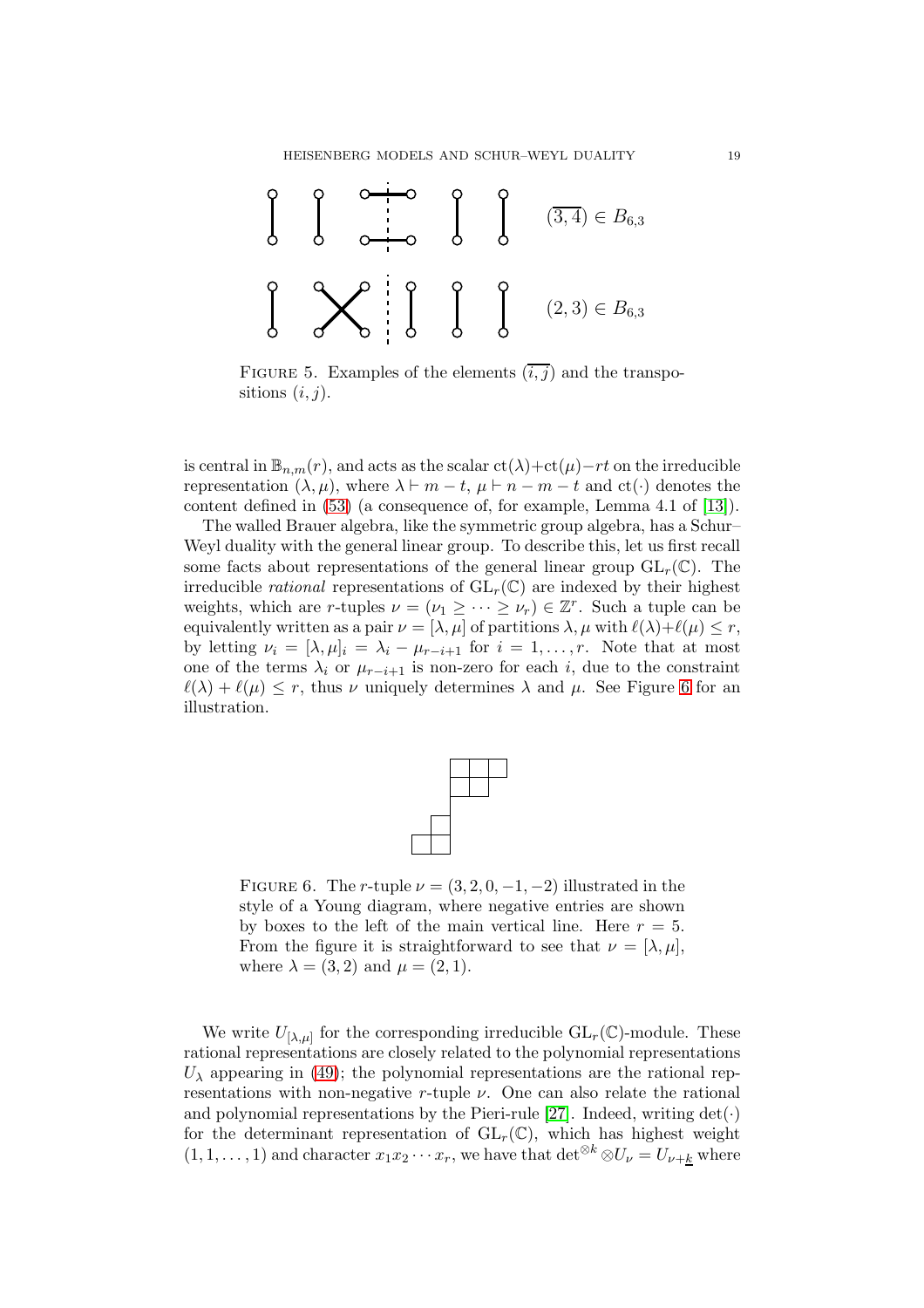$\underline{k} = (k, k, \dots, k)$ . For  $k = \mu_1$  we have that  $U_{[\lambda,\mu]+\mu_1}$  is a polynomial repre-sentation. It follows from this and [\(58\)](#page-14-5) that the character of  $U_{\lbrack \lambda,\mu \rbrack}$  is

<span id="page-19-3"></span>(78) 
$$
\chi_{U_{[\lambda,\mu]}}[g] = \frac{s_{[\lambda,\mu]+\mu_1}(x_1,\ldots,x_r)}{(x_1x_2\cdots x_r)^{\mu_1}} = \frac{\det[x_i^{[\lambda,\mu]_j+r-j}]_{i,j=1}^r}{\prod_{1\leq i < j \leq r} (x_i - x_j)},
$$

where  $x_1, \ldots, x_r$  are the eigenvalues of g.

We can now state the Schur-Weyl duality for the walled Brauer algebra and the general linear group. Let  $GL_r(\mathbb{C})$  act on  $\mathbb{V} = (\mathbb{C}^r)^{\otimes n} = (\mathbb{C}^r)^{\otimes m} \otimes$  $(\mathbb{C}^r)^{\otimes (n-m)}$  as m tensor powers of its defining representation, and  $n-m$ tensor powers of the dual of its defining representation (multiplication by the inverse transpose):

 $g(v_1 \otimes \cdots \otimes v_m \otimes v_{m+1} \otimes \cdots \otimes v_n) = g(v_1) \otimes \cdots \otimes g(v_m) \otimes g^{-\intercal}(v_{m+1}) \otimes \cdots \otimes g^{-\intercal}(v_n).$ Let  $\mathbb{B}_{n,m}(r)$  act on V by sending  $(i, j)$  to the transposition operator  $T_{i,j}$ , and  $(\overline{i}, \overline{j})$  to  $Q_{i,j}$  [\(1\)](#page-1-1). Then, as a representation of  $\mathbb{C}[GL_r(\mathbb{C})] \otimes \mathbb{B}_{n,m}(r)$ ,

<span id="page-19-1"></span>(79) 
$$
\mathbb{V} = \bigoplus_{t=0}^{\hat{m}} \bigoplus_{\substack{\lambda \vdash m-t \\ \mu \vdash n-m-t \\ \ell(\lambda)+\ell(\mu)\leq r}} U_{[\lambda,\mu]} \otimes V_{(\lambda,\mu)},
$$

with  $V_{(\lambda,\mu)}$  irreducible  $\mathbb{B}_{n,m}(r)$ -representations as above (as noted above, this is a straightforward extension of the work in [\[6\]](#page-53-22)).

Notice now that our Hamiltonian [\(10\)](#page-4-1) can be rewritten as

(80) 
$$
H_n^{\text{WB}} = -\frac{1}{n} \Big( (a+c) \sum_{1 \le i < j \le m} T_{i,j} + (b+c) \sum_{m+1 \le i < j \le n} T_{i,j} - c J_{n,m} \Big),
$$

where  $J_{n,m}$  is the central element given in [\(77\)](#page-17-2). Now in an identical way to how we developed equation [\(60\)](#page-14-2), we have

$$
(81)
$$

<span id="page-19-2"></span>
$$
\text{tr}_{\mathbb{V}}[e^{-\beta H_n^{\text{WB}}}] = \sum_{\substack{\pi \vdash m \\ \tau \vdash n-m}} \sum_{t=0}^{\hat{m}} \sum_{\substack{\lambda \vdash m-t \\ \mu \vdash n-m-t \\ \ell(\lambda)+\ell(\mu)\leq r}} \dim(U_{[\lambda,\mu]}) b_{(\lambda,\mu),(\pi,\tau)}^{n,m,r} d_{\pi} d_{\tau}
$$

$$
\cdot \exp\left(\frac{\beta}{n} \big[ (c+a)ct(\pi) + (c+b)ct(\tau) - c(ct(\lambda) + ct(\mu) - rt) \big] \right),
$$

where  $b^{n,m,r}_{(\lambda,\mu)}$  ${}^{n,m,r}_{(\lambda,\mu),(\pi,\tau)}$  is the branching coefficient from  $\mathbb{C}[S_m \times S_{n-m}]$  to  $\mathbb{B}_{n,m}(r)$ , i.e. the multiplicity of the  $\mathbb{C}[S_m \times S_{n-m}]$ -module  $V_{\pi} \otimes V_{\tau}$  in  $V_{(\lambda,\mu)}$  when the latter is regarded as a  $\mathbb{C}[S_m \times S_{n-m}]$ -module. These branching coefficients play the same role as the Littlewood–Richardson coefficient did in the abmodel. Our next step is to determine when  $b_{(\lambda,\mu)}^{n,m,r}$  $\prod_{(\lambda,\mu),(\pi,\tau)}^{n,m,r}$  is strictly positive.

<span id="page-19-0"></span>LEMMA 2.2. The branching coefficient  $b_{(\lambda,\mu)}^{n,m,r}$  $\binom{n,m,r}{(\lambda,\mu),(\pi,\tau)}$  is strictly positive if and only if there exist  $r \times r$  Hermitian matrices  $X, Y, Z$  with respective spectra  $\pi, \tau, [\lambda, \mu]$ , such that  $X - Y = Z$ .

Note that the parameter  $t$  is encoded the branching coefficient, in the sense that  $b_{(\lambda,\mu),(\pi,\tau)}^{n,m,r} > 0$  implies that  $\lambda \vdash m-t = |\pi|-t$  and  $\mu \vdash n-m-t = |\tau|-t$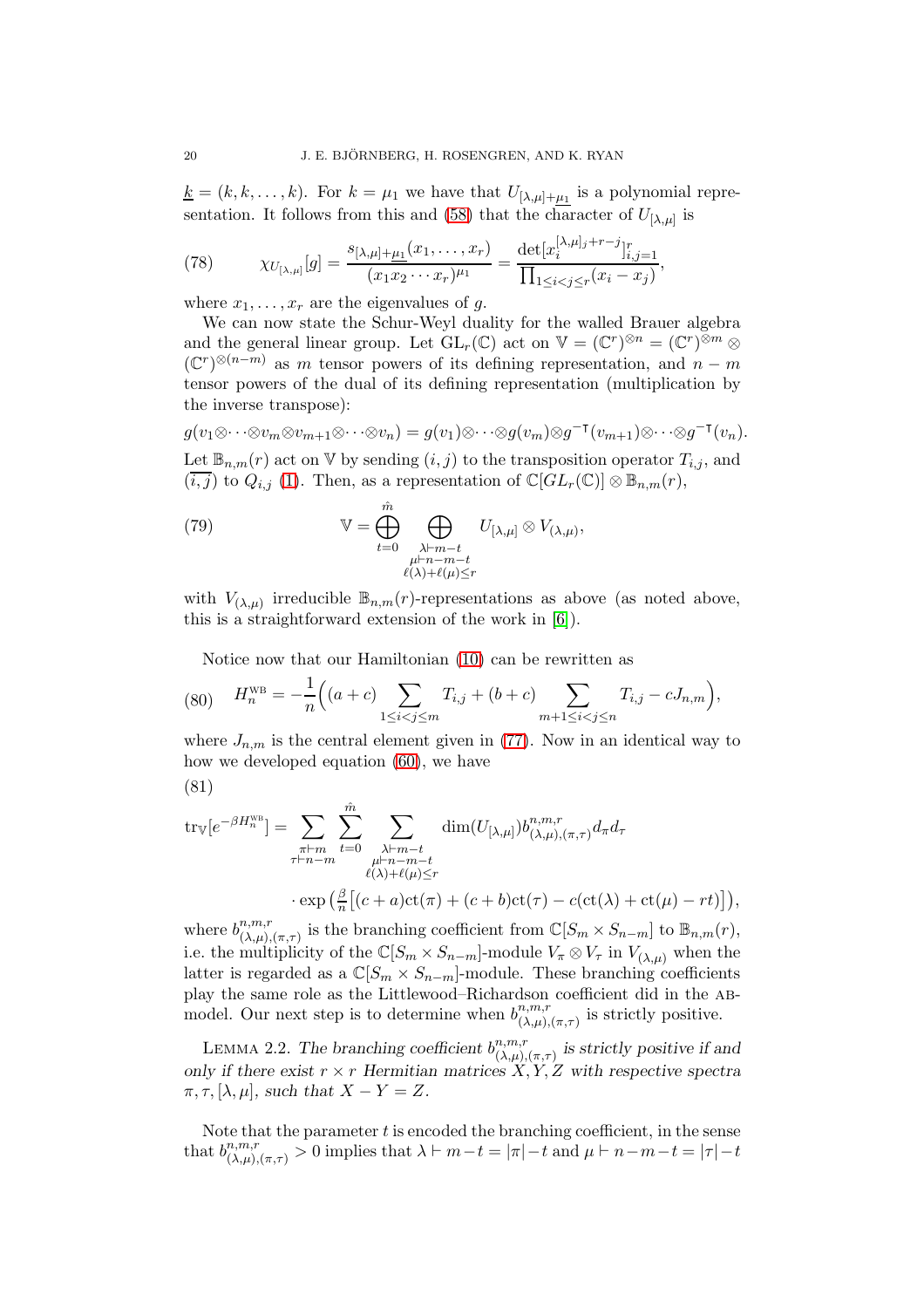<span id="page-20-0"></span>for some  $0 \le t \le \hat{m}$ . To see how t appears from the Hermitian matrices, assume for the sake of argument that  $X$  and  $Y$  commute. Then, for each i,  $[\lambda, \mu]_i = \pi_i - \tau_k$ , for some j, k. Figure [7](#page-20-0) then illustrates via an example how it follows that  $\lambda \vdash m - t = |\pi| - t$  and  $\mu \vdash n - m - t = |\tau| - t$  for some  $0 \leq t \leq \hat{m}$ .



FIGURE 7. The spectra  $\pi = (3, 0, 1, 2, 4)$  and  $\tau =$  $(2, 1, 3, 2, 1)$ , respectively of X and Y (simultaneously diagonalised), displayed in the style of Young diagrams, either side of the main vertical line. The spectrum of  $Z =$  $X - Y$  is  $(1, -1, -2, 0, 3)$  (and so when ordered becomes  $[\lambda, \mu] = (3, 1, 0, -1, -2)$ . The yellow boxes are those eliminated in the subtraction. Naturally there are the same number either side of the main vertical; this is the parameter  $0 \le t \le \min |\pi|, |\tau|$ . In this example,  $t = 6$ .

The first step to prove Lemma [2.2](#page-19-0) is another lemma, analogous to the well known fact that the Littlewood–Richardson coefficients are both the branching coefficients from  $\mathbb{C}[S_m \times S_{n-m}]$  to  $\mathbb{C}[S_n]$ , and the coefficients of the decomposition of the tensor product of two irreducible polynomial representations of  $GL_r(\mathbb{C})$ .

<span id="page-20-2"></span>LEMMA 2.3. Let  $\pi, \tau, \lambda, \mu$  denote partitions with at most r parts, with  $\ell(\lambda) + \ell(\mu) \leq r$ , and  $U_{\pi}, U_{[\varnothing, \tau]}, U_{[\lambda, \mu]}$  denote irreducible rational representations of  $GL_r(\mathbb{C})$ . Let

<span id="page-20-1"></span>(82) 
$$
U_{\pi} \otimes U_{[\varnothing,\tau]} = \bigoplus_{\substack{\lambda,\mu \\ \ell(\lambda)+\ell(\mu)\leq r}} \hat{b}^{n,m,r}_{[\lambda,\mu],(\pi,\tau)} U_{[\lambda,\mu]}.
$$

Then  $\hat{b}^{n,m,r}_{[\lambda,\mu],(\pi,\tau)} = b^{n,m,r}_{(\lambda,\mu),}$  $\alpha^{n,m,r}_{(\lambda,\mu),(\pi,\tau)}$ .

*Proof.* This is proved using Schur–Weyl duality. We restrict [\(79\)](#page-19-1) to  $\mathbb{C}[GL_r(\mathbb{C})] \otimes$  $\mathbb{C}[S_m \times S_{n-m}]$  to see that

(83) 
$$
\mathbb{V} = \bigoplus_{t=0}^{\hat{m}} \bigoplus_{\substack{\lambda \vdash m-t \\ \mu \vdash n-m-t \\ \ell(\lambda)+\ell(\mu)\leq r}} \bigoplus_{\substack{\pi \vdash m \\ \tau \vdash n-m \\ \tau \vdash n-m}} b_{(\lambda,\mu),(\pi,\tau)}^{n,m,r} U_{[\lambda,\mu]} \otimes (V_{\pi} \otimes V_{\tau}).
$$

On the other hand, the Schur–Weyl duality between  $GL_r(\mathbb{C}) \times GL_r(\mathbb{C})$  and  $\mathbb{C}[S_m \times S_{n-m}]$  is

(84) 
$$
\mathbb{V} = \bigoplus_{\substack{\pi \vdash m \\ \tau \vdash n-m \\ \ell(\pi), \ell(\tau) \leq r}} (U_{\pi} \otimes U_{[\varnothing, \tau]}) \otimes (V_{\pi} \otimes V_{\tau}).
$$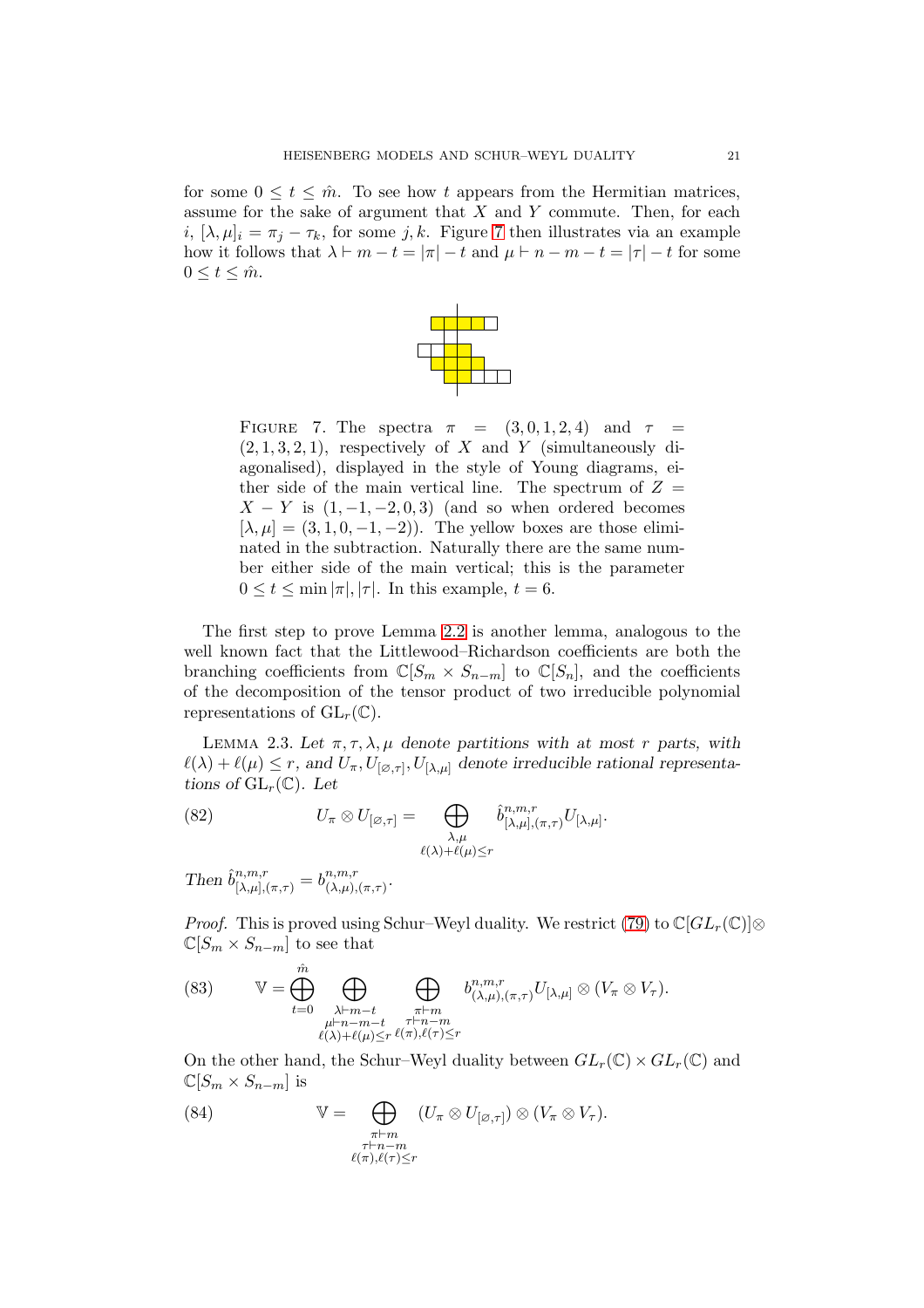Expanding  $U_{\pi} \otimes U_{[\varnothing, \tau]}$  as in [\(82\)](#page-20-1) and equating coefficients from the two equations above gives the result. equations above gives the result.

Proof of Lemma [2.2.](#page-19-0) We take equation [\(82\)](#page-20-1) and modify it using the Pieri rule:

(85) 
$$
U_{\pi} \otimes U_{[\varnothing,\tau]+\underline{\tau_1}} = \bigoplus_{\substack{\lambda,\mu \\ \ell(\lambda)+\ell(\mu)\leq r}} \hat{b}^{n,m,r}_{[\lambda,\mu],(\pi,\tau)} U_{[\lambda,\mu]+\underline{\tau_1}}.
$$

Now the highest weights appearing on both sides have no negative parts, so by Lemma [2.3](#page-20-2) and the Littlewood–Richardson Rule,

(86) 
$$
b_{(\lambda,\mu),(\pi,\tau)}^{n,m,r} = \hat{b}_{[\lambda,\mu],(\pi,\tau)}^{n,m,r} = c_{\pi,[\varnothing,\tau]+\underline{\tau_1}}^{[\lambda,\mu]+\underline{\tau_1}}.
$$

We know from Horn's inequalities that  $c_{\pi}^{[\lambda,\mu]+_{\tau_1}}$  $\frac{\Gamma^{(\lambda,\mu+\frac{1}{2})}}{\pi,[\varnothing,\tau]+\tau_1}>0$  if and only if there exist  $r \times r$  Hermitian  $\overline{X}, \overline{Y}, \overline{Z}$  with respective spectra  $\pi, [\varnothing, \tau] + \tau_1$  and  $[\lambda, \mu] + \underline{\tau_1}$  such that  $\bar{X} + \bar{Y} = \bar{Z}$ . Now it is straightforward to show that such matrices exist if and only if there exist  $r \times r$  Hermitian  $X, Y, Z$  with respective spectra  $\pi$ ,  $\tau$  and  $[\lambda, \mu]$  such that  $X - Y = Z$ . Indeed, let  $X = \overline{X}$ ,  $Y = -\bar{Y} + \tau_1 \text{Id}$ , and  $Z = \bar{Z} - \tau_1 \text{Id}$  for the first implication, and similarly for the reverse implication. for the reverse implication.

We can now return to equation [\(81\)](#page-19-2). Using similar workings as in Section [2.1,](#page-12-2) we let  $m, n \to \infty$  such that  $m/n \to \rho \in (0, 1), \pi/n \to \vec{x}, \tau/n \to \vec{y}$  and  $[\lambda, \mu]/n \to \vec{z}$ . Note that  $\vec{z}$  can now have negative entries, and that from [\(53\)](#page-13-1)

$$
(87) \frac{\text{ct}(\lambda) + \text{ct}(\mu) - rt}{n^2} = \sum_{i=1}^r \left( \left( \frac{\lambda_i}{n} \right)^2 + \left( -\frac{\mu_i}{n} \right)^2 \right) + o(1) = \sum_{i=1}^r \left( \frac{(\lambda_i \mu)_{i}}{n} \right)^2 + o(1).
$$

We find that

<span id="page-21-0"></span>
$$
(88)\ \ Z_n^{\text{WB}}(\beta) = \sum_{\substack{\pi \vdash m \\ \tau \vdash n-m}} \sum_{\substack{\lambda,\mu \\ (\pi/n,\tau/n,[\lambda,\mu]/n) \in \Omega_{m/n}^-}} \exp\left(n\Big\{\tilde{G}(\frac{\pi}{n},\frac{\tau}{n},\frac{[\lambda,\mu]}{n}) + o(1)\Big\}\right),
$$

where  $\Omega_{\rho}^{-}$  is the set of triples of r-tuples  $\vec{x}, \vec{y}, \vec{z}$  such that  $x_1, \ldots, x_r \geq 0$ ,  $y_1, \ldots, y_r \geq 0, \sum_{i=1}^r x_i = \rho = 1 - \sum_{i=1}^r y_i$ , and there exist  $r \times r$  Hermitian matrices X, Y, Z with respective spectra  $\vec{x}, \vec{y}, \vec{z}$  such that  $X - Y = Z$ , and where

<span id="page-21-1"></span>(89) 
$$
\tilde{G}(\vec{x}, \vec{y}, \vec{z}) = \sum_{i=1}^{r} \left[ \frac{\beta}{2} ((a+c)x_i^2 + (b+c)y_i^2 - cz_i^2) - x_i \log x_i - y_i \log y_i \right].
$$

Notice that the sum over  $t$  appearing in  $(81)$  is hidden in  $(88)$ , as it is implicit in the definition of  $\Omega_{\rho}^-$ , due to our remark after the statement of Lemma [2.2.](#page-19-0) Therefore

(90) 
$$
\Phi_{\beta}^{\text{WB}}(a,b,c) := \lim_{n \to \infty} \frac{1}{n} \log Z_n^{\text{WB}}(\beta) = \max_{(\vec{x}, \vec{y}, \vec{z}) \in \Omega_{\rho}^-} \tilde{G}(\vec{x}, \vec{y}, \vec{z}).
$$

As in [\(72\)](#page-16-2) and [\(74\)](#page-16-3), we can rewrite this in terms of the matrices  $X$  and  $Y$ : (91)

<span id="page-21-2"></span>
$$
\Phi_{\beta}^{\text{WB}}(a, b, c) = \max_{X,Y} \left[ S(X) + S(Y) + \frac{\beta}{2} \left( a \operatorname{tr}[X^2] + b \operatorname{tr}[Y^2] + 2c \operatorname{tr}[XY] \right) \right],
$$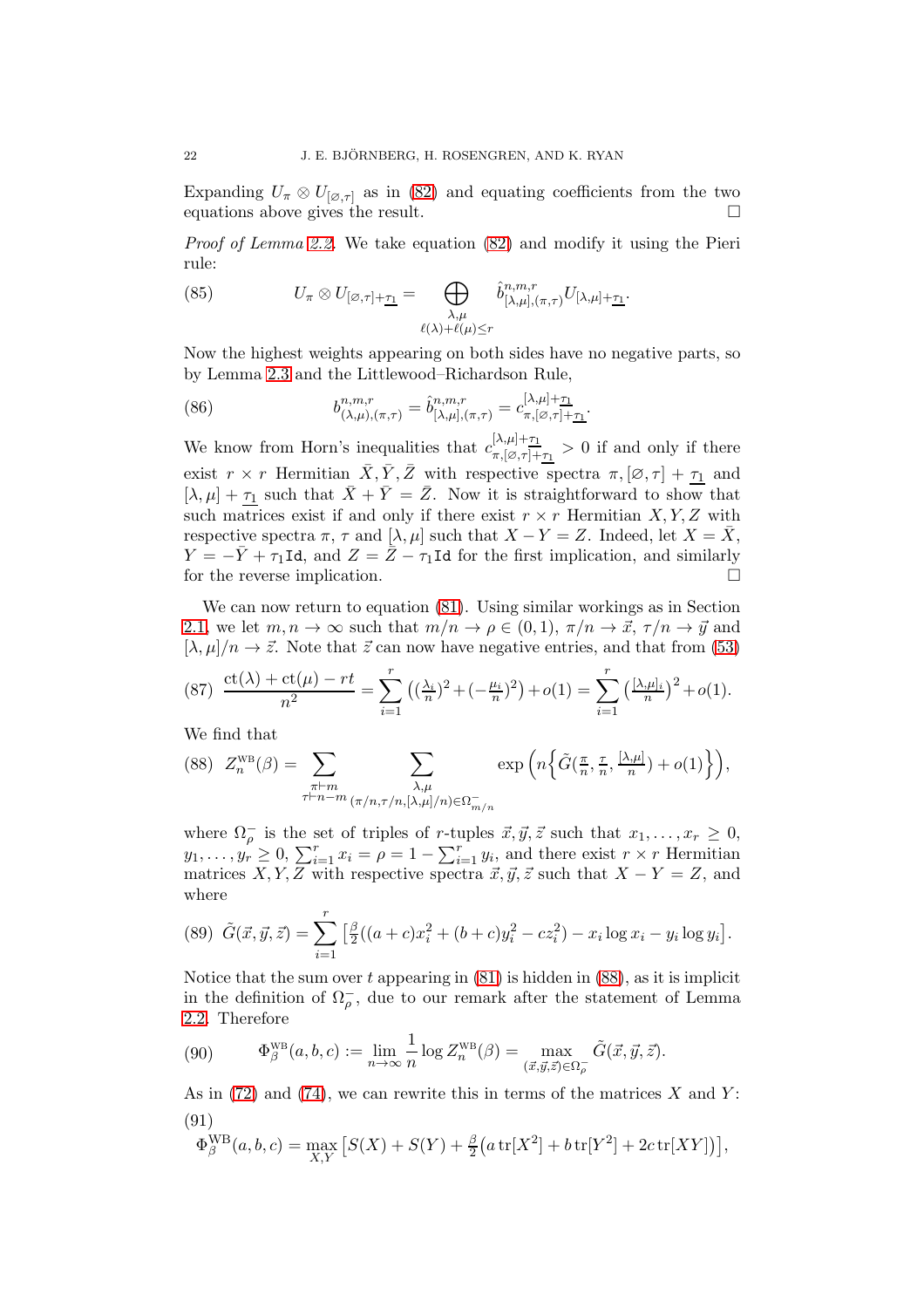where now the maximum is only over  $r \times r$  Hermitian matrices  $X, Y$  with respective spectra  $\vec{x}, \vec{y}$  as above. This is the same as [\(74\)](#page-16-3), and this completes the proof of Theorem [1.2.](#page-4-0)

<span id="page-22-0"></span>2.3. Correlation functions: proof of Theorem [1.7.](#page-6-1) Let us prove the result for the ab-model first. We use [\(59\)](#page-14-6) and the argument leading up to [\(65\)](#page-15-0) to get that, as  $n \to \infty$ ,

<span id="page-22-1"></span>(92) 
$$
\langle \exp\left\{\frac{1}{n}\sum_{i=1}^{n}W_i\right\}\rangle_{\beta,n}^{AB} =
$$

$$
\frac{\sum_{\lambda,\mu,\nu} \mathbb{I}\left\{c_{\mu,\nu}^{\lambda} > 0\right\}\frac{s_{\lambda}(e^{w_{1}/n},...,e^{w_{r}/n})}{s_{\lambda}(1,...,1)} \exp\left(n\left\{\tilde{F}(\frac{\mu}{n},\frac{\nu}{n},\frac{\lambda}{n}) + o(1)\right\}\right)}{\sum_{\lambda,\mu,\nu} \mathbb{I}\left\{c_{\mu,\nu}^{\lambda} > 0\right\} \exp\left(n\left\{\tilde{F}(\frac{\mu}{n},\frac{\nu}{n},\frac{\lambda}{n}) + o(1)\right\}\right)},
$$

where  $\tilde{F}$  is as in [\(66\)](#page-15-1). Both sums on the right-hand-side are over  $\lambda \vdash n$ ,  $\mu \vdash m$  and  $\nu \vdash n-m$ , all having at most r parts, and in the numerator we have multiplied and divided by  $\dim(U_\lambda) = s_\lambda(1,\ldots,1)$  in order that the  $o(1)$  terms in the exponents are exactly equal. Then the arguments of [\[9,](#page-53-8) Section 6] apply, meaning that

(93) 
$$
\lim_{n \to \infty} \left\{ \exp \left\{ \frac{1}{n} \sum_{i=1}^n W_i \right\} \right\}_{\beta,n}^{\text{AB}} = \lim_{\lambda/n \to \bar{z}^*} \frac{s_{\lambda}(e^{w_1/n}, \dots, e^{w_r/n})}{s_{\lambda}(1, \dots, 1)},
$$

where  $\vec{z}^* = (z_1^*, \ldots, z_r^*)$  lists the eigenvalues of  $X + Y$  where  $X, Y$  are the Hermitian matrices which maximise the right-hand-side of [\(74\)](#page-16-3). But we know from  $(75)$  that the maximum is attained when X, Y are simultaneously diagonal, with ordering of eigenvalues decreasing for both X and Y if  $c > 0$ , respectively decreasing for X and increasing for Y if  $c < 0$ . Then clearly the eigenvalues of  $Z = X + Y$  are the sums of the eigenvalues of X and of Y, ordered appropriately, giving  $z^*$  as in [\(24\)](#page-6-5).

Turning to the wb-model, very similarly to equation [\(92\)](#page-22-1) we have

(94)  
\n
$$
\langle \exp \left\{ \frac{1}{n} \left( \sum_{i=1}^{m} W_i - \sum_{i=m+1}^{n} W_i^{\mathsf{T}} \right) \right\} \rangle_{\beta,n}^{\text{WB}}
$$
\n
$$
= \frac{\sum_{\lambda,\mu,\pi,\tau} \mathbb{I} \left\{ b_{[\lambda,\mu],(\pi,\tau)}^{n,m,r} > 0 \right\} \frac{\chi_{U_{[\lambda,\mu]}}(e^{W/n})}{\dim(U_{[\lambda,\mu]})} \exp \left( n \left\{ \tilde{G}(\frac{\pi}{n}, \frac{\tau}{n}, \frac{[\lambda,\mu]}{n}) + o(1) \right\} \right)}{\sum_{\lambda,\mu,\pi,\tau} \mathbb{I} \left\{ b_{[\lambda,\mu],(\pi,\tau)}^{n,m,r} > 0 \right\} \exp \left( n \left\{ \tilde{G}(\frac{\pi}{n}, \frac{\tau}{n}, \frac{[\lambda,\mu]}{n}) + o(1) \right\} \right)},
$$

where once again the  $o(1)$  terms in the exponents are exactly equal and  $\tilde{G}$ is given in [\(89\)](#page-21-1). The arguments of [\[9,](#page-53-8) Section 6] apply once again, meaning that by [\(78\)](#page-19-3) the limit equals

(95) 
$$
\lim_{[\lambda,\mu]/n\to z^{\dagger}}\frac{\chi_{U_{[\lambda,\mu]}}(e^{W/n})}{\dim(U_{[\lambda,\mu]})},
$$

where this time,  $(\vec{x}^*, \vec{y}^*, \vec{z}^{\dagger})$  maximises  $\tilde{G}(\vec{x}, \vec{y}, \vec{z})$ , with the conditions that  $x_i, y_i \geq 0, \sum_{i=1}^r x_i = \rho = 1 - \sum_{i=1}^r y_i$  and that there exist Hermitian matrices  $X, Y, Z$  with respective spectra  $x, y, z$  with  $X - Y = Z$ . Following equation [\(91\)](#page-21-2), we can rewrite  $\tilde{G}$  as the function of the matrices X and Y being maximised in [\(91\)](#page-21-2). If the entries of  $\vec{x}$  are ordered decreasingly, then as before the trace-inequality [\(75\)](#page-16-1) implies that for  $c > 0$  the entries of  $\vec{y}$ should also be ordered decreasingly, while for  $c < 0$  they should be ordered increasingly. This gives the form of  $\vec{z}^{\dagger}$  stated in [\(24\)](#page-6-5).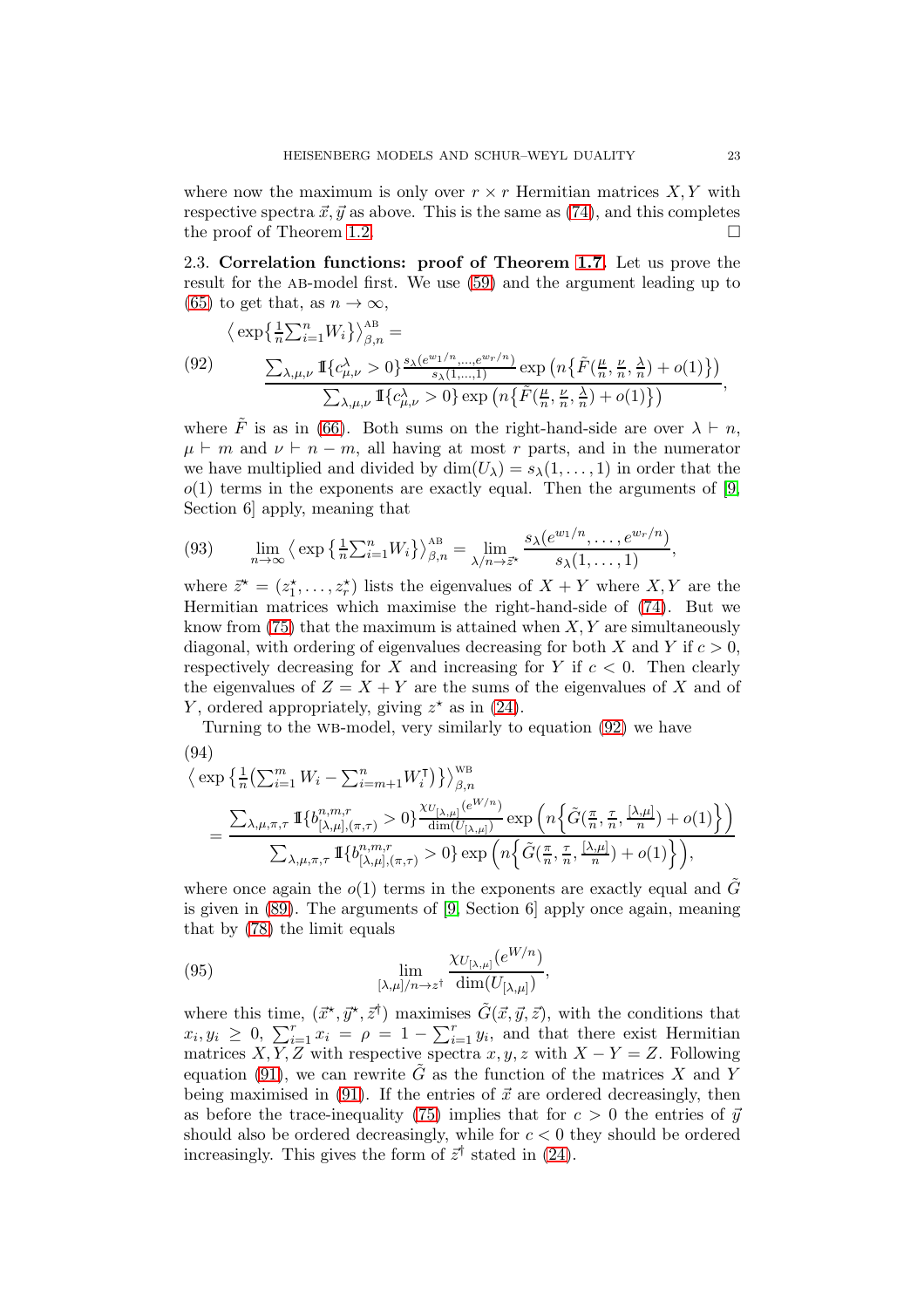It remains only to show that

(96) 
$$
\lim_{[\lambda,\mu]/n \to z} \frac{\chi_{U_{[\lambda,\mu]}}(e^{W/n})}{\dim(U_{[\lambda,\mu]})} = R(w_1, \ldots, w_r; z_1, \ldots, z_r),
$$

where  $R$  is given by [\(25\)](#page-7-2). This is proved almost identically to Lemma 6.1 from [\[9\]](#page-53-8). Indeed, using [\(78\)](#page-19-3) we get

(97) 
$$
\frac{\chi_{U_{[\lambda,\mu]}}(e^{W/n})}{\dim(U_{[\lambda,\mu]})} = \det[e^{w_i[\lambda,\mu]_j/n + w_i(r-j)/n}].
$$
\n
$$
\cdot \prod_{1 \leq i < j \leq r} \frac{j-i}{(e^{w_i/n} - e^{w_j/n})([\lambda,\mu]_i - [\lambda,\mu]_j + j - i)},
$$

which, noting all the products (including in the determinant) are finite, tends to  $R(w_1, \ldots, w_r; z_1, \ldots, z_r)$  as  $[\lambda, \mu]/n \to z$ .

<span id="page-23-0"></span>2.4. Magnetisation term: proof of Theorem [1.8.](#page-7-0) We start by giving expressions for the free energy with a magnetisation term, and then afterwards we will take the appropriate derivatives. We will need the following notation:

- $\Delta^+$  will denote the set of vectors  $\vec{z} = (z_1, z_2, \ldots, z_r)$  that can arise as spectra of  $X + Y$  where X and Y are positive semidefinite Hermitian matrices with tr[X] = 1 – tr[Y] =  $\rho$ , ordered so that  $z_1 \geq \cdots \geq z_r$ . In fact,  $\Delta^+$  consists of all  $\vec{z}$  satisfying  $z_1 \geq \cdots \geq z_r \geq 0$  and  $\sum_{i=1}^r z_i = 1$ . Given  $\vec{z} \in \Delta^+$ , we write  $\mathcal{H}^+_{\rho}(\vec{z})$  for the set of pairs  $(X, Y)$  of such matrices with  $X + Y$  having spectrum  $\vec{z}$ .
- $\Delta_{\rho}^-$  will denote the set of vectors  $\vec{z} = (z_1, z_2, \ldots, z_r)$  that can arise as spectra of  $X - Y$  where X and Y are as above, again ordered so that  $z_1 \geq$  $\cdots \geq z_r$ . Now  $\Delta_{\rho}^-$  consists of all  $\vec{z}$  satisfying  $\rho \geq z_1 \geq \cdots \geq z_r \geq -(1-\rho)$ and  $\sum_{i=1}^{r} z_i = 2\rho - 1$ . Given  $\vec{z} \in \Delta_{\rho}^-$ , we write  $\mathcal{H}_{\rho}^-(\vec{z})$  for the set of pairs  $(X, Y)$  of such matrices with  $X - Y$  having spectrum  $\vec{z}$ .

Let  $\Phi^{\#}(\beta, h) = \Phi^{\#}_{\beta, h}(a, b, c, \vec{w})$  be as in [\(30\)](#page-7-1) and recall from [\(72\)](#page-16-2) that

$$
\phi(X,Y) = S(X) + S(Y) + \frac{\beta}{2} \text{tr} \big[ aX^2 + bY^2 + 2cXY \big].
$$

<span id="page-23-1"></span>THEOREM 2.4. Let  $a, b, c \in \mathbb{R}$  and  $w_1 \geq \cdots \geq w_r$  be fixed. If  $n, m \to \infty$ such that  $m/n \to \rho \in (0,1)$ , then the free energy of the models [\(28\)](#page-7-3) and [\(29\)](#page-7-4) satisfy:

(98)

<span id="page-23-2"></span>
$$
\Phi^{\text{AB}}(\beta, h) = \max_{\vec{z} \in \Delta^{+}} \left( \max_{(X, Y) \in \mathcal{H}_{\rho}^{+}(\vec{z})} \phi(X, Y) + \begin{cases} h \sum_{i=1}^{r} z_{i} w_{i}, & \text{if } h > 0, \\ h \sum_{i=1}^{r} z_{i} w_{r+1-i}, & \text{if } h < 0, \end{cases} \right)
$$
  

$$
\Phi^{\text{WB}}(\beta, h) = \max_{\vec{z} \in \Delta_{\rho}^{-}} \left( \max_{(X, Y) \in \mathcal{H}_{\rho}^{-}(\vec{z})} \phi(X, Y) + \begin{cases} h \sum_{i=1}^{r} z_{i} w_{i}, & \text{if } h > 0, \\ h \sum_{i=1}^{r} z_{i} w_{r+1-i}, & \text{if } h < 0, \end{cases} \right).
$$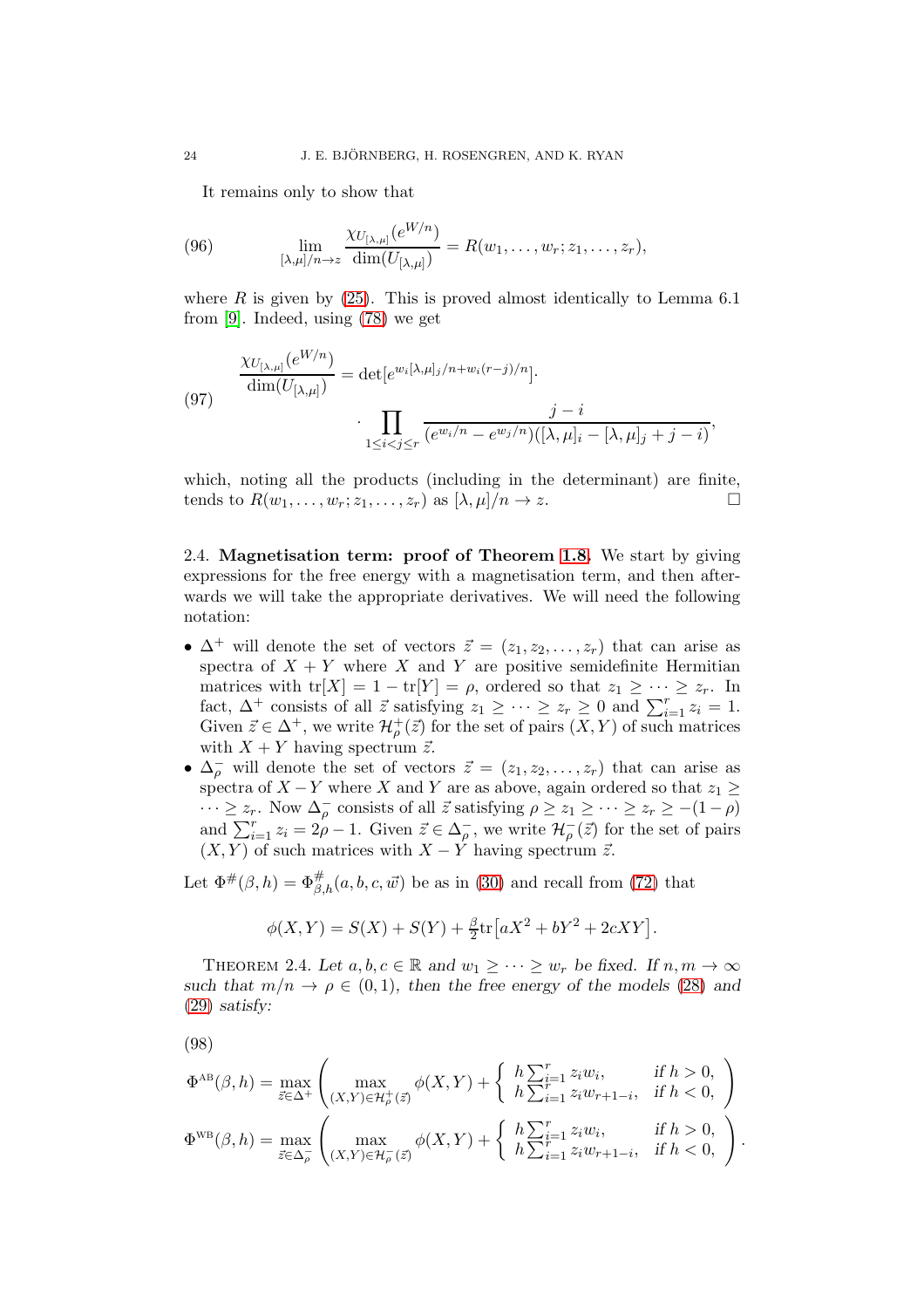Proof. Let us start with the AB case. Using the expression [\(59\)](#page-14-6) and arguing similarly to [\(65\)](#page-15-0) we have

<span id="page-24-1"></span>(99)  
\n
$$
Z_{n,h}^{\text{AB}} = \sum_{\mu,\nu,\lambda} s_{\lambda}(e^{hw_1}, \dots, e^{hw_r})
$$
\n
$$
\cdot c_{\mu,\nu}^{\lambda} d_{\mu} d_{\nu} \exp \left( \frac{\beta}{n} [(a-c) \text{ct}(\mu) + (b-c) \text{ct}(\nu) + c \cdot \text{ct}(\lambda)] \right)
$$
\n
$$
= \sum_{(\mu/n,\nu/n,\lambda/n) \in \Omega_{m/n}^+} s_{\lambda}(e^{hw_1}, \dots, e^{hw_r}) \exp \left( n \left\{ \tilde{F}(\frac{\mu}{n}, \frac{\nu}{n}, \frac{\lambda}{n}) + o(1) \right\} \right),
$$

where  $\tilde{F}$  is given in [\(66\)](#page-15-1) and  $\Omega_{\rho}^{+}$  in [\(67\)](#page-15-2). Recall that [\[15,](#page-53-17) Section 2.2]

<span id="page-24-0"></span>(100) 
$$
s_{\lambda}(e^{hw_1}, \ldots, e^{hw_r}) = \sum_{\mathbb{T}} \prod_{i=1}^r e^{hm_i w_i} = \sum_{\mathbb{T}} e^{\sum_{i=1}^r h m_i w_i},
$$

where the sum is over all semistandard Young tableaux  $\mathbb T$  with shape  $\lambda$  and entries in  $\{1, \ldots, r\}$ , and where for each i,  $m_i$  is the number of times the number *i* appears in  $\mathbb{T}$ . The tableau with each box in the *i*<sup>th</sup> row labelled i appears in the sum, and in fact, for  $h > 0$ , it maximises the sum in the exponent:

(101) 
$$
e^{\sum_{i=1}^r h m_i w_i} \leq e^{\sum_{i=1}^r h \lambda_i w_i},
$$

for each valid T. Indeed, note that in a semistandard tableau, the entries of row i must be at least i. Then, taking any semistandard  $\mathbb{T}$ , shape  $\lambda$ , changing an entry  $j \geq i$  in row i to i changes the sum in the exponent by  $h(w_i - w_j)$ , which is non-negative by our ordering of  $\vec{w}$  as  $w_1 \geq \cdots \geq w_r$ . Hence for  $h > 0$ ,

<span id="page-24-2"></span>(102) 
$$
e^{\sum_{i=1}^r h\lambda_i w_i} \leq s_{\lambda}(e^{hw_1}, \ldots, e^{hw_r}) \leq \dim(U_{\lambda})e^{\sum_{i=1}^r h\lambda_i w_i}.
$$

Recalling that  $\frac{1}{n} \log \dim(U_\lambda) \to 0$  we get, for  $h > 0$ ,

$$
(103)\ \ Z_{n,h}^{\text{AB}} = \sum_{(\mu/n,\nu/n,\lambda/n)\in\Omega_{m/n}^+} \exp\left(n\left\{\tilde{F}(\frac{\mu}{n},\frac{\nu}{n},\frac{\lambda}{n}) + h\sum_{i=1}^r \frac{\lambda_i}{n}w_i + o(1)\right\}\right).
$$

In the case  $h < 0$ , the sum in the exponent in [\(100\)](#page-24-0) is maximised when  $m_i = \lambda_{r+1-i}$  for each *i*; indeed, let  $h' = -h$ , and  $w'_i = -w_{r+1-i}$ , and apply the same reasoning as above. So, for  $h < 0$ , we have

<span id="page-24-3"></span>
$$
(104) \qquad e^{\sum_{i=1}^r h\lambda_{r+1-i}w_i} \leq s_\lambda(e^{hw_1},\ldots,e^{hw_r}) \leq \dim(U_\lambda)e^{\sum_{i=1}^r h\lambda_{r+1-i}w_i},
$$

and consequently

(105)

$$
Z_{n,h}^{\mathrm{AB}}=\sum_{(\mu/n,\nu/n,\lambda/n)\in\Omega_{m/n}^+}\exp\Big(n\Big\{\tilde{F}(\tfrac{\mu}{n},\tfrac{\nu}{n},\tfrac{\lambda}{n})+h\textstyle{\sum_{i=1}^r}\tfrac{\lambda_i}{n}w_{r+1-i}+o(1)\Big\}\Big).
$$

The result for the AB-case then follows by arguing as in  $(68)$  and  $[8, \text{Lemma } 3.4].$ 

For the wb-case, a very similar argument as for [\(99\)](#page-24-1) gives  $(106)$ 

$$
Z_n^{\text{WB}}(\beta,h) = \sum_{(\pi/n,\tau/n,[\lambda,\mu]/n) \in \Omega_{m/n}^-} \chi_{U_{[\lambda,\mu]}}(e^{hw_1},\ldots,e^{hw_r}) \exp\left(n\left\{\tilde{G}(\frac{\mu}{n},\frac{\nu}{n},\frac{\lambda}{n})+o(1)\right\}\right),
$$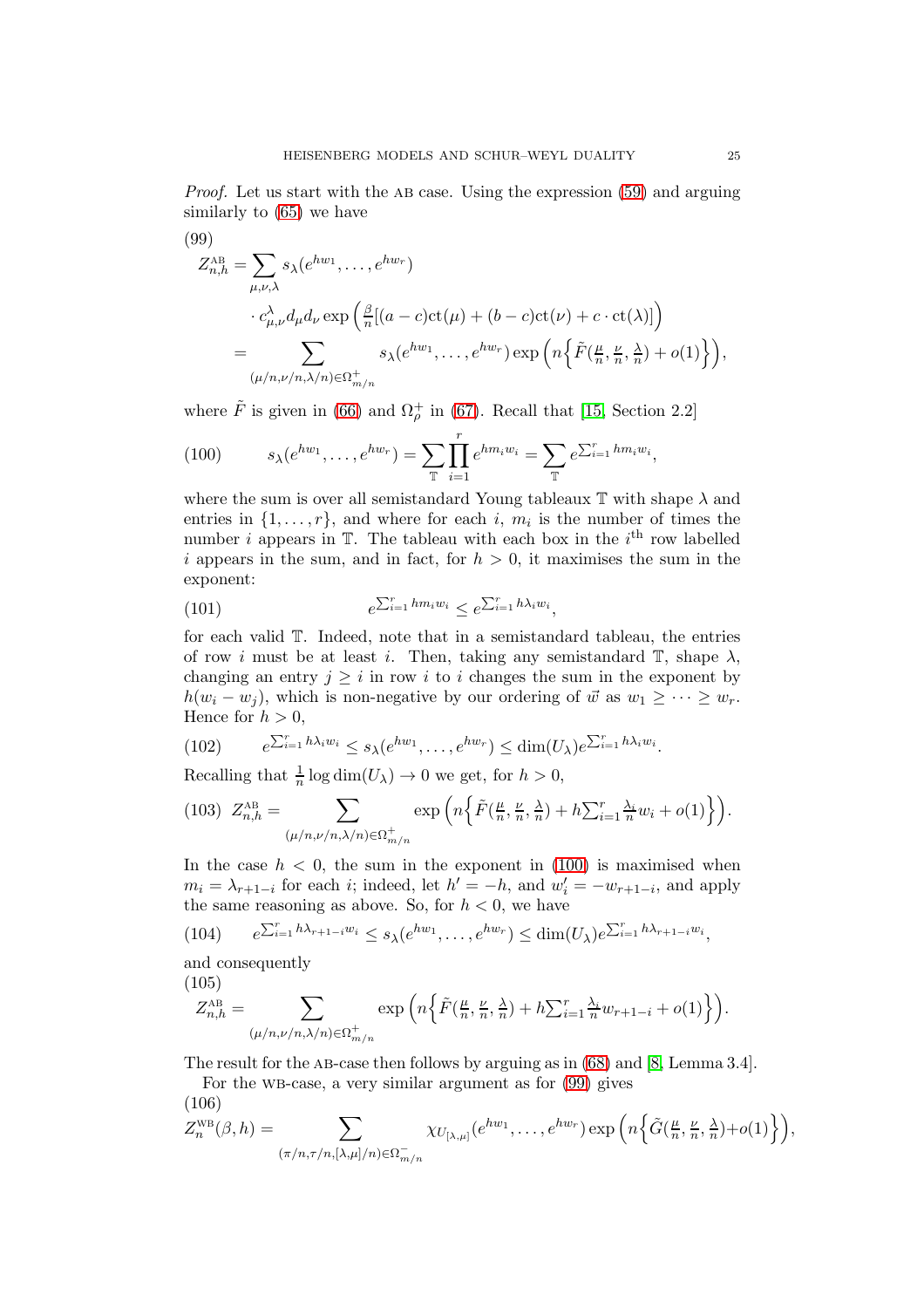where  $\tilde{G}$  is given in [\(89\)](#page-21-1),  $\Omega_{\rho}^-$  is defined just above (89), and  $\chi_{U_{[\lambda,\mu]}}$  is given in [\(78\)](#page-19-3). In particular, from [\(78\)](#page-19-3), we see that upper and lower bounds from  $(102)$  and  $(104)$  extend to this case. The result for the WB-case then follows by arguing as in [\(91\)](#page-21-2) and [\[8,](#page-53-7) Lemma 3.4] again.  $\square$ 

Proof of Theorem [1.8.](#page-7-0) The proof closely follows that of Theorem 4.1 from [\[8\]](#page-53-7). We start from the expressions [\(98\)](#page-23-2) where, for ease of notation, we drop the superscript. We give details only in the AB-case with  $h > 0$  as the other cases are very similar.

Let  $F_{\text{max}} = \Phi(\beta, 0) = \max_{\vec{z} \in \Delta^+} \left( \max_{(X, Y) \in \mathcal{H}_\rho^+(\vec{z})} \phi(X, Y) \right)$  and let

(107) 
$$
K = \left\{ \vec{z} \in \Delta^+ : \max_{(X,Y) \in \mathcal{H}_\rho^+(\vec{z})} \phi(X,Y) = F_{\text{max}} \right\}
$$

denote the set of maximisers. Note that  $K$  is compact. Clearly, (108)

<span id="page-25-0"></span>
$$
\frac{\Phi(\beta, h) - \Phi(\beta, 0)}{h} = \max_{\vec{z} \in \Delta^+} \Big[ \sum_{i=1}^r z_i w_i + \frac{\max_{(X, Y) \in \mathcal{H}^+_\rho(\vec{z})} \phi(X, Y) - F_{\text{max}}}{h} \Big]
$$

$$
\geq \max_{\vec{z} \in K} \sum_{i=1}^r z_i w_i.
$$

We want to prove that the left-hand side of [\(108\)](#page-25-0) tends to the right-hand side as  $h \to 0$ . For a contradiction, assume that there is a sequence  $h_n \to 0$ such that the corresponding limit exists and is strictly larger than the righthand side. For each  $h_n$ , pick an element  $\vec{z}(h_n) \in \Delta^+$  that achieves the first maximum in [\(108\)](#page-25-0). Since  $\Delta^+$  is compact, we can assume after passing to a subsequence if necessary that  $\vec{z}(h_n) \to \vec{z}^*$  as  $h_n \to 0$ . We claim that  $\vec{z}^* \in K$ . Otherwise,  $\max_{(X,Y)\in\mathcal{H}^+_p(\vec{z}^*)}\phi(X,Y) < F_{\text{max}}$ , which would mean that the left-hand side of [\(108\)](#page-25-0) tends to  $-\infty$  as  $h = h_n \to 0$ , contradicting the lower bound on the right. It follows that

$$
(109)
$$

$$
\frac{\Phi(\beta, h_n) - \Phi(\beta, 0)}{h_n} = \sum_{i=1}^r z_i(h_n)w_i + \frac{\max_{(X, Y) \in \mathcal{H}_\rho^+(z(h_n))} \phi(X, Y) - F_{\text{max}}}{h_n}
$$
  

$$
\leq \sum_{i=1}^r z_i(h_n)w_i \to \sum_{i=1}^r z_i^* w_i \leq \max_{\vec{z} \in K} \sum_{i=1}^r z_i^* w_i,
$$

as required.

In the wB-case, we follow the same reasoning but with  $\Delta^+$  replaced by  $\Delta_{\rho}^-$ , with  $\mathcal{H}_{\rho}^+$  replaced by  $\mathcal{H}_{\rho}^-$ , and the maxima in [\(108\)](#page-25-0) replaced by minima (as well as  $w_i \leftrightarrow w_{r+1-i}$ ).

It remains to show that the  $z_i$  may be expressed as in the statement of the Theorem. Indeed, we know from [\(75\)](#page-16-1) that  $\phi(X, Y)$  is maximised when X and Y are simultaneously diagonal, with entries  $x_1, \ldots, x_r$  and  $y_1, \ldots, y_r$ , respectively, ordered as follows:

• if  $c > 0$ , if  $x_1 \geq \cdots \geq x_r \geq 0$  then  $y_1 \geq \cdots \geq y_r \geq 0$ ;

• if  $c < 0$ , if  $x_1 \geq \cdots \geq x_r \geq 0$  then  $0 \leq y_1 \leq \cdots \leq y_r$ .

This gives the result.  $\square$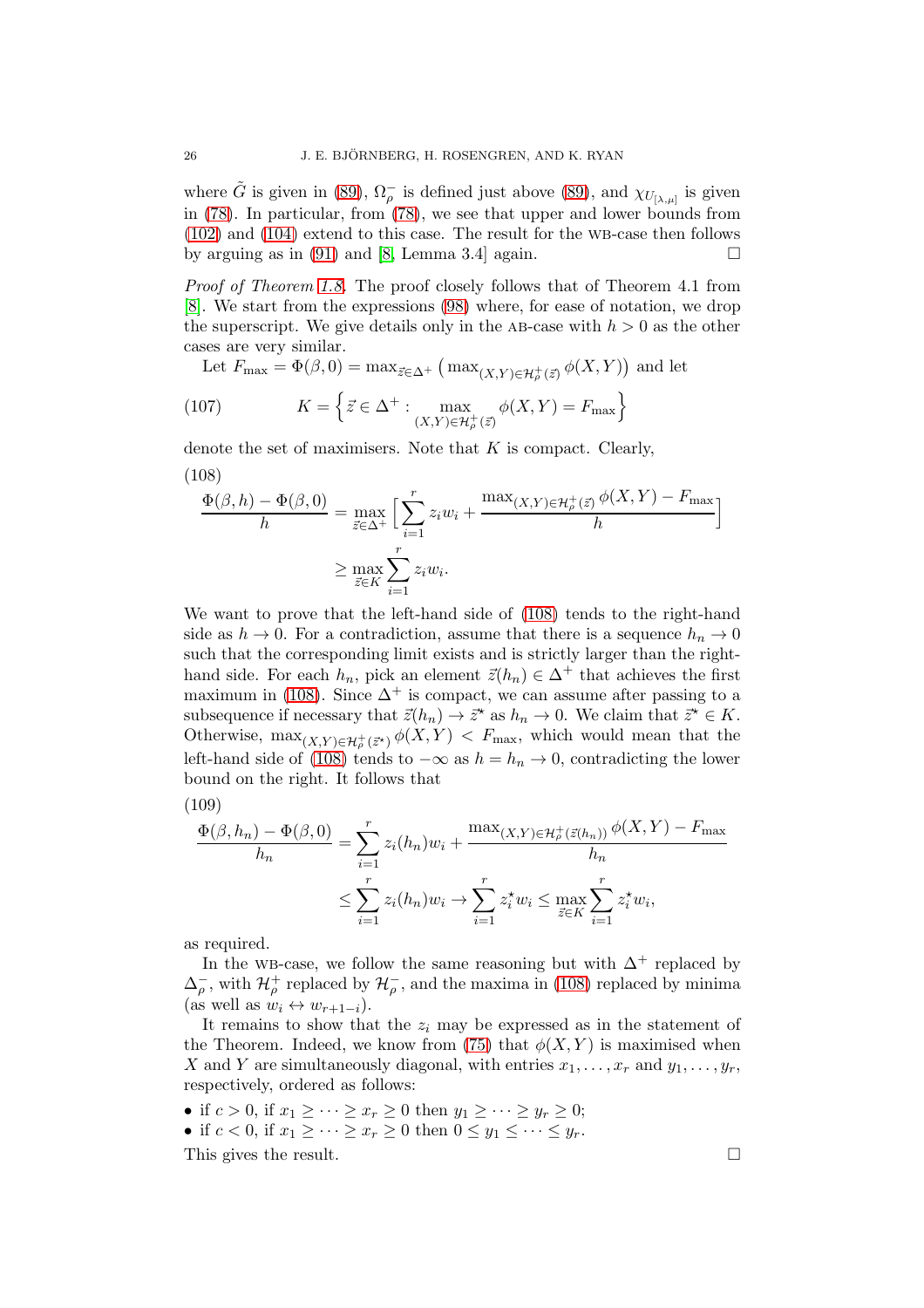## 3. The phase-transition

<span id="page-26-0"></span>In this section we prove Propositions [1.3,](#page-5-1) [1.4,](#page-5-2) [1.5](#page-6-2) and [1.6.](#page-6-3) Let us start by recalling the basic quantities of interest: we wish to maximise the function

(110) 
$$
F(\omega) = F(\vec{x}; \vec{y}) = \sum_{i=1}^{r} f(x_i, y_i),
$$

over the domain

(111)  
\n
$$
\Omega = \{ \omega = (\vec{x}; \vec{y}) : x_1, \dots, x_r, y_1, \dots, y_r \ge 0, \ \sum_{i=1}^r x_i = 1 - \sum_{i=1}^r y_i = \rho \}.
$$

Here

(112) 
$$
f(x,y) = -x \log x - y \log y + \frac{\beta}{2} (ax^2 + by^2 + 2cxy),
$$

and we write  $Q(x, y) = \frac{1}{2}(ax^2 + by^2 + 2cxy)$  for the quadratic form appearing in  $f(x, y)$ . We will write  $\rho' = 1 - \rho$  to lighten the notation.

We are particularly interested in whether the maximum of  $F$  is attained at the point

(113) 
$$
\omega_0 = \left(\frac{\rho}{r}, \frac{\rho}{r}, \dots, \frac{\rho}{r}; \frac{\rho'}{r}, \frac{\rho'}{r}, \dots, \frac{\rho'}{r}\right),
$$

<span id="page-26-1"></span>or at some other point in  $\Omega$ .

3.1. Existence of a phase transition: proof of Proposition [1.3.](#page-5-1) We are now ready to prove our result on the existence of a critical point. Recall that we want to prove that  $\beta_c$  exists (is positive and finite) if and only if Q is not negative semidefinite, where  $\beta_c$  is the maximum of the  $\beta$  for which  $\omega_0$ is a maximiser of F. We will need the following elementary identity.

<span id="page-26-2"></span>LEMMA 3.1. If Q is a quadratic form of two variables, then  
\n
$$
(114)
$$
\n
$$
r \sum_{j=1}^{r} Q(x_j, y_j) = Q(x_1 + \dots + x_r, y_1 + \dots + y_r) + \sum_{1 \leq i < j \leq r} Q(x_i - x_j, y_i - y_j).
$$

*Proof.* When  $Q(x, y) = xy$  we need to prove that

(115) 
$$
r \sum_{j=1}^{r} x_j y_j = (x_1 + \dots + x_r)(y_1 + \dots + y_r) + \sum_{1 \leq i < j \leq r} (x_i - x_j)(y_i - y_j).
$$

This is easy to see by comparing the coefficient of each monomial on the two sides. Specializing  $x_j = y_j$  proves the result for  $Q(x, y) = x^2$  and  $Q(x, y) = y^2$ , and the general case then follows by linearity.

Proof of Proposition [1.3.](#page-5-1) We will write

<span id="page-26-4"></span>(116) 
$$
F(\omega) - F(\omega_0) = \beta \mathcal{E}(\omega) + \mathcal{H}(\omega),
$$

where

(117) 
$$
\mathcal{E}(\vec{x};\vec{y}) = \sum_{j=1}^r Q(x_j,y_j) - rQ\left(\frac{\rho}{r},\frac{\rho'}{r}\right),
$$

and

<span id="page-26-3"></span>(118) 
$$
\mathcal{H}(\vec{x}; \vec{y}) = \sum_{j=1}^r (-x_j \log x_j - y_j \log y_j) + \rho \log \frac{\rho}{r} + \rho' \log \frac{\rho'}{r}.
$$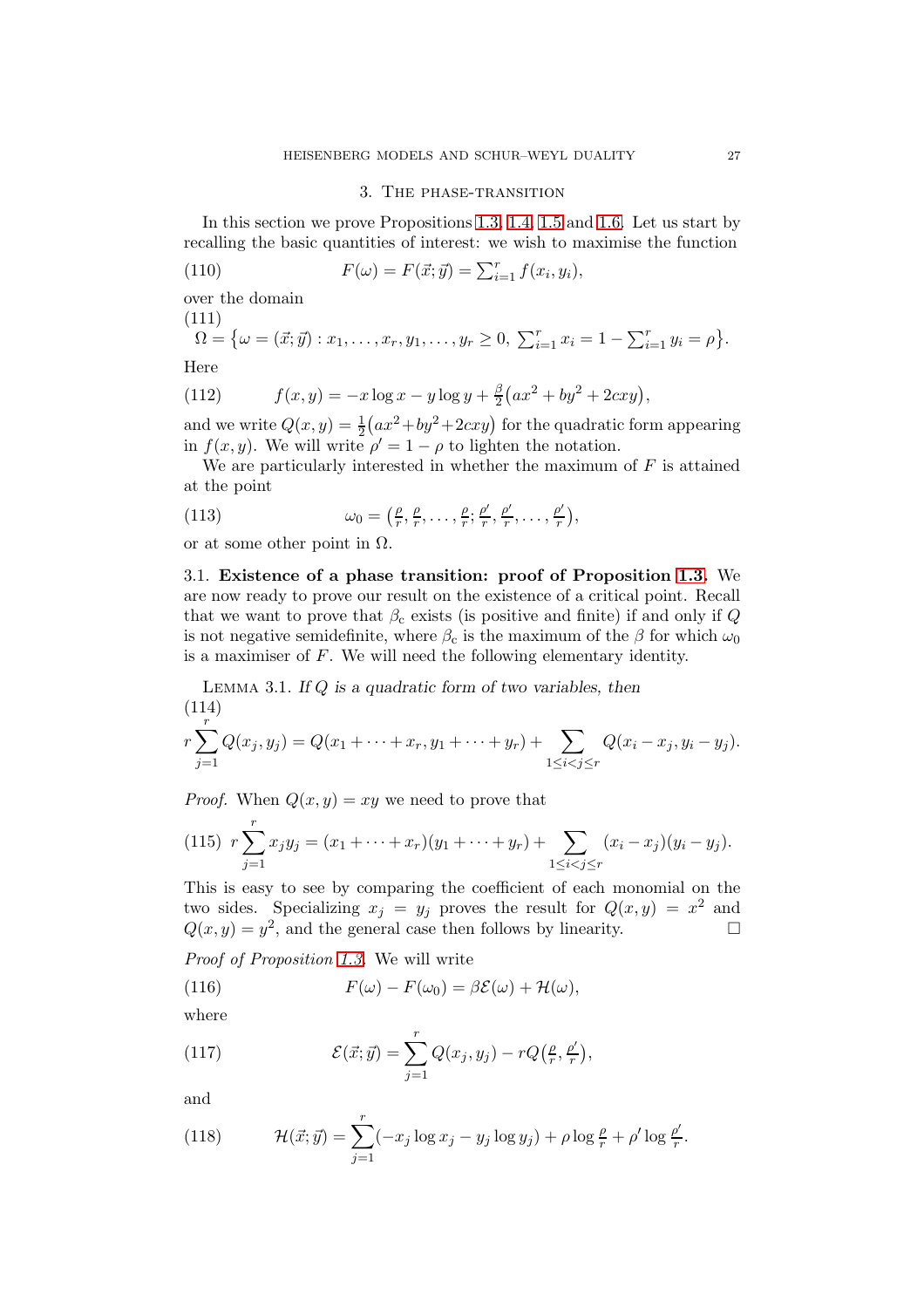The term  $\mathcal E$  is in some sense an energy term, and  $\mathcal H$  an entropy term. Note that F is maximised at  $\omega_0$  if and only if  $\beta \mathcal{E}(\omega) + \mathcal{H}(\omega) \leq 0$  on  $\Omega$ .

On  $Ω$ , we can write

$$
\frac{1}{r}\mathcal{H}(\vec{x};\vec{y}) = -h\left(\frac{x_1 + \dots + x_r}{r}\right) + \frac{h(x_1) + \dots + h(x_r)}{r}
$$

$$
-h\left(\frac{y_1 + \dots + y_r}{r}\right) + \frac{h(y_1) + \dots + h(y_r)}{r},
$$

where  $h(x) = -x \log x$ . Since h is strictly concave,  $\mathcal{H}(\omega) \leq 0$  with equality only at the point  $\omega_0$ . Moreover, by Lemma [3.1,](#page-26-2)

<span id="page-27-4"></span>(119) 
$$
\mathcal{E}(\vec{x}; \vec{y}) = \frac{1}{r} \sum_{1 \leq i < j \leq r} Q(x_i - x_j, y_i - y_j).
$$

Thus, if Q is negative semidefinite, we have  $\mathcal{E}(\omega) \leq 0$  and consequently  $\omega_0$ is the unique maximum point of F.

Assume now that Q is not negative semidefinite. We claim that  $\mathcal E$  assumes strictly positive values in  $\Omega$ . To see this, it suffices to consider the case when  $x_2=\cdots=x_r, y_2=\cdots=y_r.$  Then

<span id="page-27-3"></span>(120) 
$$
\mathcal{E}(\vec{x};\vec{y}) = \frac{r-1}{r}Q(\xi,\eta),
$$

where  $\xi = x_1 - x_2$  and  $\eta = y_1 - y_2$ . Here  $(\xi, \eta)$  can take any value in  $\left[-\frac{\rho}{r}\right]$  $\left[\frac{\rho}{r-1}, \rho\right] \times \left[-\frac{\rho'}{r-1}\right]$  $\left[\frac{\rho'}{r-1}, \rho'\right]$ . By assumption, Q assumes positive values in parts of this rectangle. Then it is clear that  $\mathcal E$  takes positive values, hence that  $\mathcal{H}(\omega) + \beta \mathcal{E}(\omega)$  assumes positive values for  $\beta$  large enough, and that the set of  $\beta > 0$  for which this is true is an interval  $\beta > \beta_c$ . To see that  $\omega_0$  is the unique maximiser for  $\beta < \beta_c$ , take  $\omega \in \Omega \setminus \{\omega_0\}$ . Then either  $\mathcal{E}(\omega) > 0$ , in which case  $\mathcal{H}(\omega) + \beta \mathcal{E}(\omega) < \mathcal{H}(\omega) + \beta_c \mathcal{E}(\omega) \leq 0 = \mathcal{H}(\omega_0) + \beta \mathcal{E}(\omega_0)$ , or  $\mathcal{E}(\omega) \leq 0$ , in which case  $\mathcal{H}(\omega) + \beta \mathcal{E}(\omega) \leq \mathcal{H}(\omega) < 0 = \mathcal{H}(\omega_0) + \beta \mathcal{E}(\omega_0)$ .

It remains to show that  $\beta_c \neq 0$ , that is, that F assumes its maximum value at  $\omega_0$  for  $\beta$  close to zero. We will show that this is in fact true if we maximise  $F$  over the larger set

(121) 
$$
U = \{(\vec{x}; \vec{y}) : 0 \le x_j \le \rho, 0 \le y_j \le \rho', j = 1, ..., r\}.
$$

To do this we will show that the Hessian  $H(F)$  is negative definite in U for β close to 0, meaning that F is concave in U for such β and that  $ω_0$  is a global maximum in  $U$ . The Hessian  $H(F)$  is a direct sum of the Hessians

<span id="page-27-2"></span>(122) 
$$
H(f) = \begin{pmatrix} f_{xx} & f_{xy} \\ f_{xy} & f_{yy} \end{pmatrix} = \begin{pmatrix} \beta a - \frac{1}{x} & \beta c \\ \beta c & \beta b - \frac{1}{y} \end{pmatrix},
$$

which is negative definite if and only if

<span id="page-27-0"></span>(123) 
$$
\left(\beta a - \frac{1}{x}\right)\left(\beta b - \frac{1}{y}\right) > \beta^2 c^2, \quad \frac{1}{x} > \beta a, \quad \frac{1}{y} > \beta b.
$$

By monotonicity, when  $x \le \rho$  and  $y \le \rho'$  the inequalities [\(123\)](#page-27-0) are implied by

<span id="page-27-1"></span>(124) 
$$
(\beta a - \frac{1}{\rho})(\beta b - \frac{1}{\rho'}) > \beta^2 c^2, \qquad \frac{1}{\rho} > \beta a, \qquad \frac{1}{\rho'} > \beta b.
$$

But [\(124\)](#page-27-1) holds for  $\beta = 0$ , hence by continuity also for small positive  $\beta$ , as required.  $\Box$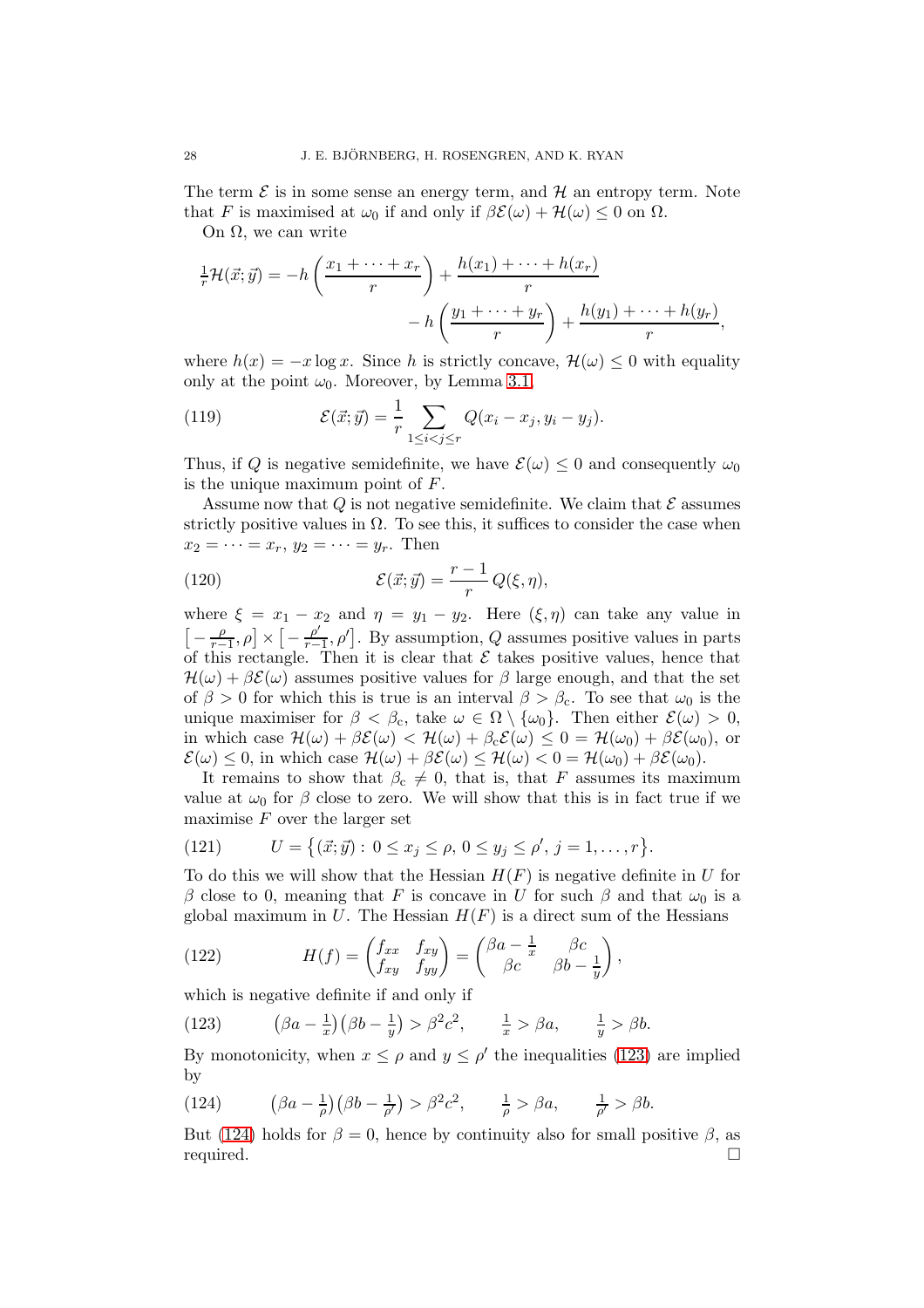From the proof above we note that  $\beta \leq \beta_c$  if and only if  $\mathcal{H}(\omega) + \beta \mathcal{E}(\omega) \leq 0$ for all  $\omega \in \Omega$ , and also that we have the expression

<span id="page-28-2"></span>(125) 
$$
\beta_{\mathrm{c}} = \inf_{\omega \in \Omega^{+}} \left( -\frac{\mathcal{H}(\omega)}{\mathcal{E}(\omega)} \right), \quad \text{where } \Omega^{+} = \{ \omega \in \Omega : \mathcal{E}(\omega) > 0 \}.
$$

<span id="page-28-0"></span>3.2. Formulas for  $\beta_c$ : proofs of Propositions [1.4](#page-5-2) and [1.5.](#page-6-2) We now turn to the proofs of our formulas for  $\beta_c$ , Proposition [1.4](#page-5-2) for the case  $r = 2$ and Proposition [1.5](#page-6-2) for the case  $r \geq 3$ ,  $c \geq 0$  and  $(a-c)\rho = (b-c)\rho' = t$ .

Our strategy is to obtain general lower and upper bounds on  $\beta_c(r)$ , given in Propositions [3.3](#page-29-0) and [3.4](#page-30-0) respectively, which are tight in the two cases that we consider. Both bounds are given in terms of the critical temperature  $\beta_c^h(r)$  of the homogeneous case  $a = b = c = 1$  (the superscript h is for "homogeneous"). In [\[8,](#page-53-7) Theorem 4.2], it was found that

(126) 
$$
\beta_c^{\text{h}}(r) = \begin{cases} 2, & r = 2, \\ \frac{2(r-1)\log(r-1)}{r-2}, & r \ge 3. \end{cases}
$$

Note that this agrees with our Proposition [1.5;](#page-6-2) the corresponding form  $Q(x, y) = \frac{1}{2}(x + y)^2$  is not negative semidefinite and [\(14\)](#page-5-4) holds with  $t = 0$ . To get a better understanding of Proposition [1.5,](#page-6-2) we note that [\(14\)](#page-5-4) implies

the explicit diagonalization

<span id="page-28-5"></span>(127) 
$$
Q(x,y) = \frac{t\rho\rho'}{2} \left(\frac{x}{\rho} - \frac{y}{\rho'}\right)^2 + \frac{c+t}{2} (x+y)^2.
$$

That Q is not negative semidefinite means that at least one of t and  $c + t$ are positive. Since we assume that  $c \geq 0$  this means that  $c + t > 0$ . In particular, the expression for  $\beta_c(r)$  in Proposition [1.5](#page-6-2) is always positive.

Let us now obtain a lower bound for  $\beta_c$ . We deduce from [\(125\)](#page-28-2) and [\[8,](#page-53-7) Theorem 4.2] with  $\rho = 1$  that  $-\mathcal{H}(\vec{x}; \vec{0}) \geq \beta_c^{\text{h}}(r) \mathcal{E}(\vec{x}; \vec{0})$ . This inequality takes the form

(128) 
$$
\sum_{j=1}^{r} x_j \log x_j - \log \frac{1}{r} \ge \frac{\beta_c^{\text{h}}(r)}{2r} \sum_{1 \le i < j \le r} (x_j - x_i)^2, \quad \text{where } \sum_{j=1}^{r} x_j = 1.
$$

Replacing each  $x_j$  by  $x_j/\rho$  gives (129)

<span id="page-28-3"></span>
$$
\sum_{j=1}^{r} x_j \log x_j - \rho \log \frac{\rho}{r} \ge \frac{\beta_c^{\mathsf{h}}(r)}{2\rho r} \sum_{1 \le i < j \le r} (x_j - x_i)^2, \quad \text{where } \sum_{j=1}^{r} x_j = \rho.
$$

As was observed in [\[8\]](#page-53-7), equality in [\(129\)](#page-28-3) holds both at the point  $x_1 = \cdots =$  $x_r = \rho/r$  and at [\(20a\)](#page-6-7). (They are the same point if  $r = 2$ .)

We will temporarily write  $\gamma$  for the explicit expression [\(18\)](#page-5-5) (we aim to show that  $\beta_c(2) = \gamma$ . We will need the following description of  $\gamma$ .

<span id="page-28-1"></span>LEMMA 3.2. Assume that  $Q(x, y) = \frac{1}{2}(ax^2 + by^2 + 2cxy)$  is not negative semidefinite and that  $\beta$ ,  $\rho$ ,  $\rho' > 0$ . Then, the form

<span id="page-28-4"></span>(130) 
$$
\beta Q(x, y) - \frac{x^2}{\rho} - \frac{y^2}{\rho'}
$$

is negative semidefinite if and only if  $\beta \leq \gamma$ , and negative definite if and only if  $\beta < \gamma$ .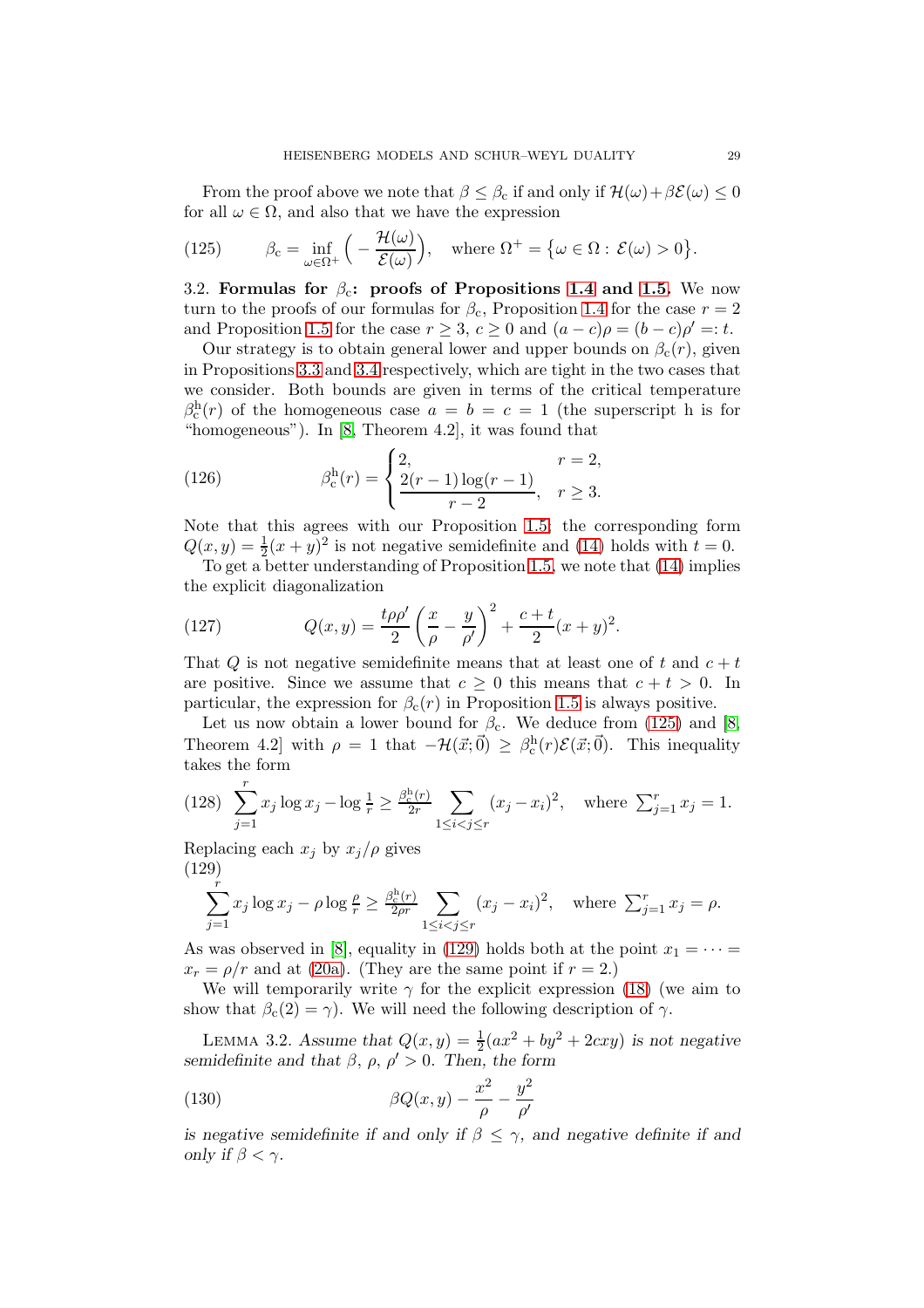Proof. By assumption, the first term in [\(130\)](#page-28-4) can assume positive values, and the second term is always non-positive. It follows that the range of  $\beta$ for which [\(130\)](#page-28-4) is negative semidefinite is of the form  $\beta \leq \beta_0$  and that it is negative definite if and only if  $\beta < \beta_0$ . The precise conditions for [\(130\)](#page-28-4) to be negative semidefinite are

(131) 
$$
\left(\beta a - \frac{1}{2\rho}\right) \left(\beta b - \frac{1}{2\rho'}\right) \ge \beta^2 c^2, \qquad \beta a \le \frac{1}{2\rho}, \qquad \beta b \le \frac{1}{2\rho'}.
$$

By continuity,

$$
\left(\beta_0 a - \frac{1}{2\rho}\right) \left(\beta_0 b - \frac{1}{2\rho'}\right) = \beta_0^2 c^2.
$$

If  $ab = c^2$ , this is a linear equation with the solution  $\beta_0 = 2/(a\rho + b\rho') = \gamma$ . Otherwise, it has two solutions

,

(132) 
$$
\beta_{\pm} = \frac{\rho a + (1 - \rho)b \pm \sqrt{(\rho a - (1 - \rho)b)^2 + 4\rho(1 - \rho)c^2}}{\rho(1 - \rho)(ab - c^2)}
$$

which satisfy  $(ab - c^2)\beta_+\beta_- = 1/4\rho\rho' > 0$ . If  $ab > c^2$ , both solutions are positive and  $\beta_0$  equals the smallest solution  $\beta_-=\gamma$ . If  $ab < c^2$  the solutions have opposite sign. In this case  $\beta_0$  is the largest solution, which is again  $\beta_-=\gamma.$ 

<span id="page-29-0"></span>PROPOSITION 3.3. Assume that Q is not negative semidefinite, so that  $\beta_c$ exists. Then,

<span id="page-29-1"></span>(133) 
$$
\beta_c \geq \frac{1}{2}\beta_c^h(r)\gamma.
$$

Proof. Using the estimate [\(129\)](#page-28-3) in [\(118\)](#page-26-3) gives

<span id="page-29-3"></span>(134) 
$$
-\mathcal{H}(\omega) \ge \frac{\beta_c^h(r)}{2r} \sum_{1 \le i < j \le r} \left( \frac{(x_i - x_j)^2}{\rho} + \frac{(y_i - y_j)^2}{\rho'} \right).
$$

It follows that

<span id="page-29-2"></span>(135) 
$$
\mathcal{H}(\omega) + \beta \mathcal{E}(\omega) \leq \frac{1}{r} \sum_{1 \leq i < j \leq r} \tilde{Q}(x_j - x_i, y_j - y_i),
$$

where

(136) 
$$
\tilde{Q}(x,y) = \beta Q(x,y) - \frac{\beta_c^{\rm h}(r)}{2} \left( \frac{x^2}{\rho} + \frac{y^2}{\rho'} \right).
$$

By Lemma [3.2,](#page-28-1)  $\tilde{Q}$  is negative semidefinite if and only if  $\beta \leq \frac{1}{2}$  $\frac{1}{2}$ β<sup>h</sup><sub>c</sub>(r)γ. For β in this range it follows that  $\mathcal{H}(\omega) + \beta \mathcal{E}(\omega) \leq 0$  on  $\Omega$ . This gives the desired bound on  $\beta_c$ . bound on  $\beta_c$ .

Let us now move to upper bounds for  $\beta_c$ . We need to find a value of  $\beta$ such that  $F(\omega) > F(\omega_0)$  for some points  $\omega \in \Omega$ . We want to find upper bounds that in some case equal the lower bound in Proposition [3.3.](#page-29-0) We can only expect this to work if we used the inequality [\(129\)](#page-28-3) in cases when it holds with equality. By the results of  $[8]$  mentioned above, it is natural to take  $\omega$  either close to  $\omega_0$ , or to  $\omega_1$  as in [\(20\)](#page-6-4). This leads to the following two upper bounds.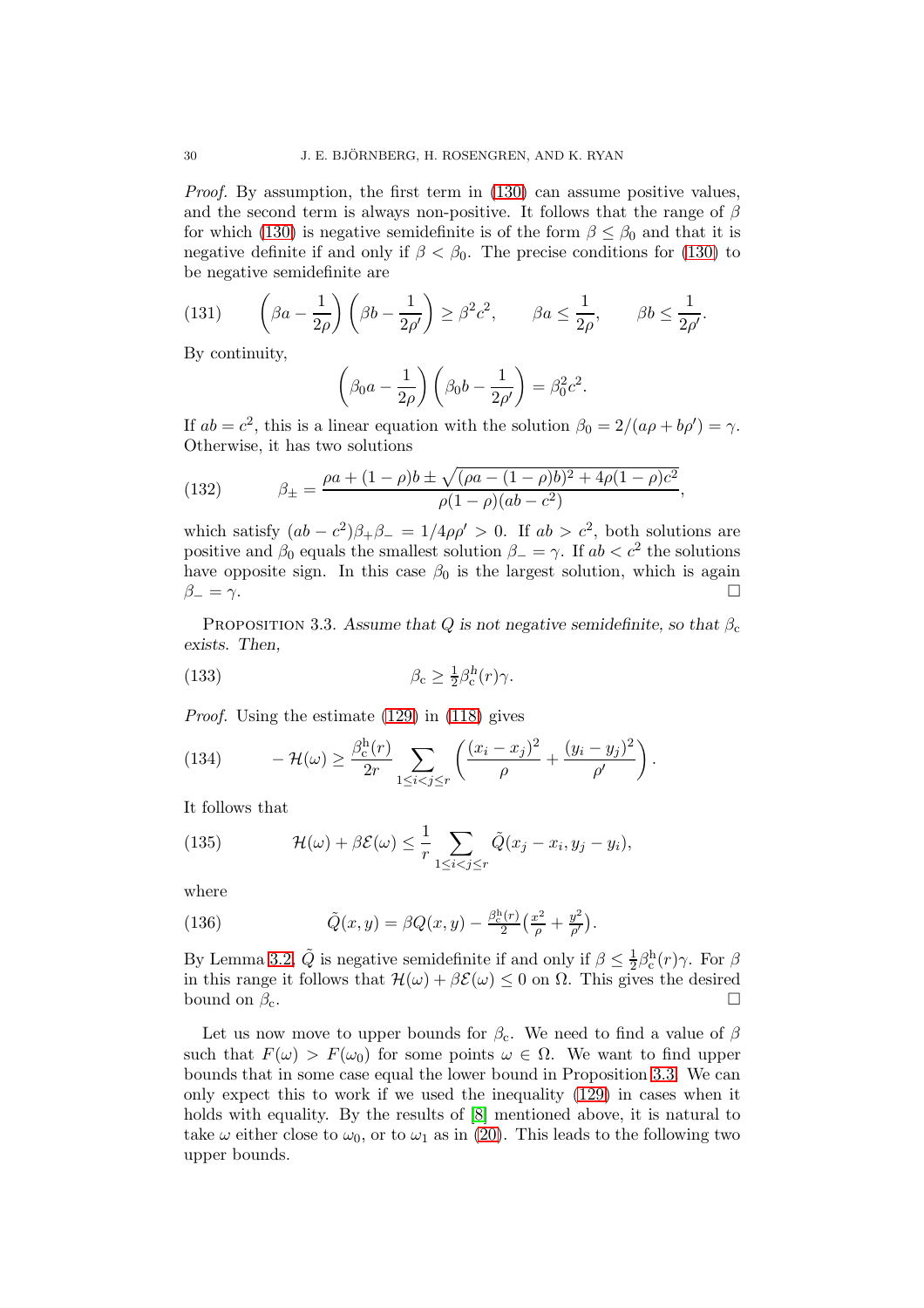<span id="page-30-0"></span>PROPOSITION 3.4. Assume that Q is not negative semidefinite, so that  $\beta_c$ exists. Then,

<span id="page-30-2"></span>
$$
\beta_{\rm c} \le \frac{1}{2}r\gamma.
$$

If, in addition,  $Q(\rho, \rho') > 0$  and  $r \geq 3$ , then

<span id="page-30-1"></span>(138) 
$$
\beta_{\rm c} \leq \frac{\beta_{\rm c}^h(r)}{2Q(\rho, \rho')}.
$$

In fact, [\(138\)](#page-30-1) holds also when  $r = 2$ , but in that case it is weaker than [\(137\)](#page-30-2).

*Proof.* We first consider the behaviour of F near  $\omega_0$ . More precisely, consider the points

(139) 
$$
\omega_{t,u} = \omega_0 + (t, -t, 0, \dots, 0; u, -u, 0, \dots, 0),
$$

which belong to  $\Omega$  for t, u close to 0. We have the Taylor expansion

$$
F(\omega_{t,u}) - F(\omega_0) = f(\frac{\rho}{r} + t, \frac{\rho'}{r} + u) + f(\frac{\rho}{r} - t, \frac{\rho'}{r} - u) - 2f(\frac{\rho}{r}, \frac{\rho'}{r})
$$
  
=  $(t^2 f_{xx} + u^2 f_{yy} + 2tu f_{xy})(\frac{\rho}{r}, \frac{\rho'}{r}) + \mathcal{O}((t^2 + u^2)^{3/2}).$ 

By [\(122\)](#page-27-2), the quadratic term is

(140) 
$$
2\beta Q(t, u) - r\left(\frac{t^2}{\rho} + \frac{u^2}{\rho'}\right).
$$

By Lemma [3.2,](#page-28-1) if  $\beta > r\gamma/2$ , this form is not negative semidefinite. It follows that  $\omega_0$  is not a local maximum of F. This gives the first result.

Next, we consider the point  $\omega_1$  from [\(20\)](#page-6-4) and assume  $r \geq 3$ . By a straightforward computation,

<span id="page-30-3"></span>(141) 
$$
\mathcal{H}(\omega_1) = -\frac{r-2}{r}\log(r-1)
$$

and, by [\(120\)](#page-27-3),

<span id="page-30-4"></span>(142) 
$$
\mathcal{E}(\omega_1) = \frac{r-1}{r} Q\left(\frac{\rho(r-2)}{r-1}, \frac{\rho'(r-2)}{r-1}\right) = \frac{(r-2)^2}{r(r-1)} Q(\rho, \rho').
$$

The second upper bound now follows from  $(125)$ .

We can now put our upper and lower bounds together to prove Propositions [1.4](#page-5-2) and [1.5.](#page-6-2)

*Proof of Proposition [1.4.](#page-5-2)* When  $r = 2$ , [\(133\)](#page-29-1) and [\(137\)](#page-30-2) reduce to  $\gamma \leq \beta_c \leq$ γ, that is,  $β<sub>c</sub>(2) = γ$ . For the statement about uniqueness of the maximiser, note that if  $\beta = \beta_c(2)$  and  $\omega = (\vec{x}; \vec{y})$  is a maximiser, then the left-hand-side of [\(135\)](#page-29-2) equals zero. Then also the right-hand-side of [\(135\)](#page-29-2) equals zero, since  $\tilde{Q} \leq 0$  for  $\beta \leq \frac{1}{2}$  $\frac{1}{2}\beta_c^h(2)\gamma = \beta_c(2)$  by the proof of Proposition [3.3.](#page-29-0) Hence [\(134\)](#page-29-3) holds with equality and therefore [\(129\)](#page-28-3) holds with equality, as does the corresponding statement for  $\vec{y}$ . But it follows from the proof of Theorem 4.2 in [\[8\]](#page-53-7) that (for  $r = 2$ ) equality in [\(129\)](#page-28-3) holds only at the point  $\omega_0$ .  $\Box$ 

Proof of Proposition [1.5.](#page-6-2) Note that the lower bound in [\(133\)](#page-29-1) and the up-per bound in [\(138\)](#page-30-1) are equal if  $\gamma = Q(\rho, \rho')^{-1}$ . Assuming [\(14\)](#page-5-4), we can parametrise

(143) 
$$
a = c + \frac{t}{\rho}, \qquad b = c + \frac{t}{\rho'}.
$$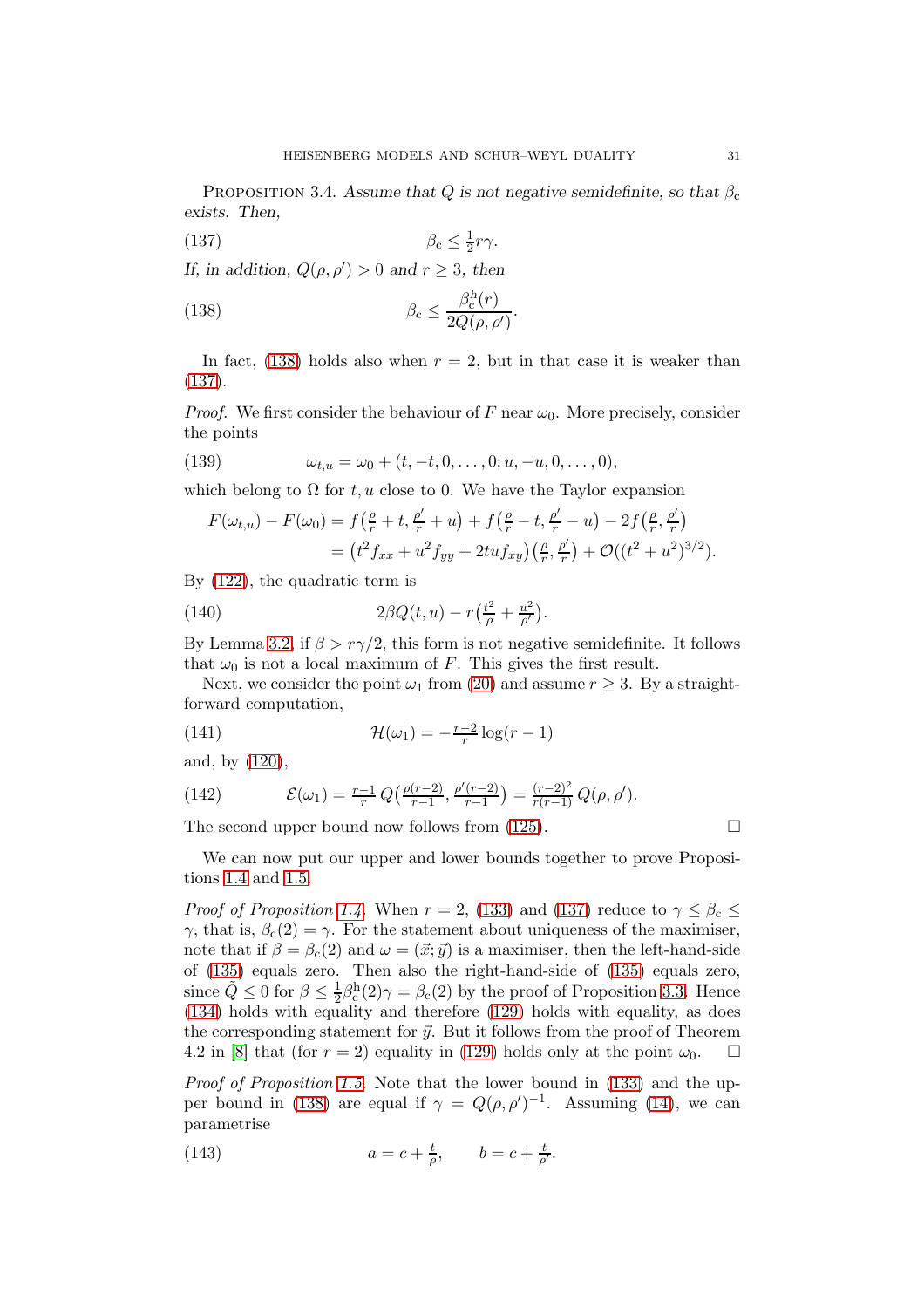It is then straight-forward to check that

(144) 
$$
(\rho a - \rho' b)^2 + 4\rho \rho' c^2 = c^2, \text{ and } ab - c^2 = \frac{t(c+t)}{\rho \rho'},
$$

which gives

(145) 
$$
\gamma = \frac{2t + c - \sqrt{c^2}}{t(c + t)} = \frac{2}{c + t}, \qquad c \ge 0.
$$

By [\(127\)](#page-28-5),

<span id="page-31-2"></span>(146) 
$$
Q(\rho, \rho') = \frac{c+t}{2}.
$$

This shows that, under the conditions of Proposition [1.5,](#page-6-2) the upper and lower bound for  $\beta_c$  agree and hence  $\beta_c = \beta_c^h(r)/(c + t)$ .

To see that the point  $\omega_1$  in [\(20\)](#page-6-4) gives another maximiser at  $\beta = \beta_c$ , take  $\beta = \beta_c(r) = \beta_c^h(r)/2Q(\rho, \rho')$  to see from [\(141\)](#page-30-3) and [\(142\)](#page-30-4) that  $\mathcal{H}(\omega_1)$  +  $\beta \mathcal{E}(\omega_1) = 0$  which is also the maximum value of  $\mathcal{H}(\omega) + \beta \mathcal{E}(\omega)$ . To see that  $\omega_1$  is the only other maximiser we argue as at the end of the proof of Proposition [1.4.](#page-5-2) Namely, for  $\beta = \beta_c(r) = \frac{1}{2}\beta_c^h(r)\gamma$ , we have that [\(129\)](#page-28-3) holds with equality, as does the corresponding statement for  $\vec{y}$ . From [\[8\]](#page-53-7), equality in [\(129\)](#page-28-3) holds only at the points  $\omega_0$  and  $\omega_1$  (assuming [\(9\)](#page-4-2)).

We can now complete the final proof of this section, that of Proposi-tion [1.6,](#page-6-3) that the maximiser is unique for  $\beta > \beta_c$  close to  $\beta_c$  under the conditions in Proposition [1.5.](#page-6-2)

*Proof of Proposition [1.6.](#page-6-3)* We first show that  $F$  is strictly concave in neighbourhoods of  $\omega_0$  and  $\omega_1$  in  $\Omega$ . More generally, consider  $F(\vec{x}+\vec{t}; \vec{y}+\vec{u})$ , where  $(\vec{x}; \vec{y}) \in \Omega$  is a point with  $x_2 = \cdots = x_r$  and  $y_2 = \cdots = y_r$  and  $(\vec{t}; \vec{u})$  a small perturbation with

(147) 
$$
\sum_{j=1}^{r} t_j = \sum_{j=1}^{r} u_j = 0.
$$

By  $(122)$ , the quadratic term in the Taylor expansion of F is

(148) 
$$
Q_1(t_1, u_1) + \sum_{j=2}^r Q_2(t_j, u_j),
$$

where

<span id="page-31-1"></span><span id="page-31-0"></span>
$$
Q_k(t, u) = \beta Q(t, u) - \frac{t^2}{2x_k} - \frac{u^2}{2y_k}.
$$

At the point  $\omega_0$ , we have

$$
Q_1(t, u) = Q_2(t, u) = \beta Q(t, u) - \left(\frac{rt^2}{2\rho} + \frac{ru^2}{2\rho'}\right).
$$

It follows from Lemma [3.2](#page-28-1) that this is negative definite if  $\beta < \beta_0 = r\gamma/2$ . By continuity, it follows that F is strictly concave near  $\omega_0$ . Since  $\omega_0$  is a stationary point it must then be a local maximum, that is,  $F(\vec{x}; \vec{y}) \leq F(\omega_0)$ for  $(\vec{x}; \vec{y})$  near  $\omega_0$  and  $\beta < \beta_0$ . Using that

$$
\beta_{\rm c} = \frac{(r-1)\log(r-1)}{r-2}\,\gamma,
$$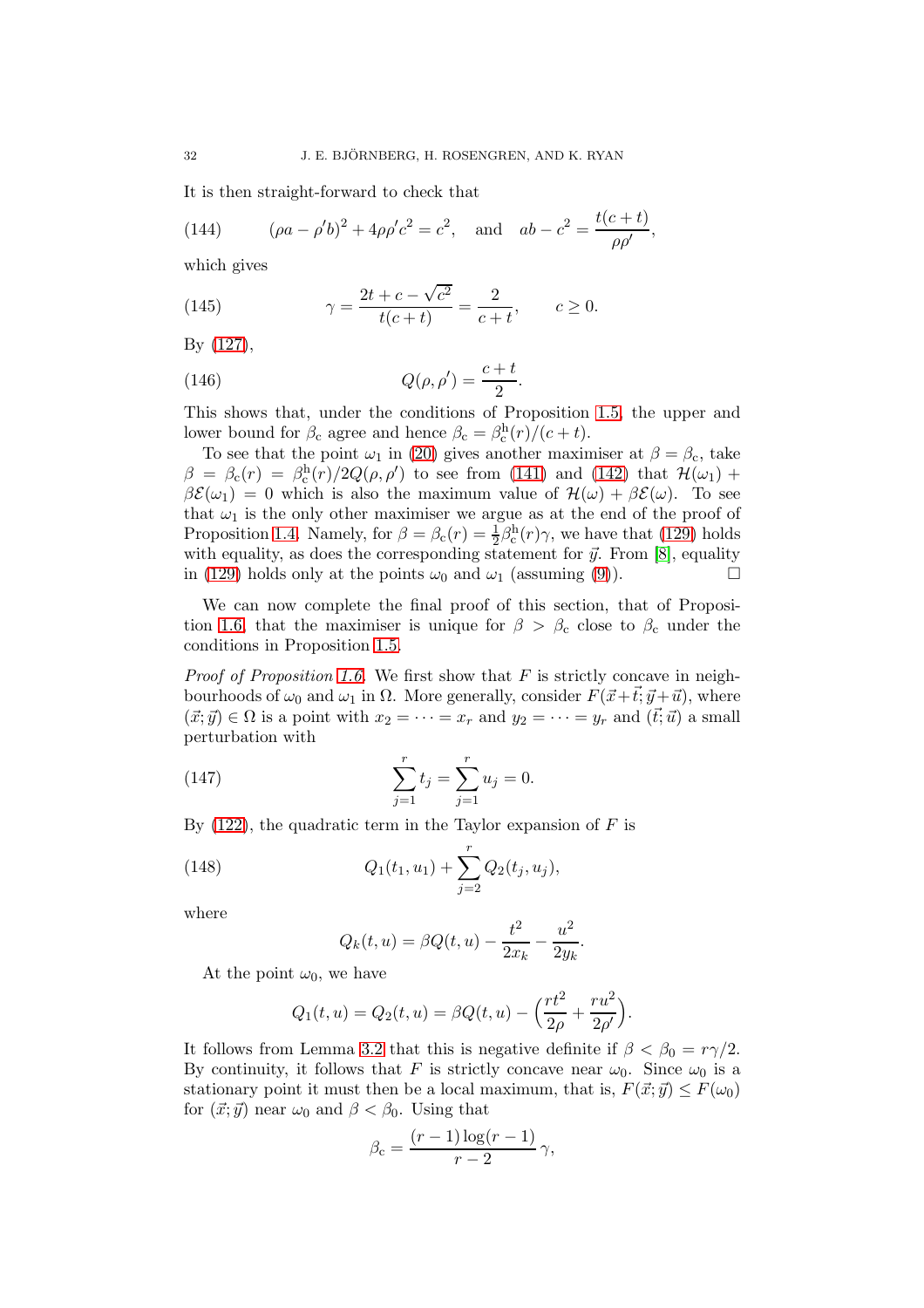it is easy to check that  $\beta_c < \beta_0 = r\gamma/2$ , so this applies in particular to  $\beta$ near  $\beta_c$ .

The point  $\omega_1$  cannot be handled as easily since  $Q_1$  is then not negative definite. Instead, we use Lemma [3.1](#page-26-2) and [\(147\)](#page-31-0) to write

$$
(r-1)\sum_{j=2}^r Q_2(t_j, u_j) = Q_2(t_1, u_1) + \sum_{2 \leq i < j \leq r} Q_2(t_i - t_j, u_i - u_j).
$$

It follows that [\(148\)](#page-31-1) equals

$$
Q_1(t_1, u_1) + \frac{1}{r-1} Q_2(t_1, u_1) + \frac{1}{r-1} \sum_{2 \leq i < j \leq r} Q_2(t_i - t_j, u_i - u_j).
$$

We compute

$$
Q_1(t, u) + \frac{1}{r-1} Q_2(t, u) = \frac{r}{r-1} \left( \beta Q(t, u) - \left( \frac{rt^2}{2\rho} + \frac{ru^2}{2\rho'} \right) \right).
$$

As before, this is negative definite for  $\beta < \beta_0$ . Moreover,

$$
Q_2(t, u) = \beta Q(t, u) - \frac{r(r - 1)t^2}{2\rho} - \frac{r(r - 1)u^2}{2\rho'}
$$

is negative definite for  $\beta < (r-1)\beta_0$ , which is a weaker condition. We conclude that F is strictly concave for  $\beta < \beta_0$  and  $(\vec{x}; \vec{y})$  near  $\omega_1$ . We note that from  $(116)$ ,

$$
F(\omega_1) - F(\omega_0) = \mathcal{H}(\omega_1) + \beta_c \mathcal{E}(\omega_1) + (\beta - \beta_c) \mathcal{E}(\omega_1),
$$

where the sum of the first two terms on the right hand side vanish and the last term is computed by [\(142\)](#page-30-4) and [\(146\)](#page-31-2). This gives

$$
F(\omega_1) - F(\omega_0) = (\beta - \beta_c) \frac{(r-2)^2(c+t)}{2r(r-1)},
$$

which is clearly positive for  $\beta > \beta_c$ .

For each  $\beta > \beta_c$ , let  $\omega(\beta)$  be a maximiser of F in  $\Omega$ . Permute the co-ordinates so that [\(9\)](#page-4-2) holds. We claim that then  $\omega(\beta) \to \omega_1$  as  $\beta \searrow \beta_c$ . Otherwise, there exists a sequence  $\omega(\beta_n)$ ,  $\beta_n \searrow \beta_c$ , that avoids a neighbourhood of  $\omega_1$ . Since  $\Omega$  is compact we may assume that this sequence converges. It must then converge to a maximiser of F for  $\beta = \beta_c$  that sat-isfies [\(9\)](#page-4-2). There are only two such points,  $\omega_0$  and  $\omega_1$ , by Proposition [1.5.](#page-6-2) However, we have seen that for  $\beta_c < \beta < \beta_0$  we have  $F(\vec{x}; \vec{y}) \leq F(\omega_0)$  for  $(\vec{x}; \vec{y})$  near  $\omega_0$  whereas  $F(\omega_1) > F(\omega_0)$ . Thus, a sequence of global maximisers cannot converge to  $\omega_0$ . This is a contradiction, and we conclude that  $\omega(\beta) \to \omega_1$ . These points must then enter a region where F is strictly concave and hence maximisers are unique. This completes the proof.  $\square$ concave and hence maximisers are unique. This completes the proof.

<span id="page-32-0"></span>3.3. Form of the maximiser of F for  $c > 0$ . In this section we will prove that, for  $c > 0$ , any maximiser of F [\(6\)](#page-3-3) is of the form [\(149\)](#page-33-1). This is useful for the heuristic discussion of Gibbs states in Section [1.5](#page-10-0) and for the results on ground state phase diagrams in Section [4.](#page-36-0)

We assume thoughout this section that  $\vec{x}$  is ordered as in [\(9\)](#page-4-2), that is  $x_1 \geq x_2 \geq \cdots \geq x_r$ . Recall from the discussion after [\(9\)](#page-4-2) that, for  $c > 0$ , F is maximised when the orders of  $\vec{x}$  and  $\vec{y}$  match, that is when also  $y_1 \geq \cdots \geq y_r$ .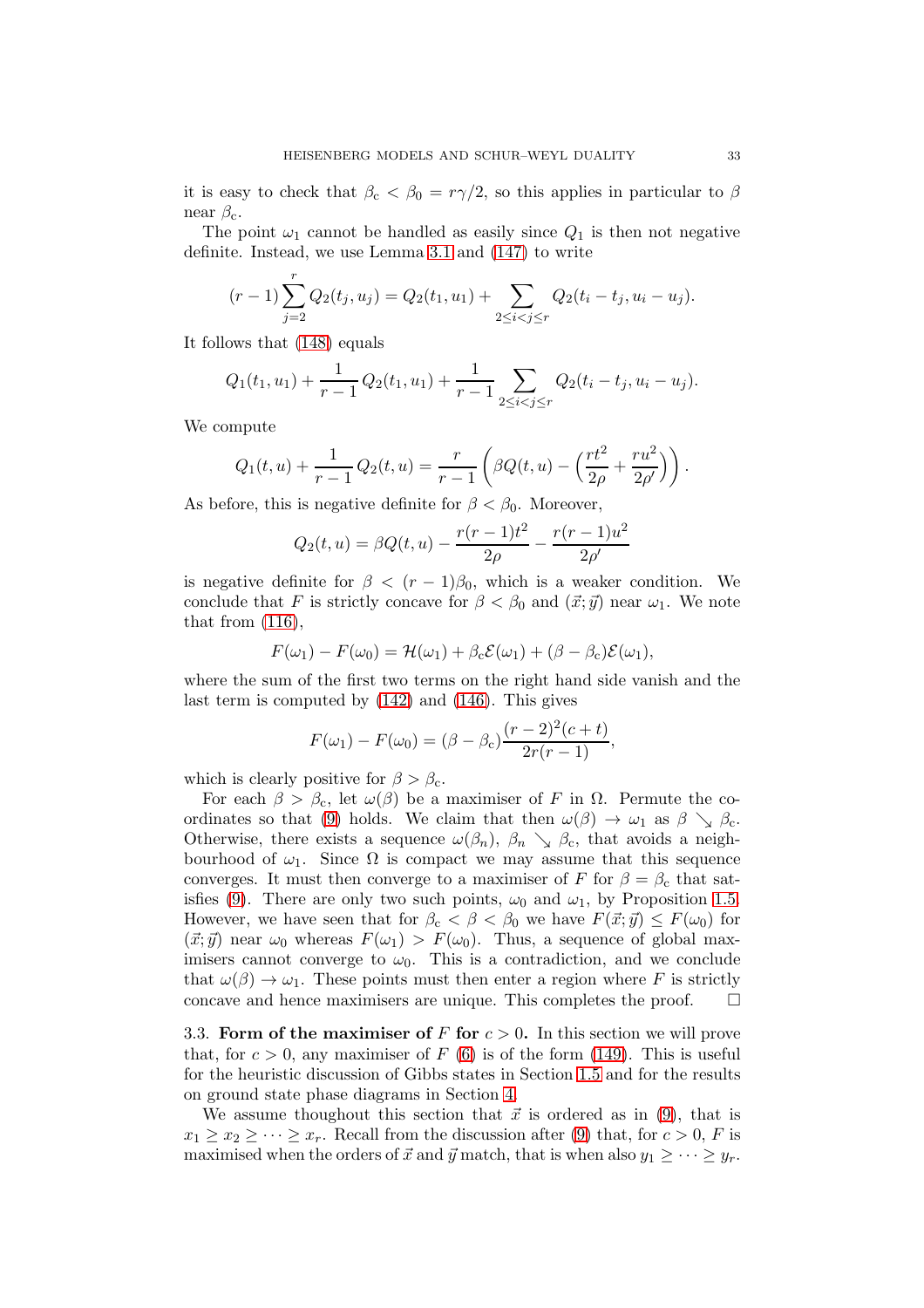We will adapt the arguments in [\[8\]](#page-53-7) and in the appendix of [\[9\]](#page-53-8) to show the following.

<span id="page-33-0"></span>PROPOSITION 3.5. For  $c > 0$ , any maximiser  $(\vec{x}^*, \vec{y}^*)$  of F in the set  $\Omega$ [\(15\)](#page-5-6) is of the form

<span id="page-33-1"></span>(149) 
$$
x_1^{\star} \ge x_2^{\star} = \cdots = x_r^{\star},
$$

$$
y_1^{\star} \ge y_2^{\star} = \cdots = y_r^{\star}.
$$

Moreover for the special case  $a = b = 0, c > 0, \rho = 1/2$ , and  $\beta \neq \beta_c$  we have that the maximiser is unique, and  $x_i^* = y_i^*$  for all  $i = 1, ..., r$ .

The proof of this proposition is divided into several steps. We first prove that a maximum point  $(\vec{x}; \vec{y})$  only has positive coordinates, and that  $x_i = x_k$ if and only if  $y_j = y_k$  (this holds also for  $c < 0$ ). Then we prove that, when  $c > 0$ , the entries  $x_i$  (and therefore  $y_i$ ) can take at most two distinct values. This reduces the number of variables we need to consider, leading to [\(149\)](#page-33-1) and the uniqueness statement via direct calculations.

<span id="page-33-2"></span>LEMMA 3.6. For any  $a, b, c \in \mathbb{R}$  with  $c \neq 0$ , if  $(\vec{x}; \vec{y})$  is a maximum point of F in  $\Omega$ , then

- (1) all  $x_j$  and  $y_j$  are strictly positive,
- (2)  $x_i = x_k$  if and only if  $y_i = y_k$ .

*Proof.* In this proof we write  $e_j$  for the unit vector with a 1 in the  $x_j$ coordinate and remaining entries equal to 0. For the first part, suppose that  $\omega = (\vec{x}; \vec{y}) \in \Omega$  is a maximum point such that  $x_j = 0$  for some j, and that j is the smallest index with this property. Then,  $\omega(t) = \omega + t(e_i - e_{i-1}) \in \Omega$  for small enough  $t > 0$  (recall that  $x_{i-1} \geq x_i$  by [\(9\)](#page-4-2)). By a direct computation,  $F(\omega(t)) - F(\omega) = -t \log t + O(t)$  as  $t \to 0$ . It follows that  $F(\omega(t)) > F(\omega)$  for small t, which contradicts  $\omega$  being a maximum point. The same argument works for the variables  $y_i$ .

For the second part, suppose that  $x_j = x_k$  and  $y_j \neq y_k$ . If necessary, redefine j and k so that  $\{l : x_l = x_k\} = \{j, j + 1, \ldots, k\}$ . We still have  $y_j \neq y_k$ . Then  $\omega(t) := (\vec{x}; \vec{y}) + t(e_j - e_k) \in \Omega$  for small enough  $t > 0$ . (Here we use the first part of the lemma in the case  $k = r$ .) We have that  $\frac{\partial}{\partial t}F(\omega(t))|_{t=0} = c(y_j - y_k) > 0.$  This contradicts  $\omega$  being a maximum point. The same argument proves the reverse implication.  $\square$ 

<span id="page-33-3"></span>Lemma [3.6](#page-33-2) shows that at a maximum point there is a composition  $r =$  $k_1 + \cdots + k_m$  so that

(150a) 
$$
(x_1^*, \ldots, x_r^*) = (\underbrace{\xi_1, \ldots, \xi_1}_{k_1}, \ldots, \underbrace{\xi_m, \ldots, \xi_m}_{k_m}),
$$

(150b) 
$$
(y_1^{\star}, \ldots, y_r^{\star}) = (\underbrace{\eta_1, \ldots, \eta_1}_{k_1}, \ldots, \underbrace{\eta_m, \ldots, \eta_m}_{k_m}),
$$

where  $\xi_j \neq \xi_k$  and  $\eta_j \neq \eta_k$  for  $j \neq k$ . This leads to the problem of maximizing

(151)  $\bar{F}(\xi; \eta) = k_1 f(\xi_1, \eta_1) + \cdots + k_m f(\xi_m, \eta_m)$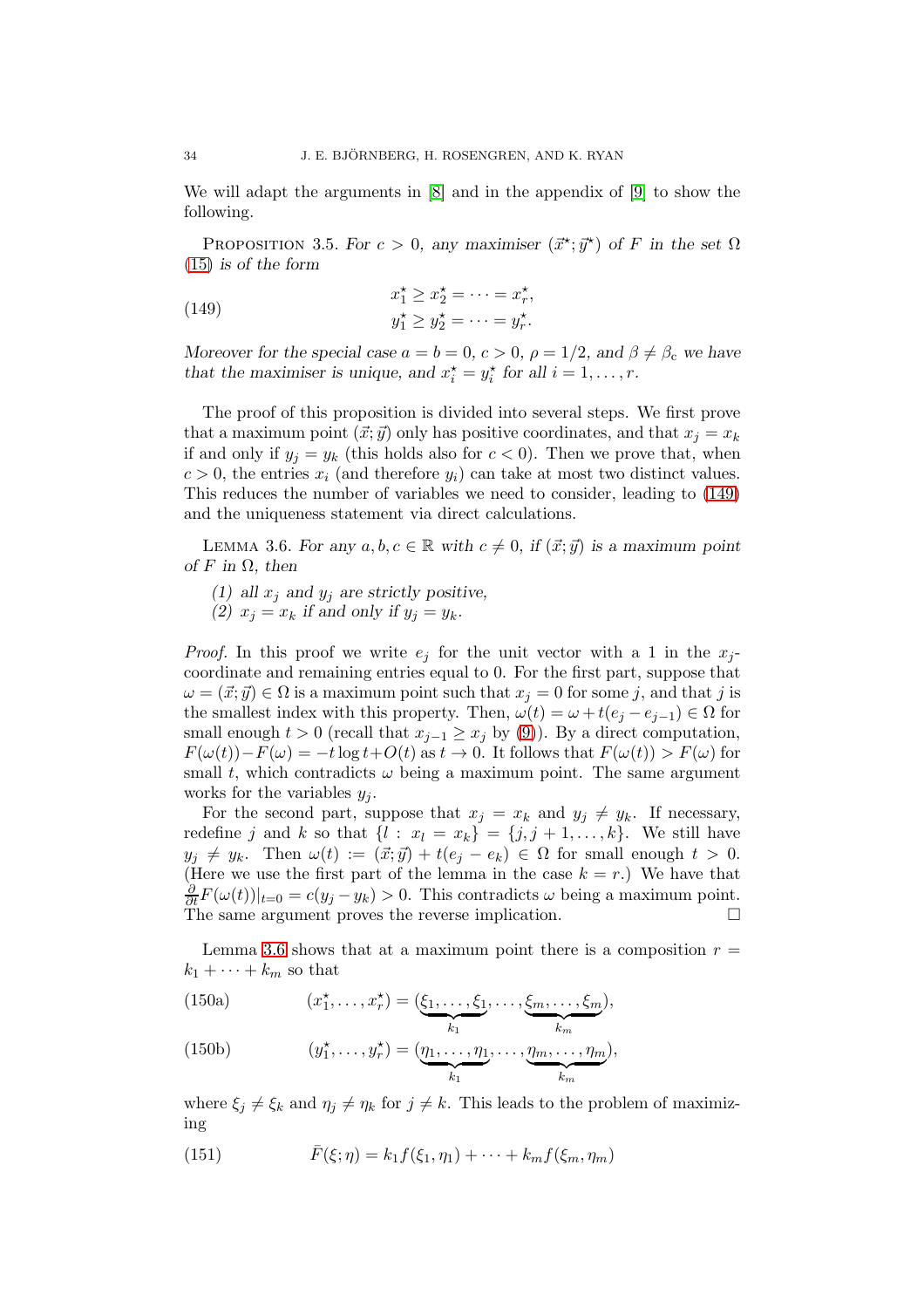over the set  $\Omega^{(m)}$  defined by

(152a) 
$$
\xi_1 > \xi_2 > \cdots > \xi_m > 0, \qquad k_1 \xi_1 + \cdots + k_m \xi_m = \rho,
$$

(152b) 
$$
\eta_1 > \eta_2 > \cdots > \eta_m > 0, \qquad k_1 \eta_1 + \cdots + k_m \eta_m = 1 - \rho.
$$

For  $m \geq 2$ , the set  $\Omega^{(m)}$  is open, so we may find local extreme points by using Lagrange multipliers. At any such point we have

(153) 
$$
\nabla \bar{F}(\xi;\eta) = \lambda \nabla (k_1 \xi_1 + \dots + k_m \xi_m) + \mu \nabla (k_1 \eta_1 + \dots + k_m \eta_m),
$$

for some  $\lambda, \mu \in \mathbb{R}$ . Equivalently

<span id="page-34-0"></span>(154) 
$$
\frac{\partial f}{\partial \xi}(\xi_i, \eta_i) = \lambda, \quad \frac{\partial f}{\partial \eta}(\xi_i, \eta_i) = \mu, \quad 1 \leq i \leq m.
$$

The system [\(154\)](#page-34-0) can in turn be rewritten in the form

<span id="page-34-2"></span>(155) 
$$
\eta_i = \phi_\lambda(\xi_i), \qquad \xi_i = \psi_\mu(\eta_i), \qquad 1 \leq i \leq m,
$$

where

(156) 
$$
\phi_{\lambda}(x) = \frac{\lambda + 1 + \log(x) - ax}{c}, \qquad \psi_{\mu}(y) = \frac{\mu + 1 + \log(y) - by}{c}.
$$

If we let  $P_{\lambda,\mu}$  denote the intersection of the graphs  $y = \phi_{\lambda}(x)$  and  $x = \psi_{\mu}(y)$ , we can summarise these findings as follows: the maximum of F in  $\Omega$  is attained either at the point  $\omega_0$  [\(16\)](#page-5-3), or at a point of the form [\(150\)](#page-33-3), where  $2 \leq m \leq r$ ,  $(\xi, \eta) \in \Omega^{(m)}$  and  $(\xi_i, \eta_i) \in P_{\lambda,\mu}$  for  $1 \leq i \leq m$ . Note that  $\phi''_{\lambda}(x) = -1/cx^2, \ \psi''_{\mu}(y) = -1/cy^2$ , so for  $c > 0$  the graphs are convex. We can now prove that for  $c > 0$ , a maximiser of F can have at most two distinct entries  $x_i$  (and therefore the same for  $y_i$ ). Henceforth we suppress the indices  $\lambda, \mu$  from  $\phi, \psi$ .

<span id="page-34-1"></span>PROPOSITION 3.7. If  $c > 0$  then the m of [\(150\)](#page-33-3) satisfies  $m \leq 2$ .

*Proof.* Suppose first that  $b < 0$ . Then,  $\psi$  is increasing and concave, so  $\psi^{-1}$ is increasing and convex. The graph of  $\psi^{-1}$  can intersect the graph of the concave function  $\phi$  in at most two points. If  $a < 0$  the same argument works with  $\phi$  and  $\psi$  interchanged.

This leaves the case when  $a > 0$  and  $b > 0$ . In the region

(157) 
$$
\mathcal{R} = \{(x, y) : 0 < x < 1/a, \, 0 < y < 1/b\},
$$

 $\phi$  is increasing and concave whereas the local inverse  $\psi^{-1}$  is increasing and convex. Thus, there are at most two crossing points in  $R$ . If there are zero or two crossing points in  $R$ , then an elementary convexity argument shows that there are no crossing points outside  $\mathcal{R}$ .

In all the cases considered so far there are at most two crossing points, which implies  $m \leq 2$ . In the remaining case, when there is exactly one crossing point in  $\mathcal{R}$ , there can be several crossing points outside  $\mathcal{R}$ . They can be ordered as a sequence  $(x_j, y_j)$  with  $x_j$  decreasing and  $y_j$  increasing. We are only interested in subsequences of crossing points with  $x_i$  and  $y_j$ decreasing. The maximum length of such a subsequence is 2, where we may pick the unique crossing point in  $R$  and an arbitrary crossing point outside  $R$ . This proves that  $m \leq 2$  also in this case R. This proves that  $m \leq 2$  also in this case.

We are now ready to prove Proposition [3.5.](#page-33-0)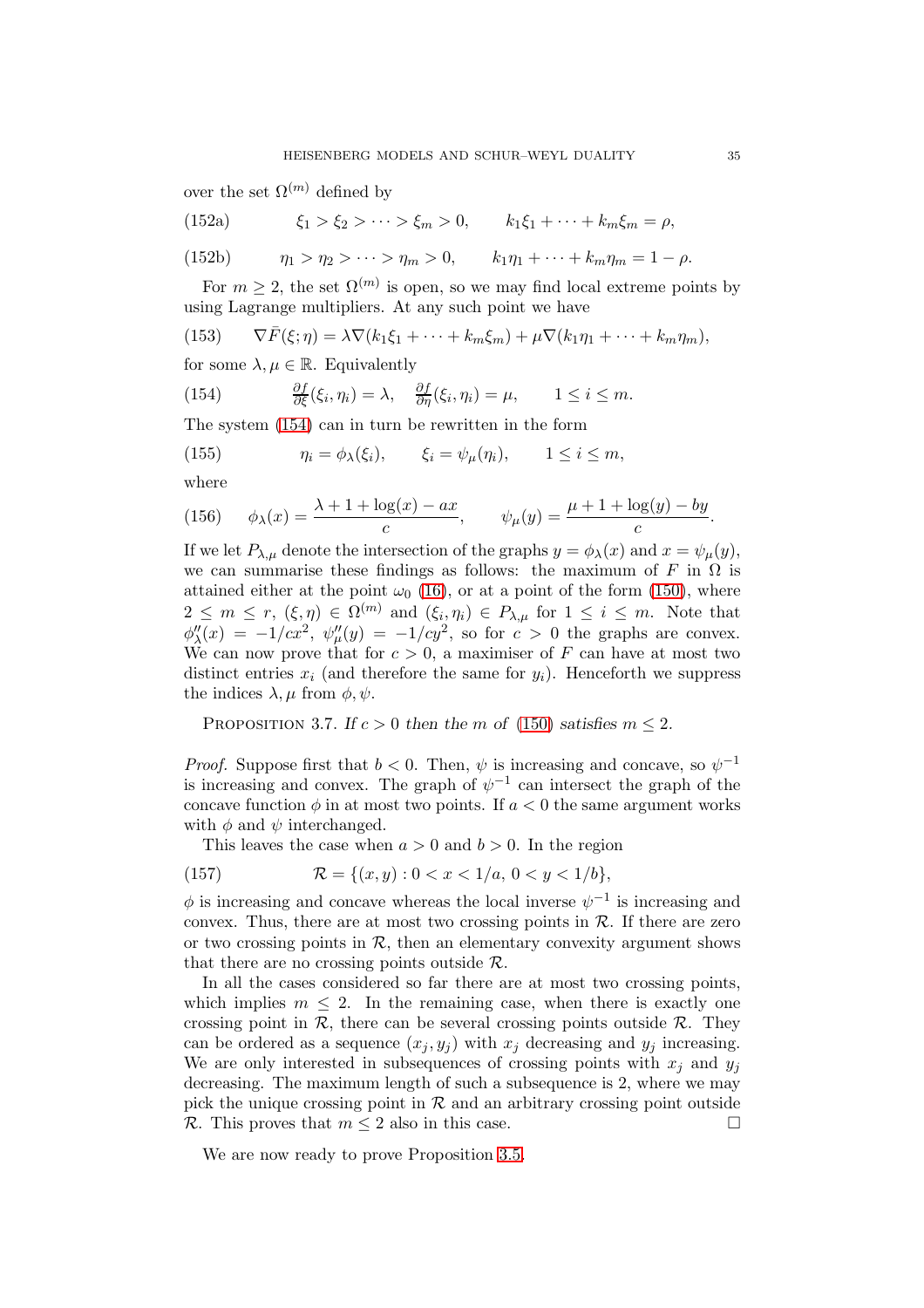*Proof of Proposition [3.5.](#page-33-0)* We absorb  $\beta$  in a, b, c, effectively setting  $\beta = 1$ . It will be convenient to use  $\xi = x_1 - x_r$  and  $\eta = y_1 - y_r$  as parameters. By Proposition [3.7](#page-34-1) (using k in place of m) we can write  $\vec{x}$  and  $\vec{y}$  as

(158) 
$$
x_1 = \dots = x_k = \frac{\rho + (r - k)\xi}{r}, \qquad x_{k+1} = \dots = x_r = \frac{\rho - k\xi}{r},
$$

$$
y_1 = \dots = y_k = \frac{\rho' + (r - k)\eta}{r}, \qquad y_{k+1} = \dots = y_r = \frac{\rho' - k\eta}{r},
$$

where  $\rho' = 1 - \rho$ . The function [\(6\)](#page-3-3) can then be written

$$
F(\xi, \eta, k) = kf\left(\frac{\rho + (r - k)\xi}{r}, \frac{\rho' + (r - k)\eta}{r}\right) + (r - k)f\left(\frac{\rho - k\xi}{r}, \frac{\rho' - k\eta}{r}\right).
$$

We need to show that the maximum of F over  $\xi \in [\rho, k]$ ,  $\eta \in [\rho', k]$  and  $k \in \{0, 1, \ldots, r\}$  is achieved at  $k = 1$ . Note that  $k = 0$ , which corresponds to the point  $\omega_0$  [\(16\)](#page-5-3), is included in that case as  $k = 1, \xi = \eta = 0$ . The idea is now to consider  $k$  as continuous. We will show the stronger statement that the maximum of  $F$  on the domain

(159) 
$$
0 \le \xi \le \frac{\rho}{k}, \qquad 0 \le \eta \le \frac{\rho'}{k}, \qquad 1 \le k \le r
$$

is achieved at  $k = 1$ .

We first show that  $F$  does not have any stationary points in the interior. By a straightforward computation,

<span id="page-35-1"></span>
$$
\begin{split}\n\frac{\partial F}{\partial \xi} &= \frac{k(r-k)}{r} \left( a\xi + c\eta - \log \frac{\rho + (r-k)\xi}{\rho - k\xi} \right), \\
\frac{\partial F}{\partial \eta} &= \frac{k(r-k)}{r} \left( c\xi + b\eta - \log \frac{\rho' + (r-k)\eta}{\rho' - k\eta} \right), \\
\frac{\partial F}{\partial k} &= \xi + \eta + \frac{r-2k}{r} Q(\xi, \eta) \\
&\quad - \frac{\rho + (r-2k)\xi}{r} \log \frac{\rho + (r-k)\xi}{\rho - k\xi} - \frac{\rho' + (r-2k)\eta}{r} \log \frac{\rho' + (r-k)\eta}{\rho' - k\eta}.\n\end{split}
$$

By the first two equations, at any stationary point we have

(160) 
$$
\log \frac{\rho + (r - k)\xi}{\rho - k\xi} = a\xi + c\eta, \qquad \log \frac{\rho' + (r - k)\eta}{\rho' - k\eta} = c\xi + b\eta.
$$

Inserting this in the third equation and using

<span id="page-35-0"></span>
$$
Q(\xi, \eta) = \frac{1}{2} \left( \xi (a\xi + c\eta) + \eta (c\xi + b\eta) \right)
$$

gives

$$
\frac{\partial F}{\partial k} = \xi + \eta - \frac{2\rho + (r - 2k)\xi}{2r}(a\xi + c\eta) - \frac{2\rho' + (r - 2k)\eta}{2r}(c\xi + b\eta).
$$

We now observe that [\(160\)](#page-35-0) implies

$$
\coth \frac{a\xi + c\eta}{2} = \frac{2\rho + (r - 2k)\xi}{\xi r}, \qquad \coth \frac{c\xi + b\eta}{2} = \frac{2\rho' + (r - 2k)\eta}{\eta r},
$$

which in turn gives

(161) 
$$
\frac{\partial F}{\partial k} = \xi \left( 1 - \frac{a\xi + c\eta}{2} \coth \frac{a\xi + c\eta}{2} \right) + \eta \left( 1 - \frac{c\xi + b\eta}{2} \coth \frac{c\xi + b\eta}{2} \right).
$$

Note that  $1 - (x/2) \coth(x/2) \leq 0$  for all x, with equality only if  $x = 0$ . So a stationary point must satisfy  $\xi(a\xi + c\eta) = \eta(c\xi + b\eta) = 0$ . However, if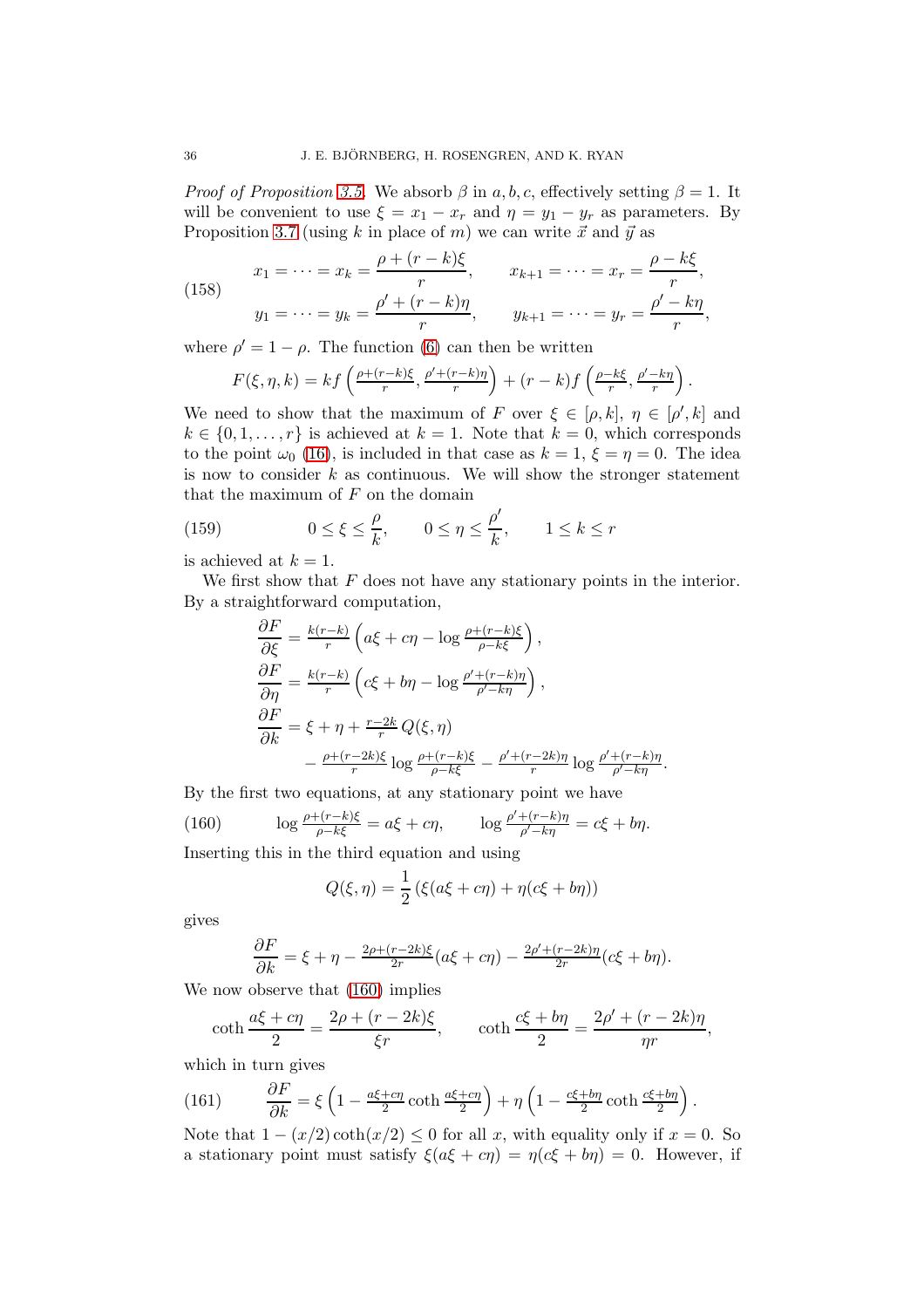$a\xi + c\eta = 0$  then [\(160\)](#page-35-0) gives  $\xi = 0$  and similarly if  $c\xi + b\eta = 0$  then  $\eta = 0$ . Thus, F has no stationary points in the interior of  $(159)$ .

It remains to study  $F$  on the boundary of [\(159\)](#page-35-1). At the boundary component  $\xi = 0$ , all x-variables are equal. By Lemma [3.6,](#page-33-2) at any such maximum point also the y-variables are equal, so it must be the point  $\omega_0$ . Similarly, any maximum point with  $\eta = 0$  is  $\omega_0$ . If  $\xi = \rho/k$  then  $x_r = 0$ , but we know from Lemma [3.6](#page-33-2) that  $F$  is not maximised at such a point. Similarly, we exclude the case  $\eta = \rho'/k$ . The case  $k = r$  again corresponds to  $\omega_0$ . The only remaining boundary component is  $k = 1$ . This shows that any maximiser of  $F$  has the form  $(149)$ .

To finish the proof of Proposition [3.5,](#page-33-0) it remains to show that in the case  $a = b = 0, c > 0, \rho = \frac{1}{2}$  $\frac{1}{2}$ , and  $\beta \neq \beta_c$ , the maximiser is unique and satisfies  $x_i = y_i$  for all  $i = 1, \ldots, r$ . Without loss of generality we can let  $c = 1$ . Using the fact that the maximiser must be of the form [\(149\)](#page-33-1), and setting  $x_1 = x, y_1 = y$ , we can write

(162) 
$$
F(\vec{x}; \vec{y}) = F_0(x, y) := \beta \left( xy + \frac{(\frac{1}{2} - x)(\frac{1}{2} - y)}{r - 1} \right) - x \log x - y \log y - (\frac{1}{2} - x) \log \frac{\frac{1}{2} - x}{r - 1} - (\frac{1}{2} - y) \log \frac{\frac{1}{2} - y}{r - 1}.
$$

We are maximising  $F_0$  in the box  $\left[\frac{1}{2r},\frac{1}{2}\right]$  $\frac{1}{2}$ <sup>2</sup>. Calculations yield that when x >  $y, \frac{\partial F_0}{\partial x} < \frac{\partial F_0}{\partial y}$ , and vice-versa, so that the maximum points of  $F_0$  must satisfy  $x = y$  or lie on the boundary. Lemma [3.6](#page-33-2) shows that they cannot lie on the boundary unless  $(\vec{x}; \vec{y}) = \omega_0$ . So, substituting  $x = y$ , and reparametrising with  $z = 2x$ , we have

(163) 
$$
F_0\left(\frac{z}{2},\frac{z}{2}\right) = \frac{\beta}{4}\left(z^2 + \frac{(1-z)^2}{r-1}\right) - z\log z - (1-z)\log\frac{1-z}{r-1} + \log 2.
$$

Now, apart from the constant log 2, this is precisely the function maximised in [\[8,](#page-53-7) Theorem 1.1], with  $\beta$  in that paper replaced with  $\beta/2$  here, and  $\vec{x}$  in that paper of the form  $x_1 \ge x_2 = \cdots = x_r$ . By the working in that paper and the Appendix of [\[9\]](#page-53-8), the maximiser is unique for all  $\beta \neq \beta_c = \frac{4(r-1)\log(r-1)}{r-2}$  $r-2$ from [\(19\)](#page-6-8). This concludes the proof of Proposition [3.5.](#page-33-0)  $\Box$ 

It would be interesting to determine the structure of the maximisers also for  $c < 0$ , but that seems more difficult than the case  $c > 0$  considered above. It is still true that any maximiser has the form [\(150\)](#page-33-3), where the points  $(\xi_i, \eta_i)$  solve a system of the form [\(155\)](#page-34-2). However, it is no longer true that all maximisers satisfy  $m = 2$  or  $k_1 = 1$ . In fact, in Proposition [4.2](#page-41-0) we will see that more complicated maximisers exist even in the zero-temperature limit  $\beta \to \infty$ .

#### 4. The ground-state phase diagram

<span id="page-36-0"></span>In this section we justify the ground-state phase diagrams given in Fig-ures [1](#page-9-0) and [2](#page-10-1) of the introduction. In the zero temperature limit  $\beta \to \infty$ , the logarithmic terms in the function  $F(\vec{x}; \vec{y})$  of [\(6\)](#page-3-3) become negligible, and the maximisation problem in Theorem [1.1](#page-3-1) and [1.2](#page-4-0) reduces to maximising the function

(164) 
$$
G(\vec{x}; \vec{y}) = \sum_{i=1}^{r} Q(x_i, y_i) = \sum_{i=1}^{r} \frac{1}{2} \left( a x_i^2 + b y_i^2 + 2 c x_i y_i \right)
$$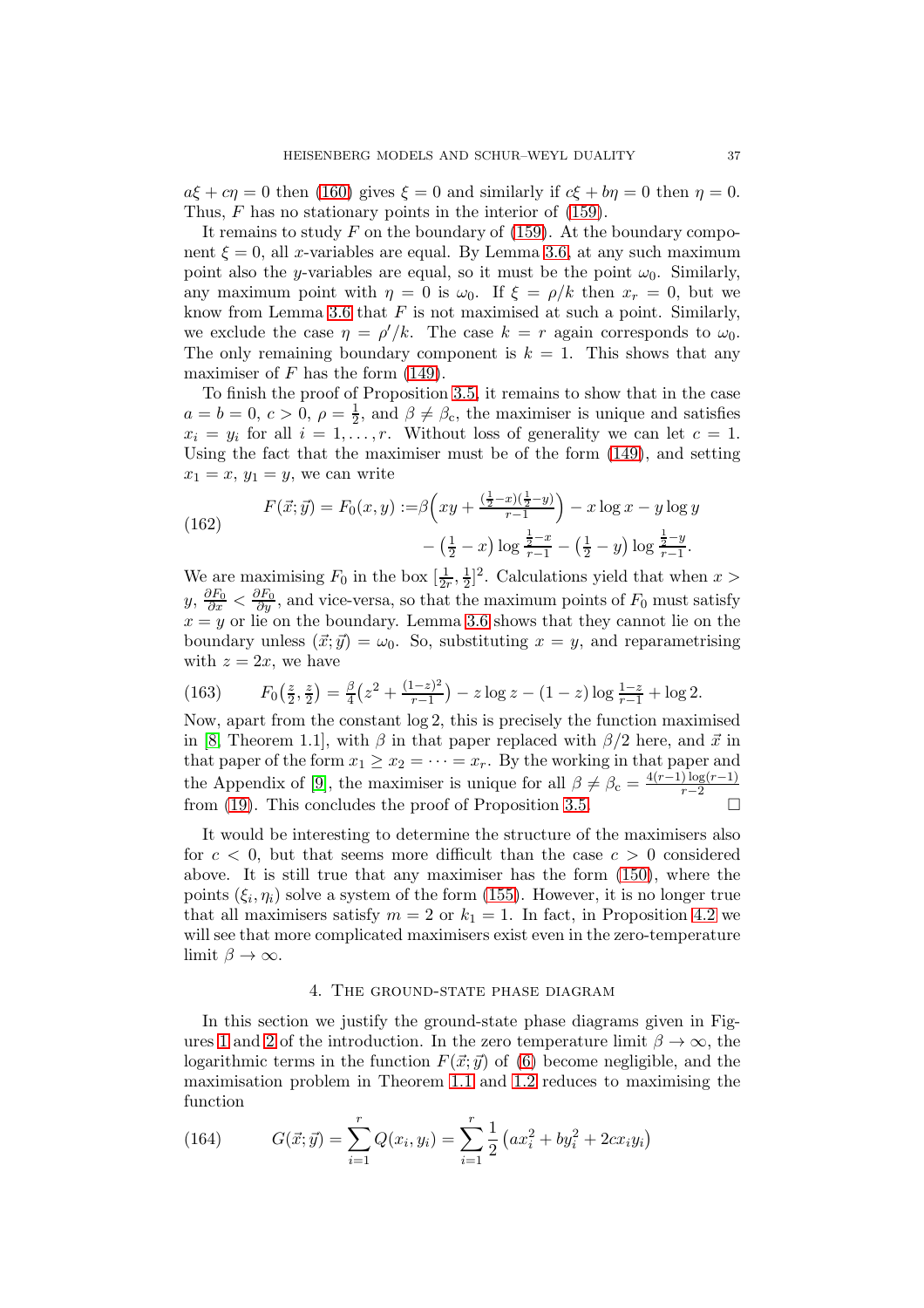on the domain  $\Omega$  defined in [\(15\)](#page-5-6). We will determine all maximisers of G for  $c \neq 0$ , starting with the easier case  $c > 0$ . As has been mentioned, the case  $c = 0$  can be reduced to results of [\[8\]](#page-53-7).

<span id="page-37-0"></span>4.1. **Diagram for**  $c > 0$ . We first introduce some notation. For fixed c, we split the *ab*-plane into five disjoint regions, defined by

$$
D = \left\{a, b < 0, ab > c^2\right\}, \qquad \partial D = \left\{a, b < 0, ab = c^2\right\},
$$
\n
$$
E_1 = \left\{b \le \frac{-c\rho}{\rho'}, ab < c^2\right\}, \qquad E_2 = \left\{a \le \frac{-c\rho'}{\rho}, ab < c^2\right\},
$$
\n
$$
F = \left\{a > \frac{-c\rho'}{\rho}, b > \frac{-c\rho}{\rho'}\right\}.
$$

We refer to  $D$  as the disordered and  $F$  as the ferromagnetic region. The regions  $E_1$  and  $E_2$  are intermediate between D and F. This is illustrated in Figure [1.](#page-9-0)

We also introduce the following points in  $\mathbb{R}^r \times \mathbb{R}^r$ :

$$
\omega_D = \left(\frac{\rho}{r}, \dots, \frac{\rho}{r}; \frac{\rho'}{r}, \dots, \frac{\rho'}{r}\right),
$$
  
\n
$$
\omega_{E_1} = \left(\rho, 0, \dots, 0; \frac{b\rho' - (r-1)c\rho}{br}, \frac{b\rho' + c\rho}{br}, \dots, \frac{b\rho' + c\rho}{br}\right),
$$
  
\n
$$
\omega_{E_2} = \left(\frac{a\rho - (r-1)c\rho'}{ar}, \frac{a\rho + c\rho'}{ar}, \dots, \frac{a\rho + c\rho'}{ar}; \rho', 0, \dots, 0\right),
$$
  
\n
$$
\omega_F = (\rho, 0, \dots, 0; \rho', 0, \dots, 0).
$$

(Above, we used the notation  $\omega_D = \omega_0$ .)

The following result completely describes the maximisers of  $G|_{\Omega}$ . As before, we may restrict attention to maximisers  $(\vec{x}^*, \vec{y}^*)$  such that  $x_i^*$  and  $y_i^*$ are decreasing.

<span id="page-37-3"></span>PROPOSITION 4.1. Assume that  $c > 0$  and let  $\omega^* = (\vec{x}^*, \vec{y}^*)$  be a maximiser of  $G|_{\Omega}$  with  $x_i^*$  and  $y_i^*$  decreasing. If  $(a, b) \in X$ , where X is one of D,  $E_1$ ,  $E_2$  and F, then  $\omega^*$  is unique and equals  $\omega_X$ . In the remaining case  $(a, b) \in \partial D$  there are infinitely many maximisers. Explicitly, they are given by all points  $(x^*; y^*) \in \Omega$  such that

<span id="page-37-2"></span>(165) 
$$
\sqrt{-a}\left(x_i^* - \frac{\rho}{r}\right) = \sqrt{-b}\left(y_i^* - \frac{\rho'}{r}\right), \qquad 1 \le i \le r.
$$

*Proof.* We first consider the case when  $Q$  is negative semidefinite, that is,  $(a, b) \in \overline{D}$ . Recall the identity [\(119\)](#page-27-4), which can be written

<span id="page-37-1"></span>(166) 
$$
G(\vec{x}; \vec{y}) = G(\omega_D) + \frac{1}{r} \sum_{1 \leq i < j \leq r} Q(x_i - x_j, y_i - y_j).
$$

As we already saw in the proof of Proposition [1.3,](#page-5-1) this immediately implies that  $\omega_D$  is the unique maximiser in case D. If  $(a, b) \in \partial D$ , then

<span id="page-37-4"></span>(167) 
$$
Q(x,y) = -\frac{1}{2}(\sqrt{-a}x - \sqrt{-b}y)^2.
$$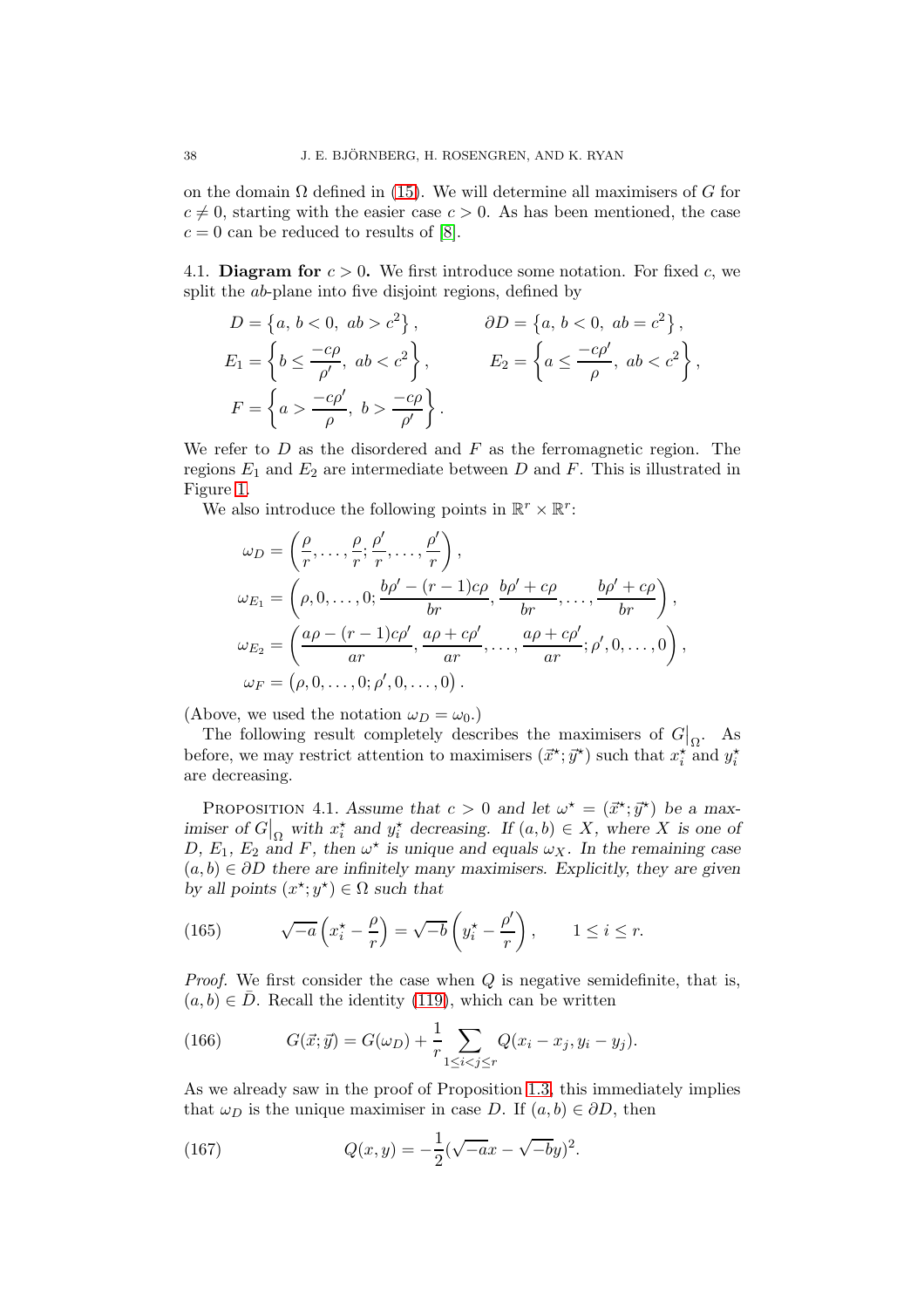Then, [\(166\)](#page-37-1) implies that G is maximised at all points such that  $\sqrt{-a}x_i \frac{-b}{-b}y_i$  is independent of i. Summing over i gives  $r(\sqrt{-a}x_i - \sqrt{-b}y_i)$  $\sqrt{-a} \rho - \sqrt{-b} \rho'$ , which leads to [\(165\)](#page-37-2). Note that if  $(x_1^*, \ldots, x_r^*)$  is any decreasing sequence of non-negative numbers summing to  $\rho$  and we solve [\(165\)](#page-37-2) for  $y_i^*$ , then  $(x^*; y^*) \in \Omega$  provided that

(168) 
$$
x_r^* \geq \frac{\rho}{r} - \sqrt{\frac{b}{a}} \frac{\rho'}{r}.
$$

∂H

Since the right-hand-side is  $\langle \rho/r \rangle$ , this shows that the number of maximisers is indeed infinite in this case.

From now on we assume that  $Q$  is not negative semidefinite. Let k and l denote the number of non-zero entries in  $x^*$  and  $y^*$ , respectively. Suppose first that  $k \leq l$ . Then,  $\omega^*$  is a maximiser of

<span id="page-38-3"></span>
$$
H(\vec{x}; \vec{y}) = \sum_{j=1}^{k} Q(x_j, y_j) + \sum_{j=k+1}^{l} Q(0, y_j)
$$

on the set

$$
U = \left\{ (\vec{x}; \vec{y}); \, x_1, \ldots, x_k, y_1, \ldots, y_l > 0, \, \sum_{j=1}^k x_j = \rho, \, \sum_{j=1}^l y_j = \rho' \right\}.
$$

There must then exist Lagrange multipliers  $\lambda$  and  $\mu$  such that

<span id="page-38-0"></span>(169a) 
$$
\frac{\partial H}{\partial x_j}(\omega^\star) = ax_j^\star + cy_j^\star = \lambda, \qquad 1 \le j \le k,
$$

<span id="page-38-1"></span>(169b) 
$$
\frac{\partial H}{\partial y_j}(\omega^\star) = cx_j^\star + by_j^\star = \mu, \qquad 1 \le j \le k,
$$

<span id="page-38-2"></span>(169c) 
$$
\frac{\partial H}{\partial y_j}(\omega^*) = by_j^* = \mu, \qquad k+1 \le j \le l.
$$

If  $ab \neq c^2$ , the system [\(169a\)](#page-38-0)–[\(169b\)](#page-38-1) has a unique solution, so  $x_1^* = \cdots =$  $x_k^*$  and  $y_1^* = \cdots = y_k^*$ . This also holds if  $ab = c^2$ , where  $a, b > 0$ . In that case, [\(169a\)](#page-38-0) gives  $a(x_1^* - x_j^*) + c(y_1^* - y_j^*) = 0$  for  $j \leq k$ . Since  $a > 0$  and  $c > 0$ , we can still conclude that  $x_1^* = x_j^*$  and  $y_1^* = y_j^*$ .

If  $b \neq 0$ , [\(169c\)](#page-38-2) gives  $y_{k+1}^* = \cdots = y_l^*$ . Again, this also holds for  $b = 0$ . Indeed, in that case, if  $k < l$ , then [\(169b\)](#page-38-1) gives  $c x_k^* = \mu$  and [\(169c\)](#page-38-2) gives  $0 = \mu$ . This is impossible since c and  $x_k^*$  are both assumed positive. Thus,  $k = l$  and the equalities  $y_{k+1}^* = \cdots = y_l^*$  are trivially valid.

The above arguments show that, under the assumption  $k \leq l$ ,

$$
\omega^* = (\underbrace{x_1^*, \dots, x_1^*}_{k}, \underbrace{0, \dots, 0}_{r-k}; \underbrace{y_1^*, \dots, y_1^*}_{k}, \underbrace{y_l^*, \dots, y_l^*}_{l-k}, \underbrace{0, \dots, 0}_{r-l}).
$$

Next, we prove that either  $l = k$  or  $l = r$ . To see this, assume that  $k < l < r$ . On the one hand, [\(169b\)](#page-38-1) and [\(169c\)](#page-38-2) give  $\mu = cx_1^* + by_1^* = by_t^*$ . This implies  $b(y_l^* - y_1^*) = cx_1^* > 0$  and hence  $b < 0$ . On the other hand, if t is a small positive number, then  $(\vec{x}^*, \vec{y}^* + t(e_{l+1} - e_l)) \in U$  and hence  $G(\vec{x}^*, \vec{y}^*) \ge$  $G(\vec{x}^{\star}; \vec{y}^{\star} + t(e_{l+1} - e_l))$ , where  $e_j$  are unit vectors. It follows that

$$
0 \geq \frac{\partial H}{\partial y_{l+1}}(\omega^\star) - \frac{\partial H}{\partial y_l}(\omega^\star) = c(x_{l+1}^\star - x_l^\star) + b(y_{l+1}^\star - y_l^\star) = -by_l^\star,
$$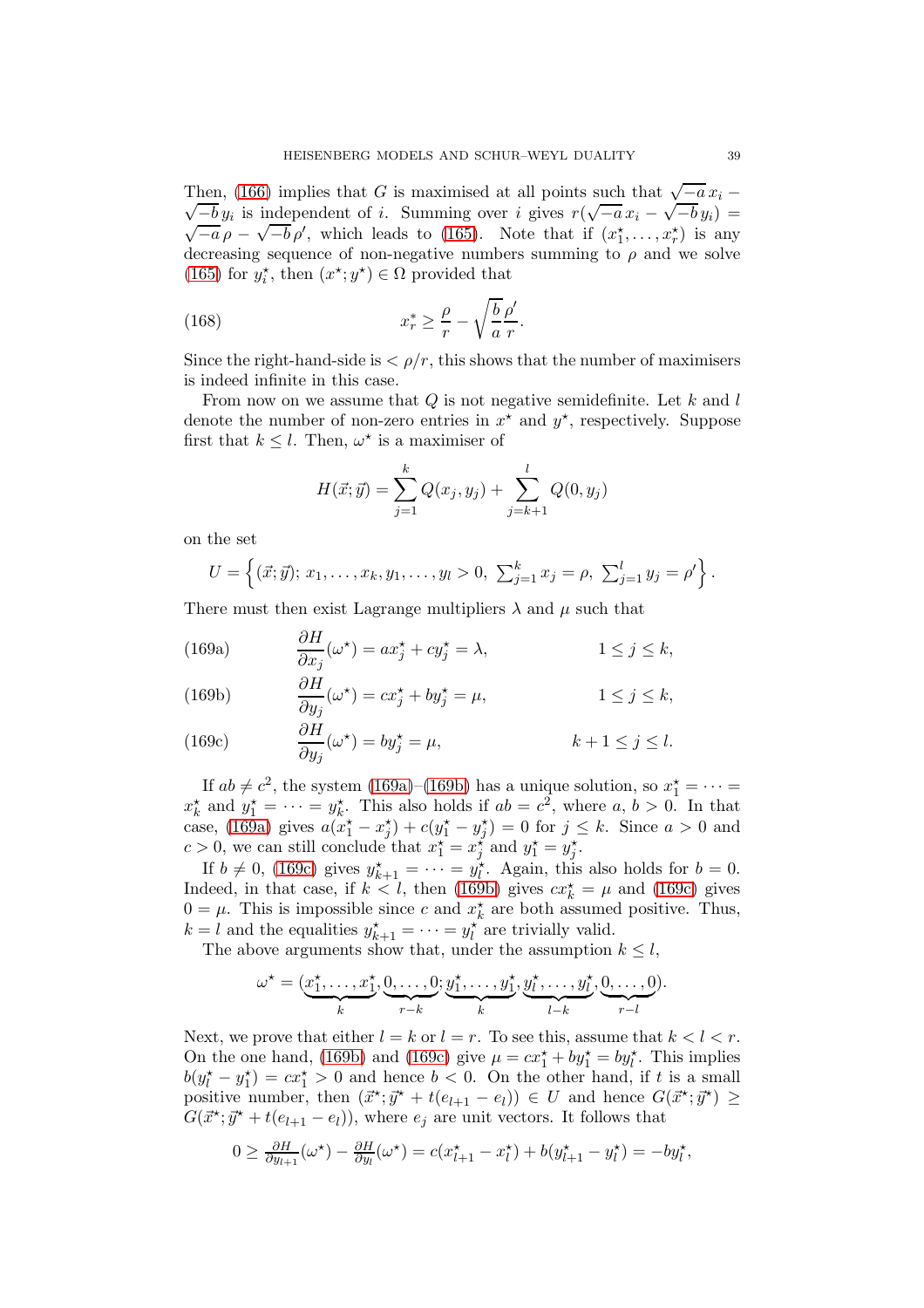which contradicts  $b < 0$ . After a change of variables, we conclude that

<span id="page-39-0"></span>(170) 
$$
\omega^* = (\underbrace{x_1^*, \dots, x_1^*}_{k}, \underbrace{0, \dots, 0}_{r-k}; \underbrace{y_1^*, \dots, y_1^*}_{k}, \underbrace{y_2^*, \dots, y_2^*}_{r-k}),
$$

where the previous cases  $l = k$  and  $l = r$  correspond to  $y_2^* = 0$  and  $y_2^* \neq 0$ , respectively.

If  $k > 1$  in [\(170\)](#page-39-0) then

<span id="page-39-2"></span>(171) 
$$
G(\vec{x}^* + t(e_1 - e_k); \vec{y}^* + u(e_1 - e_k)) - G(\omega^*)
$$
  
=  $Q(x_1 + t, y_1 + u) + Q(x_1 - t, y_1 - u) - 2Q(x_1, y_1) = 2Q(t, u).$ 

Since we assume that Q is not negative semidefinite, it assume positive values in any neighborhood of  $(0,0)$ . This contradicts that  $\omega^*$  is a maximiser. It follows that  $k = 1$ , that is,

(172) 
$$
\omega^* = (\rho, 0, \dots, 0; y_1^*, y_2^*, \dots, y_2^*).
$$

If [\(172\)](#page-39-1) holds with  $y_2^* = 0$  then  $y_1^* = \rho'$ , that is,  $\omega^* = \omega_F$ . If  $y_2^* \neq 0$ , then the variables  $y_j^*$  can be determined from

<span id="page-39-1"></span>
$$
y_1^* + (r - 1)y_2^* = \rho', \qquad c\rho + by_1^* = by_2^*,
$$

where the second equation follows from [\(169b\)](#page-38-1) and [\(169c\)](#page-38-2). Solving these equations, we find that  $\omega^* = \omega_{E_1}$ .

So far we have assumed that  $k \leq l$ . The complementary case follows by interchanging the roles of the  $x$ - and  $y$ -variables. It leads to the additional possibility  $\omega^* = \omega_{E_2}$ . That is, if  $(a, b) \in E_1 \cup E_2 \cup F$ , then the maximum is achieved at one of the points  $\omega_{E_1}, \omega_{E_2}$  and  $\omega_F$ .

It is easy to check that, at the point  $\omega_{E_1}$ , the conditions  $y_1^* \ge y_2^* \ge 0$ are equivalent to  $b \leq -c\rho/\rho'$ . Likewise,  $\omega_{E_2}$  is only an admissible point if  $a \leq -c\rho'/\rho$ . In region F, neither of these conditions hold and the only possibility is  $\omega^* = \omega_F$ . In region  $E_1$ , we have ruled out  $\omega_{E_2}$ , so we only need to compare the values at  $\omega_{E_1}$  and  $\omega_F$ . By an elementary computation,

$$
G(\omega_F) - G(\omega_{E_1}) = \frac{(r-1)(c\rho + b\rho')^2}{2br} \le 0
$$

since  $b < 0$  in this case. Equality holds only at the boundary with region  $F$ , where  $\omega_{E_1} = \omega_F$ . This proves the result in case  $E_1$  and case  $E_2$  follows by symmetry.  $\Box$ 

To give an example of how the model behaves in the different regions, we compute the magnetisation (see Theorem [1.8\)](#page-7-0)

$$
\mathcal{M} = \frac{\partial \Phi^{\text{AB}}}{\partial h}\Big|_{h \downarrow 0} = \sum_{i=1}^r (x_i^{\star} + y_i^{\star}) w_i.
$$

We will assume that  $(a, b) \notin \partial D$  and that  $w_1 + \cdots + w_r = 0$ . Since  $x_2^* =$  $\cdots = x_r^*$  and  $y_2^* = \cdots = y_r^*$  we obtain

$$
\mathcal{M} = (x_1^{\star} + y_1^{\star} - x_2^{\star} - y_2^{\star})w_1.
$$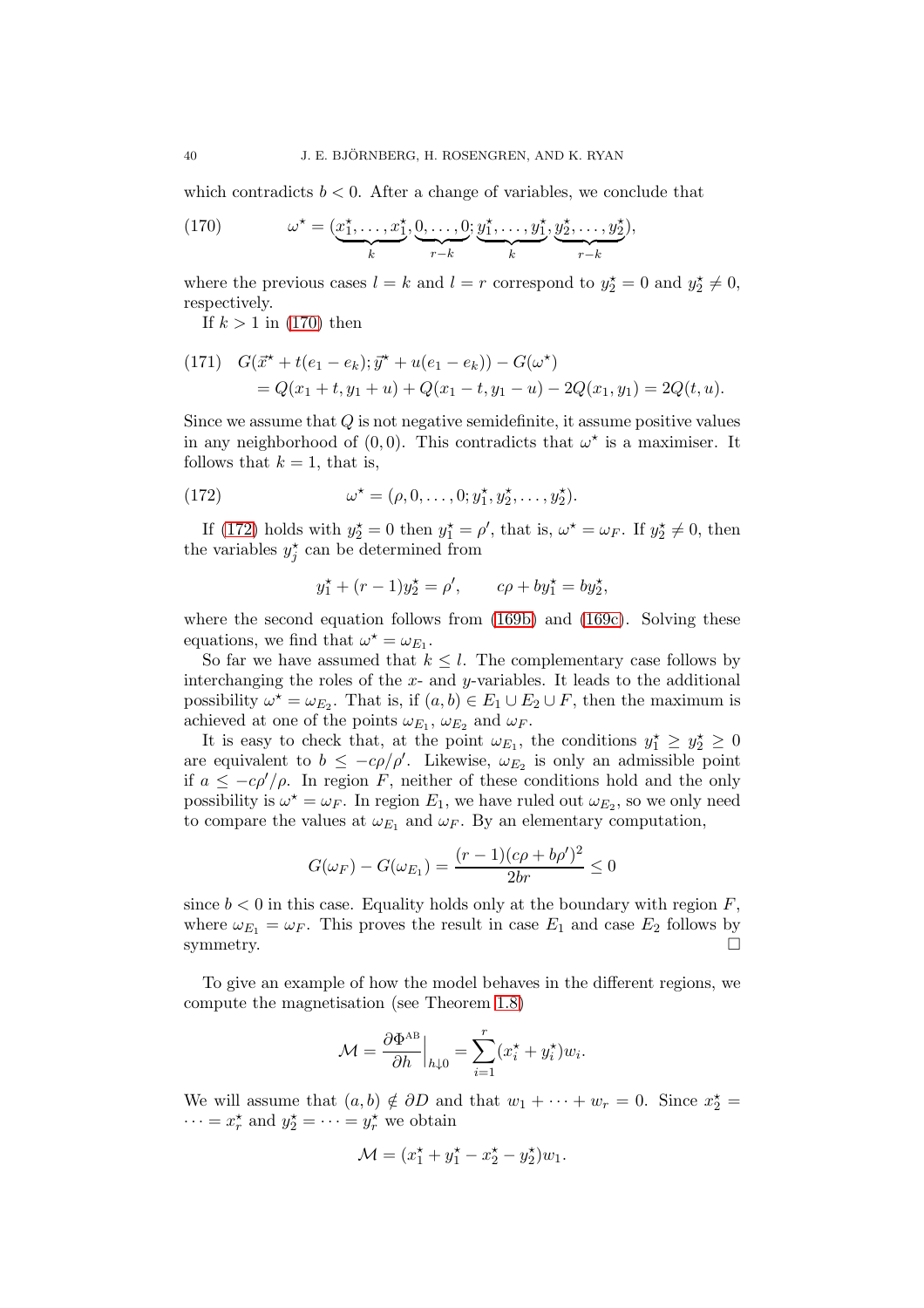Inserting the explicit expressions from Proposition [4.1](#page-37-3) gives

$$
\mathcal{M} = \begin{cases} 0, & (a, b) \in D, \\ \left(1 - \frac{c}{b}\right) \rho w_1, & (a, b) \in E_1, \\ \left(1 - \frac{c}{a}\right) \rho' w_1, & (a, b) \in E_2, \\ w_1, & (a, b) \in F. \end{cases}
$$

We see that M has a discontinuity across the curve  $\partial D$ . At the half-lines separating region  $F$  from  $E_1$  and  $E_2$ , it is continuous but not differentiable.

<span id="page-40-0"></span>4.2. Diagram for  $c < 0$ . We now turn to the case  $c < 0$ . As before, we view c as fixed and describe the phase diagram in the ab-plane; see Figure [8.](#page-42-0) There is then an anti-ferromagnetic phase

<span id="page-40-3"></span>(173) 
$$
A = \{a, b > 0\},\
$$

and a disordered phase

<span id="page-40-5"></span>(174) 
$$
D = \{a, b < 0, ab > c^2\},\
$$

which agrees with the case  $c > 0$ . There are also a number of intermediate phases. To describe them geometrically, we introduce the points

<span id="page-40-1"></span>(175) 
$$
P_k = \left(\frac{k\rho'c}{(r-k)\rho}, \frac{(r-k-1)\rho c}{(k+1)\rho'}\right), \qquad k = 1, 2, \dots, r-2,
$$

which are all in the region  $\{a, b < 0, ab < c^2\}$ , and

<span id="page-40-2"></span>(176) 
$$
Q_k = \left(\frac{k\rho'c}{(r-k)\rho}, \frac{(r-k)\rho c}{k\rho'}\right), \qquad k = 1, 2, ..., r-1
$$

which are on  $\partial D = \{a, b \leq 0, ab = c^2\}$ . We draw  $r - 2$  line segments connecting the origin  $a = b = 0$  to the points  $P_i$ . We also draw a zig-zag line, consisting of the horizontal half-line to the right of  $Q_1$ , a vertical line segment from  $Q_1$  to  $P_1$ , a horizontal segment from  $P_1$  to  $Q_2$ , a vertical segment from  $Q_2$  to  $P_2$ , continuing in this way and ending with the vertical half-line above  $Q_{r-1}$ . Together with the boundaries of A and D, these line segments divide the plane into  $2r - 1$  additional open regions. We will write  $B_1, \ldots, B_{r-1}$  for the regions above and  $C_1, \ldots, C_r$  for those below the zig-zag line, in both cases numbered from southeast to northwest. More explicitly,

<span id="page-40-4"></span>(177)  
\n
$$
B_1 = \left\{ a > \frac{\rho' c}{(r-1)\rho}, \frac{(r-1)\rho c}{\rho'} < b < 0, \ \rho^2 (r-1)(r-2)a > 2(\rho')^2 b \right\},
$$
\n
$$
B_k = \left\{ a > \frac{k\rho' c}{(r-k)\rho}, \ b > \frac{(r-k)\rho c}{k\rho'},
$$
\n
$$
(r-k)(r-k-1)\rho^2 a > k(k+1)(\rho')^2 b,
$$
\n
$$
(r-k+1)(r-k)\rho^2 a < (k-1)k(\rho')^2 b \right\}, \qquad 2 \le k \le r-2,
$$
\n
$$
B_{r-1} = \left\{ \frac{(r-1)\rho' c}{\rho} < a < 0, \ b > \frac{\rho c}{(r-1)\rho'}, \ 2\rho^2 a < (\rho')^2 (r-1)(r-2)b \right\},
$$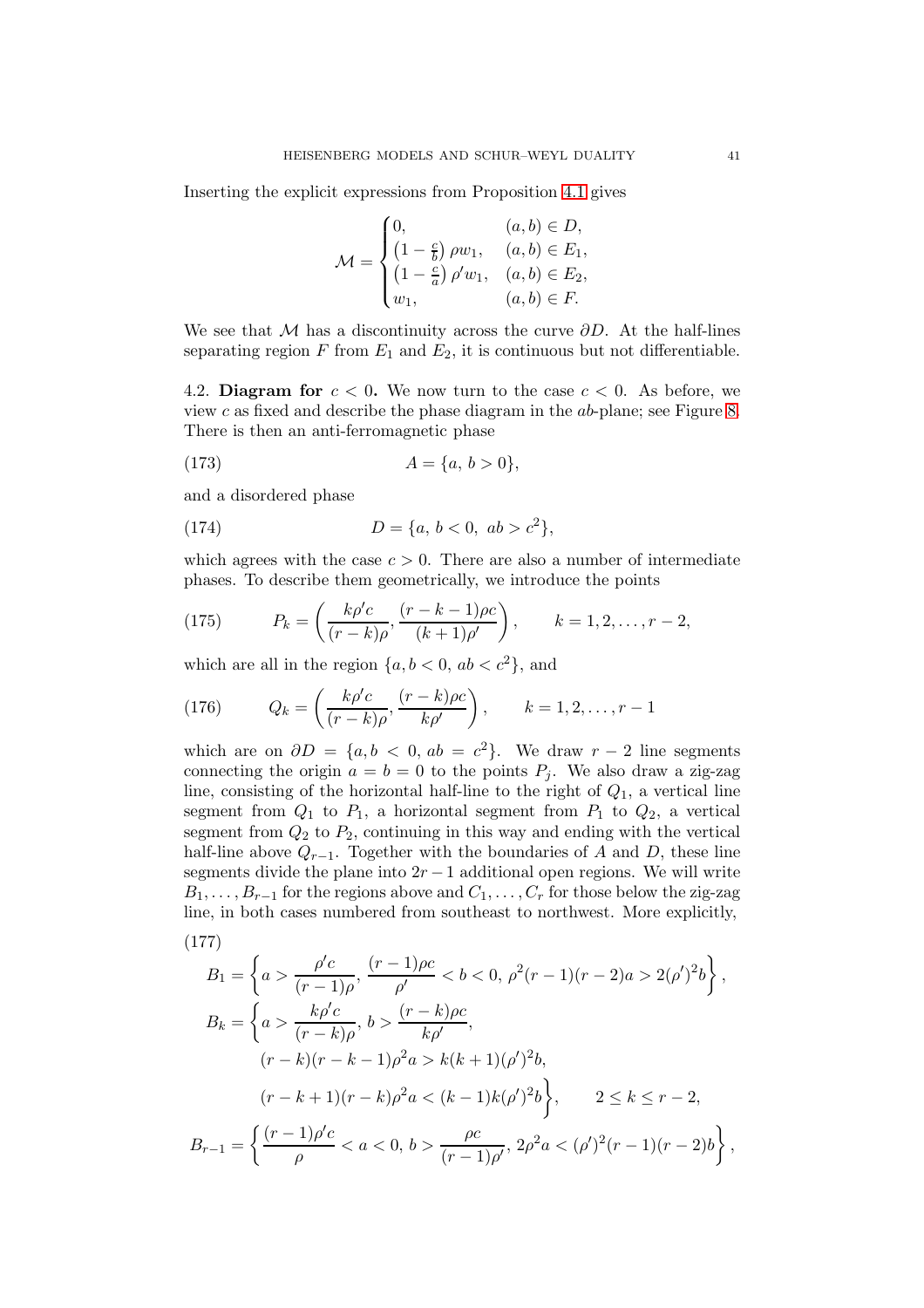and

<span id="page-41-1"></span>(178)  
\n
$$
C_{1} = \left\{ b < \frac{(r-1)\rho c}{\rho'}, ab < c^{2} \right\},
$$
\n
$$
C_{k} = \left\{ a < \frac{(k-1)\rho' c}{(r-k+1)\rho}, b < \frac{(r-k)\rho c}{k\rho'}, ab < c^{2} \right\}, \qquad 2 \le k \le r-1,
$$
\n
$$
C_{r} = \left\{ a < \frac{(r-1)\rho' c}{\rho}, ab < c^{2} \right\}.
$$

As before, we write

$$
\omega_D = \left(\frac{\rho}{r}, \ldots, \frac{\rho}{r}; \frac{\rho'}{r}, \ldots, \frac{\rho'}{r}\right).
$$

The maximiser in the anti-ferromagnetic phase is

$$
\omega_A = (\rho, 0, \ldots, 0; 0, \ldots, 0, \rho') .
$$

We will see that the intermediate regions correspond to the maximisers

<span id="page-41-2"></span>(179) 
$$
\omega_{B_k} = \left(\underbrace{\frac{\rho}{k}, \dots, \frac{\rho}{k}}_{k}, \underbrace{0, \dots, 0}_{r-k}; \underbrace{0, \dots, 0}_{k}, \underbrace{\frac{\rho'}{r-k}, \dots, \frac{\rho'}{r-k}}_{r-k}\right)
$$

and

$$
\omega_{C_k} = \left(\underbrace{x_1,\ldots,x_1}_{k-1},x_2,\underbrace{0,\ldots,0}_{r-k};\underbrace{0,\ldots,0}_{k-1},y_1,\underbrace{y_2,\ldots,y_2}_{r-k}\right),
$$

<span id="page-41-3"></span>where

(180a) 
$$
x_1 = \frac{(r+1-k)\rho ab + \rho'bc - (r-k)\rho c^2}{k(r+1-k)ab - (k-1)(r-k)c^2},
$$

(180b) 
$$
x_2 = \frac{(r+1-k)\rho ab - (k-1)\rho' bc}{k(r+1-k)ab - (k-1)(r-k)c^2},
$$

(180c) 
$$
y_1 = \frac{k\rho'ab - (r - k)\rho ac}{k(r + 1 - k)ab - (k - 1)(r - k)c^2},
$$

(180d) 
$$
y_2 = \frac{k\rho'ab + \rho ac - (k-1)\rho'c^2}{k(r+1-k)ab - (k-1)(r-k)c^2}.
$$

The complete description of the ground state phase diagram for  $c < 0$  is then as follows.

<span id="page-41-0"></span>PROPOSITION 4.2. Assume that  $c < 0$ ,  $r \geq 3$  and let  $\omega^* = (\vec{x}^*; \vec{y}^*)$  be a maximiser of  $G|_{\Omega}$  with  $x_i^*$  decreasing and  $y_i^*$  increasing. If  $(a, b) \in X$ , where X is one of A,  $B_k$ ,  $C_k$  or D, then  $\omega^*$  is unique and equal to  $\omega_X$ . If  $(a, b)$  is in the interior of the line segment separating  $B_k$  from  $C_k$ , then  $\omega^*$  is also unique and given by  $\omega^* = \omega_{B_k} = \omega_{C_k}$ . Likewise, if  $(a, b)$  is in the interior of the line segment separating  $B_k$  from  $C_{k+1}$  then  $\omega^* = \omega_{B_k} = \omega_{C_{k+1}}$ . If  $(a, b)$  is in the interior of the line segment separating  $B_k$  from  $B_{k+1}$ , then there are exactly two maximisers, namely,  $\omega_{B_k}$  and  $\omega_{B_{k+1}}$ . If  $(a, b) = P_k$  (the corner between  $B_k$ ,  $B_{k+1}$  and  $C_{k+1}$ ) then there are infinitely many maximisers, which form the line segment  $t\omega_{B_k} + (1-t)\omega_{B_{k+1}}$  for  $0 \le t \le 1$ . In the remaining cases,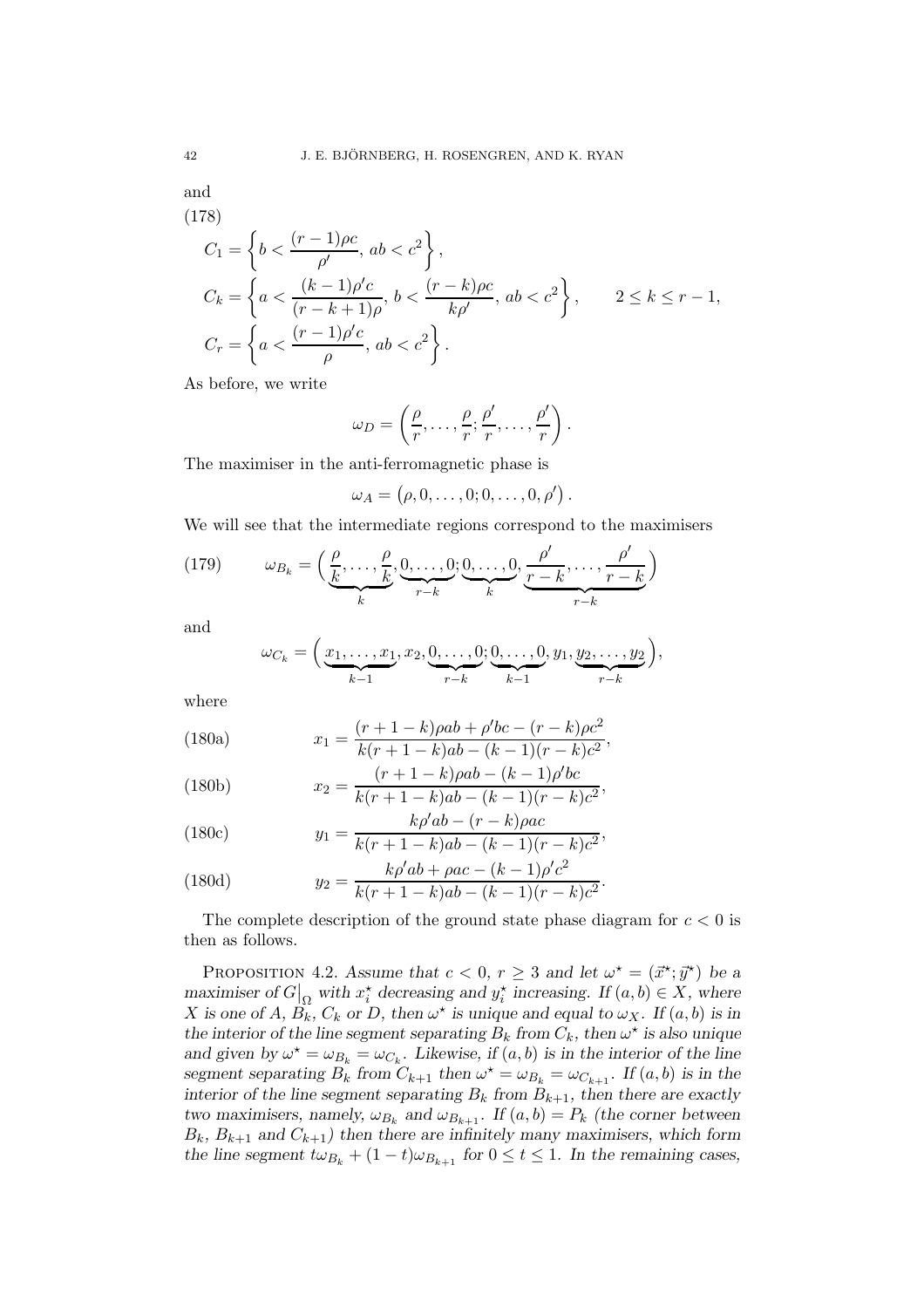<span id="page-42-0"></span>

FIGURE 8. The ground state phase diagram for  $c < 0$ , in the case  $r = 5$ , with the points  $P_k$  [\(175\)](#page-40-1) and  $Q_k$  [\(176\)](#page-40-2) as well as the regions  $A(173)$  $A(173)$ ,  $B_k(177)$  $B_k(177)$ ,  $C_k(178)$  $C_k(178)$  and  $D(174)$  $D(174)$ indicated.

 $(a, b) \in \partial A$  or  $(a, b) \in \partial D$  there are also infinitely many maximisers. In the case ∂D they are determined by the conditions

<span id="page-42-2"></span>(181) 
$$
\sqrt{-a}\left(x_i^* - \frac{\rho}{r}\right) + \sqrt{-b}\left(y_i^* - \frac{\rho'}{r}\right) = 0, \qquad 1 \le i \le r,
$$

in the case  $a > 0$ ,  $b = 0$  by the conditions

<span id="page-42-1"></span>(182a) 
$$
x_1^* = \rho
$$
,  $x_2^* = \cdots = x_r^* = y_1^* = 0$ ,

in the case  $a = 0, b > 0$  by the conditions

(182b) 
$$
x_r^* = y_1^* = \dots = y_{r-1}^* = 0, \qquad y_r^* = \rho'
$$

and, finally, for  $a = b = 0$  by

(182c) 
$$
x_1^{\star}y_1^{\star} = \cdots = x_r^{\star}y_r^{\star} = 0.
$$

For convenience, we formulated Proposition [4.2](#page-41-0) only for  $r \geq 3$ . In the case  $r = 2$  the same statement is correct, except for the fact that the equations [\(182\)](#page-42-1) have the unique solution  $\omega = \omega_A$ . In this case  $\omega_{B_1} = \omega_A$ , so  $\partial A$  and  $B_1$  should be considered as parts of the anti-ferromagnetic phase. Note also that there are no points  $P_k$ , and only one region  $B_k$ . This leads to exactly the same diagram as for  $c > 0$ . We already know this from the discussion after Theorem [1.2.](#page-4-0)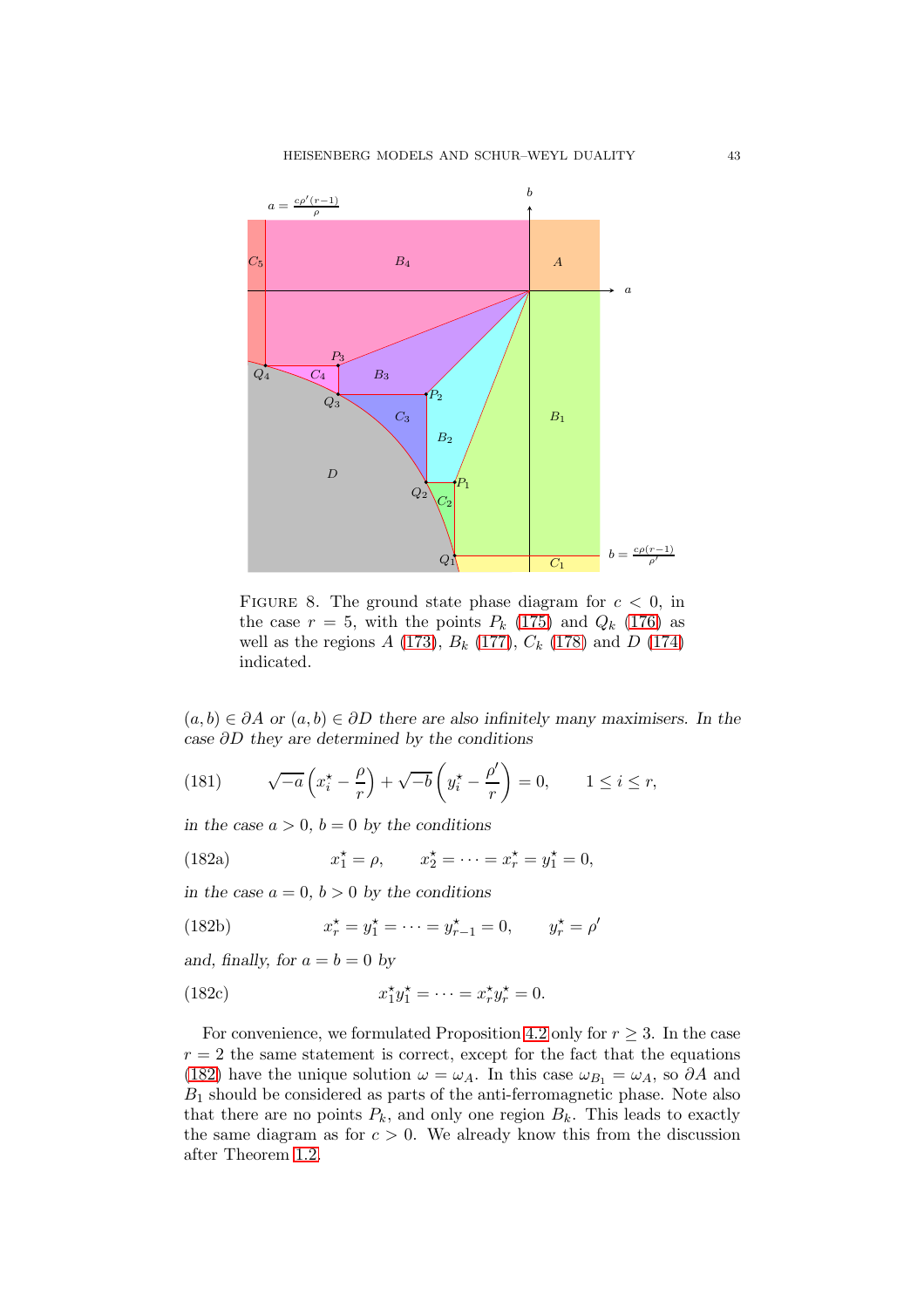The proof of Proposition [4.2](#page-41-0) follows the same strategy as that of Proposition [4.1.](#page-37-3) Since the details are more involved, we divide it into a series of lemmas.

<span id="page-43-6"></span>LEMMA 4.3. Proposition [4.2](#page-41-0) holds if  $(a, b) \in \overline{A}$  or  $(a, b) \in \overline{D}$ .

*Proof.* The case  $(a, b) \in D$  follows immediately from [\(166\)](#page-37-1). If  $(a, b) \in \partial D$ , [\(167\)](#page-37-4) is replaced by

$$
Q(x, y) = -\frac{1}{2}(\sqrt{-a}x + \sqrt{-b}y)^2.
$$

This leads to the sign change in [\(181\)](#page-42-2) compared to [\(165\)](#page-37-2). Moreover the condition [\(168\)](#page-38-3) is replaced by

$$
x_1^* \leq \frac{\rho}{r} + \sqrt{\frac{b}{a}} \frac{\rho'}{r},
$$

which shows that the number of maximisers is indeed infinite.

If  $(a, b) \in \overline{A}$ , that is,  $a, b \geq 0$ , we can estimate

$$
Q(\vec{x}; \vec{y}) = \sum_{j=1}^{r} \left( \frac{a}{2} x_j^2 + c x_j y_j + \frac{b}{2} y_j^2 \right)
$$
  
 
$$
\leq \frac{a}{2} (x_1 + \dots + x_r)^2 + \frac{b}{2} (y_1 + \dots + y_r)^2 = \frac{a \rho^2 + b(\rho')^2}{2},
$$

where we deleted the non-positive terms  $cx_jy_j$  and added the non-negative terms  $ax_ix_j$  and  $by_iy_j$  for  $i < j$ . Equality holds if and only if all those terms vanish. If  $a > 0$  and  $b > 0$  this can only happen if  $\omega = \omega_A$ . It is also clear that if  $(a, b) \in \partial A$  it happens under the conditions [\(182\)](#page-42-1).

<span id="page-43-5"></span>LEMMA 4.4. Assume that  $(a, b) \notin \overline{A} \cup \overline{D}$ . Then the maximiser  $\omega^*$  in Proposition [4.2](#page-41-0) is equal to one of the points  $\omega_{B_k}$ ,  $\omega_{C_k}$  or  $t\omega_{B_k} + (1-t)\omega_{B_{k+1}}$ for  $0 \le t \le 1$ . The last case can only happen if  $(a, b) = P_k$ .

*Proof.* Let k and l be the number of non-zero entries in  $x^*$  and  $y^*$ , respectively. Then,  $\omega^*$  is a maximiser of

<span id="page-43-4"></span>
$$
\sum_{j=1}^{\min(k,r-l)} Q(x_j,0) + \sum_{j=r-l+1}^{k} Q(x_j,y_j) + \sum_{j=\max(k+1,r-l+1)}^{r} Q(0,y_j),
$$

where the middle sum is empty if  $k + l \leq r$ . This gives the Lagrange multiplier equations

<span id="page-43-0"></span> $ax_i^* = \lambda$ , (183a)  $ax_i^* = \lambda$ ,  $1 \leq j \leq \min(k, r - l)$ ,

<span id="page-43-1"></span>(183b) 
$$
ax_j^* + cy_j^* = \lambda, \qquad r - l + 1 \le j \le k,
$$

<span id="page-43-2"></span>(183c) 
$$
cx_j^* + by_j^* = \mu
$$
,  $r - l + 1 \le j \le k$ ,

<span id="page-43-3"></span>(183d) 
$$
by_j^* = \mu
$$
,  $\max(k+1, r-l+1) \le j \le r$ .

We will first show that the variables  $x_j^*$  and  $y_j^*$  involved in each group of equations [\(183a\)](#page-43-0), [\(183b\)](#page-43-1)–[\(183c\)](#page-43-2) and [\(183d\)](#page-43-3) are independent of j. This is obvious if, respectively,  $a \neq 0$ ,  $ab \neq c^2$  (which holds by assumption) and  $b \neq 0$ . By symmetry, it remains to consider the case  $a = 0$ , when we must show that  $x_1^* = \cdots = x_{\min(k,r-l)}^*$ . If  $l = r$  there is nothing to prove.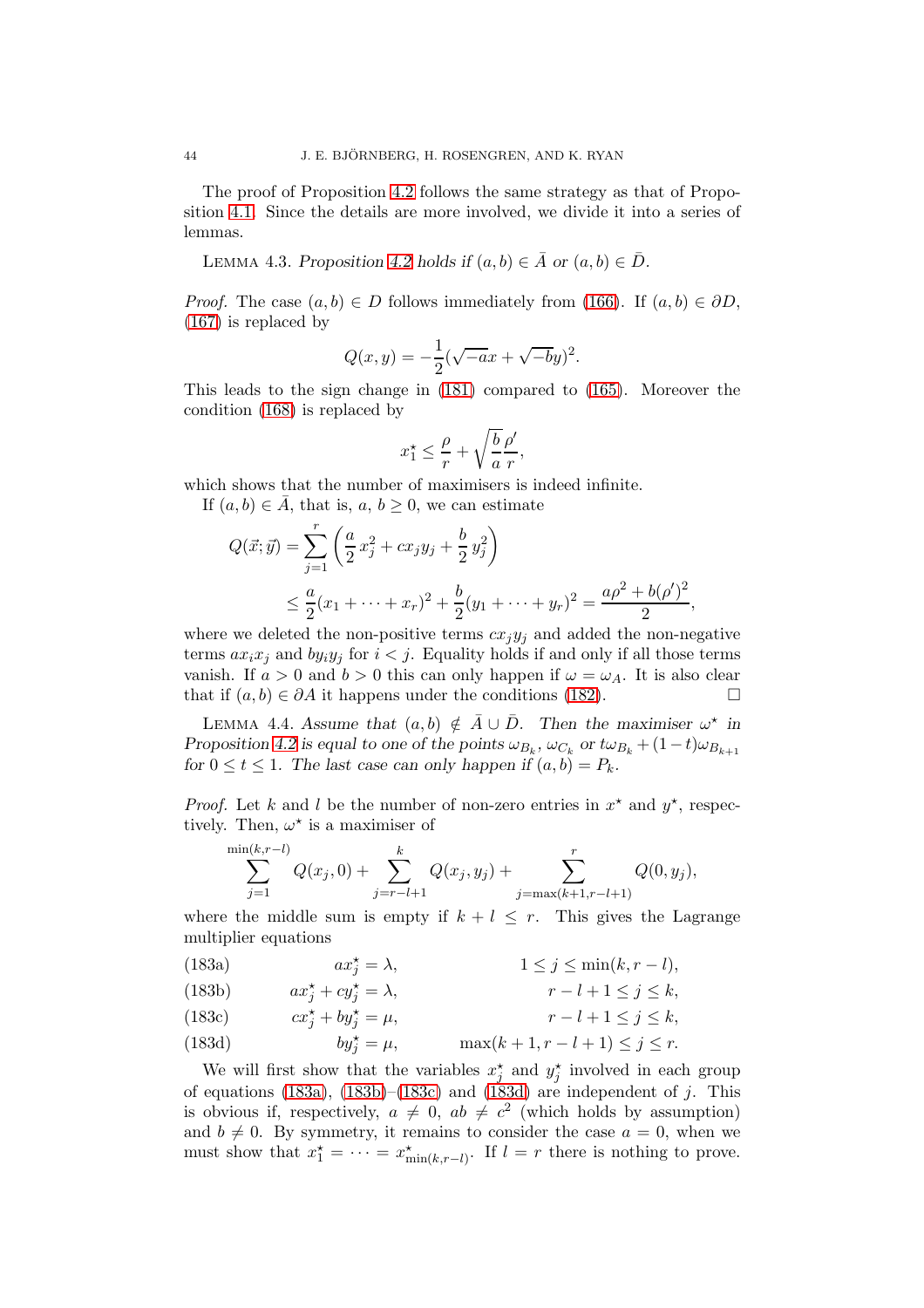If  $l \leq r$  and  $k + l > r$  then [\(183a\)](#page-43-0) and [\(183b\)](#page-43-1) give  $\lambda = ax_1^* = 0$  and  $\lambda = ax_k^* + cy_k^* = cy_k^*$ , which is impossible. Finally, suppose  $k + l \leq r$ . Note that  $b < 0$  since  $(a, b) \notin \partial A$ . It then follows from [\(183d\)](#page-43-3) that  $y_j^* = \rho'/l$  for  $j \geq r - l + 1$ . This gives

$$
G(\omega^*) = \sum_{j=1}^k Q(x_j^*, 0) + lQ(0, \frac{\rho'}{l}) = 0 + \frac{b(\rho')^2}{l},
$$

which is maximised when  $l = r - 1$  and hence  $k = 1$ , so the condition we want to prove holds automatically.

<span id="page-44-0"></span>So far we have proved that that, if  $k + l \leq r$ ,

(184) 
$$
\omega^* = \left(\underbrace{\frac{\rho}{k}, \dots, \frac{\rho}{k}}_{k}, \underbrace{0, \dots, 0}_{r-k}; \underbrace{0, \dots, 0}_{r-l}, \underbrace{\frac{\rho'}{l}, \dots, \frac{\rho'}{l}}_{l}\right),
$$

and if  $k + l > r$  (after a change of variables)

<span id="page-44-1"></span>
$$
(185) \t\t\omega^* = \Big(\underbrace{x_1, \ldots, x_1}_{r-l}, \underbrace{x_2, \ldots, x_2}_{k+l-r}, \underbrace{0, \ldots, 0}_{r-k}; \underbrace{0, \ldots, 0}_{r-l}, \underbrace{y_1, \ldots, y_1}_{k+l-r}, \underbrace{y_2, \ldots, y_2}_{r-k}\Big).
$$

In the case [\(184\)](#page-44-0) we have

$$
G(\omega^*) = kQ(\rho/k, 0) + lQ(0, \rho'/l) = \frac{a\rho^2}{2k} + \frac{b(\rho')^2}{2l}.
$$

Since we assume that at least one of  $a$  and  $b$  is negative, this can only be a global maximum if  $k + l = r$ , that is,  $\omega^* = \omega_{B_k}$  (see [\(179\)](#page-41-2)).

In the case [\(185\)](#page-44-1), we claim that  $k+l = r+1$ . Indeed, if  $k+l \geq r+2$  we find as in [\(171\)](#page-39-2) that

$$
G(\vec{x}^* + t(e_{r-l+1} - e_{r-l+2}); \vec{y}^* + u(e_{r-l+1} - e_{r-l+2})) = G(\omega^*) + 2Q(t, u),
$$

which shows that  $\omega^\star$  is not a local maximum. We now know that

$$
\omega^* = \left(\underbrace{x_1,\ldots,x_1}_{k-1}, x_2, \underbrace{0,\ldots,0}_{r-k}; \underbrace{0,\ldots,0}_{k-1}, y_1, \underbrace{y_2,\ldots,y_2}_{r-k}\right),
$$

where  $1 \leq k \leq r$ . Suppose first that  $2 \leq k \leq r-1$ . Then, the Lagrange equations [\(183\)](#page-43-4) give

<span id="page-44-3"></span>
$$
ax_1 = ax_2 + cy_1
$$
,  $cx_2 + by_1 = by_2$ .

Inserting  $x_2 = \rho - (k - 1)x_1$  and  $y_1 = \rho' - (r - k)y_2$  gives

(186a) 
$$
kax_1 + (r-k)cy_2 = a\rho + c\rho',
$$

<span id="page-44-2"></span>(186b) 
$$
(k-1)cx_1 + (r-k+1)by_2 = c\rho + b\rho'.
$$

If the determinant  $k(r + 1 - k)ab - (k - 1)(r - k)c^2 \neq 0$ , we can solve this system and find that  $\omega^* = \omega_{C_k}$ . If  $k = 1$ , there is no  $x_1$  and we must have  $x_2 = \rho$ . We can still determine  $y_2$  from [\(186b\)](#page-44-2) and obtain  $\omega^* = \omega_{C_1}$ . Similarly, the case  $k = r$  gives  $\omega^* = \omega_{C_r}$ .

<span id="page-44-4"></span>It remains to consider solutions of [\(186\)](#page-44-3) when

(187) 
$$
k(r+1-k)ab = (k-1)(r-k)c^2
$$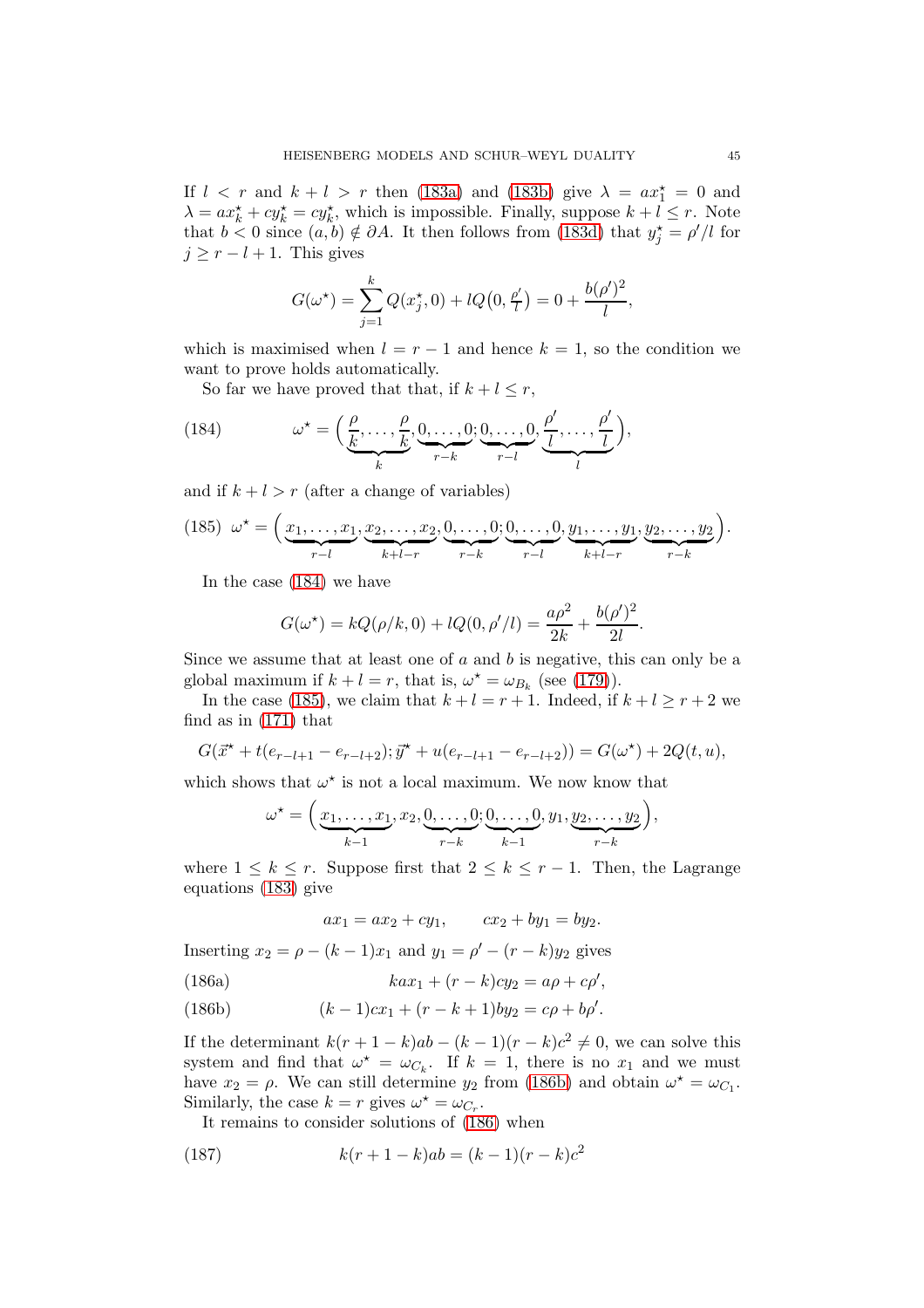with  $2 \leq k \leq r-2$ . For solutions to exist we must have (from [\(186\)](#page-44-3))

$$
(k-1)c(a\rho + c\rho') = ka(c\rho + b\rho'),
$$

$$
(r-k+1)b(a\rho + c\rho') = (r-k)c(c\rho + b\rho').
$$

It is easy to solve this for  $(a, b)$ , and obtain that either  $(a, b) = (-c\rho'/\rho, -c\rho/\rho')$ or  $(a, b) = P_{k-1}$ . The first solution does not satisfy [\(187\)](#page-44-4) and can be discarded. At the point  $P_{k-1}$ , [\(186\)](#page-44-3) reduces to

<span id="page-45-0"></span>(188) 
$$
k(k-1)\rho'x_1 + (r-k)(r-k+1)\rho y_2 = r\rho\rho'.
$$

The conditions  $x_1 \ge x_2 \ge 0$  and  $0 \le y_1 \le y_2$  mean that  $(x_1, y_2)$  is in the rectangle  $[\rho/k, \rho/(k-1)] \times [\rho'/(r-k+1), \rho'/(r-k)]$ . The line [\(188\)](#page-45-0) passes through the corners  $(\rho/k, \rho'/(r-k)), (\rho/(k-1), \rho'/(r-k+1))$  which correspond to the points  $\omega_{B_k}$  and  $\omega_{B_{k-1}}$ . Thus, there are potential maximisers at the line segment between these points.

It remains to pair up the maximisers with the correct region.

<span id="page-45-3"></span>LEMMA 4.5. In the context of Lemma [4.4,](#page-43-5) if  $\omega^* = \omega_{C_k}$ , then either  $(a, b) \in$  $\bar{C}_k$  or  $(a, b)$  is on the extensions of the line segments separating  $C_k$  from  $B_k$ and  $B_{k-1}$ . In the latter case,  $\omega_{C_k} = \omega_{B_k}$  and  $\omega_{C_k} = \omega_{B_{k-1}}$ , respectively.

*Proof.* Since  $(a, b) \notin A$ , at least one of a and b is negative. Suppose that  $a < 0$ . We compute

<span id="page-45-1"></span>(189) 
$$
G(\omega_{C_k}) - G(\omega_{B_k}) = -\frac{a(k\rho'b - (r - k)\rho c)^2}{2k(r - k)\Delta_k},
$$

where  $\Delta_k = k(r+1-k)ab - (k-1)(r-k)c^2$ . If  $\omega_{C_k}$  is a global maximiser, it follows that either  $\Delta_k > 0$  or  $k\rho' b = (r - k)\rho c$ . The second case is the extensions of the line segment separating  $C_k$  from  $B_k$ . It is easy to verify that in that case  $\omega_{C_k} = \omega_{B_k}$ . If  $\Delta_k > 0$  then both a and b are negative. It is then clear from [\(180\)](#page-41-3) that the conditions  $x_2, y_1 \geq 0$  give  $(a, b) \in \overline{C}_k$ .

<span id="page-45-2"></span>The case when  $b < 0$  follows in the same way, using instead

(190) 
$$
G(\omega_{C_k}) - G(\omega_{B_{k-1}}) = -\frac{b((r+1-k)\rho a - (k-1)\rho' c)^2}{2(k-1)(r+1-k)\Delta_k}.
$$

<span id="page-45-4"></span>LEMMA 4.6. In the context of Lemma [4.4,](#page-43-5) if  $\omega^* = \omega_{B_k}$ , then  $(a, b) \in \overline{B}_k$ .

*Proof.* For  $2 \leq k \leq r-1$ , we compute

$$
G(\omega_{B_k}) - G(\omega_{B_{k-1}}) = \frac{k(k-1)(\rho')^2 a - (r-k)(r+1-k)\rho^2 b}{2k(r-k)(k-1)(r+1-k)}.
$$

It follows that, if  $\omega_{B_k}$  is a global maximiser, then  $(a, b)$  is above or on the line separating  $B_k$  from  $B_{k-1}$ . Replacing k by  $k+1$  we see that, if  $1 \leq k \leq r-2$ then  $(a, b)$  is below or on the line separating  $B_k$  from  $B_{k+1}$ . This means that either  $(a, b) \in \overline{B}_k$ ,  $(a, b) \in C_k$  or  $(a, b) \in C_{k+1}$ . However, if  $(a, b) \in C_k$ then the expression [\(189\)](#page-45-1) is strictly positive, so  $\omega_{B_k}$  is not a maximiser. Similarly, the case  $(a, b) \in C_{k+1}$  is excluded by [\(190\)](#page-45-2).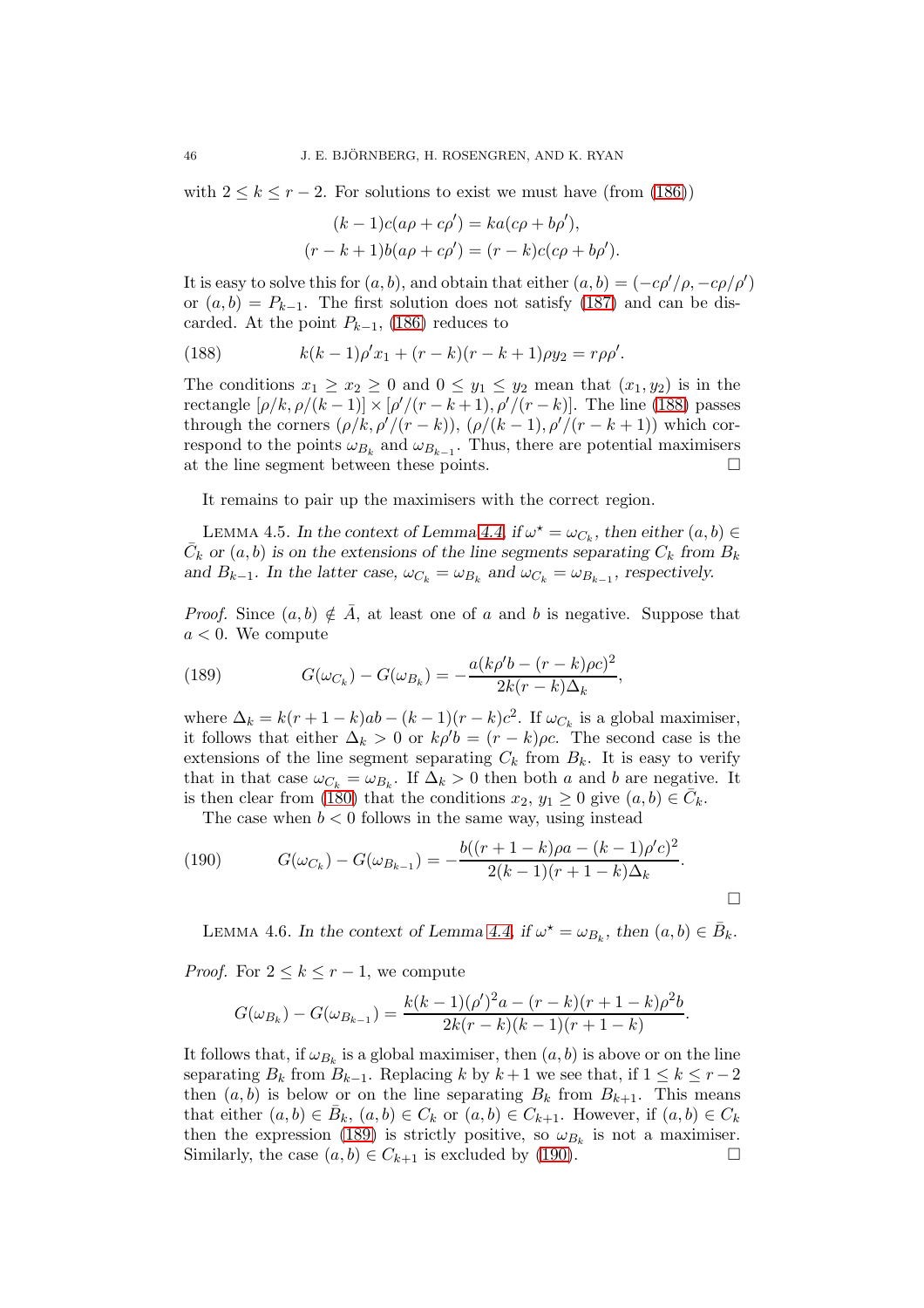We can now complete the proof of Proposition [4.2.](#page-41-0) The case  $(a, b) \in$  $\bar{A} \cup \bar{D}$  is handled by Lemma [4.3.](#page-43-6) In all other cases except at the points  $P_k$  it follows from Lemma [4.4](#page-43-5) that  $\omega^* = \omega_{B_j}$  or  $\omega^* = \omega_{C_j}$  for some j. We can then use Lemma [4.5](#page-45-3) and Lemma [4.6](#page-45-4) to exclude all possibilities for  $\omega^*$  except those mentioned in Proposition [4.2.](#page-41-0) In most cases this leaves a unique possibility. At the boundary between  $B_k$  and  $B_{k+1}$  there are two possibilities, but it is easy to verify (and clear from continuity arguments) that  $G(\omega_{B_k}) = G(\omega_{B_{k+1}})$  in this case. At the points  $P_k$  there are infinitely many possibilities, but it is again easy to verify (and clear from the Lagrange equations) that they are all maximisers.

### 5. Multi-block models

<span id="page-46-0"></span>In this section we generalise the free energy calculation of Theorem [1.1](#page-3-1) to a class of models with  $p \geq 1$  blocks rather than just the two blocks A and B, and with certain many-body interactions.

We first need some notation. Let  $\gamma$  be a partition with all parts  $> 1$ , that is  $\gamma = (\gamma_1, \ldots, \gamma_\ell)$  is a sequence of integers  $\gamma_1 \geq \gamma_2 \geq \cdots \geq \gamma_\ell \geq 2$ . We say that a permutation  $\sigma \in S_n$  has cycle-type  $\gamma$  if its non-trivial cycles, ordered from longest to shortest, have lengths  $\gamma_1, \ldots, \gamma_\ell$ . Then  $|\gamma| := \gamma_1 + \cdots + \gamma_\ell \leq$ n. Let  $C_n^{\gamma}$  be the set of permutations in  $S_n$  with cycle-type  $\gamma$ ; this is a conjugacy-class of  $S_n$ . For example, if  $\gamma = (2)$  then  $C_n^{\gamma} = C_n^{(2)}$  is the set of transpositions in  $S_n$ , and if  $\gamma = (3)$  then  $C_n^{\gamma} = C_n^{(3)}$  is the set of three-cycles in  $S_n$ . Similarly, for  $A \subseteq \{1, 2, ..., n\}$ , let  $C_A^{\gamma}$  $\mathcal{A}$  denote the set of permutations of the elements of A with cycle-type  $\gamma$ .

Let  $A_1, \ldots, A_p$  form a partition of  $\{1, \ldots, n\}$  with  $|A_k| = m_k$ . Fix a finite set  $\Gamma$  of partitions  $\gamma$  with all parts > 1. We assume that n and all  $m_k$  are large enough that  $C_n^{\gamma} \neq \emptyset$  and  $C_A^{\gamma}$  $A_k^{\gamma} \neq \emptyset$  for all  $\gamma \in \Gamma$ . For  $a_1^{\gamma}$  $a_1^{\gamma}, \ldots, a_p^{\gamma}, c^{\gamma} \in \mathbb{R},$ consider the Hamiltonian

<span id="page-46-1"></span>(191) 
$$
H_n^{\text{MB}} = -n \sum_{\gamma \in \Gamma} \Big( \sum_{k=1}^p \frac{a_k^{\gamma}}{|C_{A_k}^{\gamma}|} \sum_{\sigma \in C_{A_k}^{\gamma}} T_{\sigma} + \frac{c^{\gamma}}{|C_n^{\gamma}|} \sum_{\sigma \in C_n^{\gamma}} T_{\sigma} \Big),
$$

and the partition function  $Z_n^{\text{MB}}(\beta) = \text{tr}_{\mathbb{V}}[e^{-\beta H_n^{\text{MB}}}]$ . Note that we have the scaling factor *n* in front of [\(191\)](#page-46-1) rather than  $\frac{1}{n}$  as in [\(5\)](#page-3-2). This is because the sizes of the conjugacy classes  $C_A^{\gamma}$  $\gamma_A^{\gamma}$  depend on n, for example for transpositions we have  $|C_n^{(2)}| = {n \choose 2}$  $\binom{n}{2}$ .

The form of the Hamiltonian [\(191\)](#page-46-1) means that spins at vertices in each block  $A_k$  interact with each other through the many-body interaction  $T_{\sigma}$  (as opposed to the pair-interaction  $T_{i,j} = T_{(i,j)}$  before), with strength constants  $a_k^{\gamma}$  $\gamma_{k}$  dependent on the cycle type  $\gamma$  of  $\sigma$ ; as well as this, spins in all blocks together interact with each other similarly, this time with strength constants  $c^{\gamma}$ .

The operators  $T_{\sigma}$  appearing in [\(191\)](#page-46-1) may all be written in terms of spinmatrices. Indeed, for transpositions  $\sigma = (i, j)$  this was discussed above, and for general  $\sigma$  we may write  $T_{\sigma}$  as a product of  $T_{i,j}$ 's. However, we do not pursue an explicit formula for  $T_{\sigma}$  in terms of spin-matrices.

Our result about the free energy of this model is most compactly expressed in terms of positive semidefinite Hermitian  $r \times r$  matrices X. For such a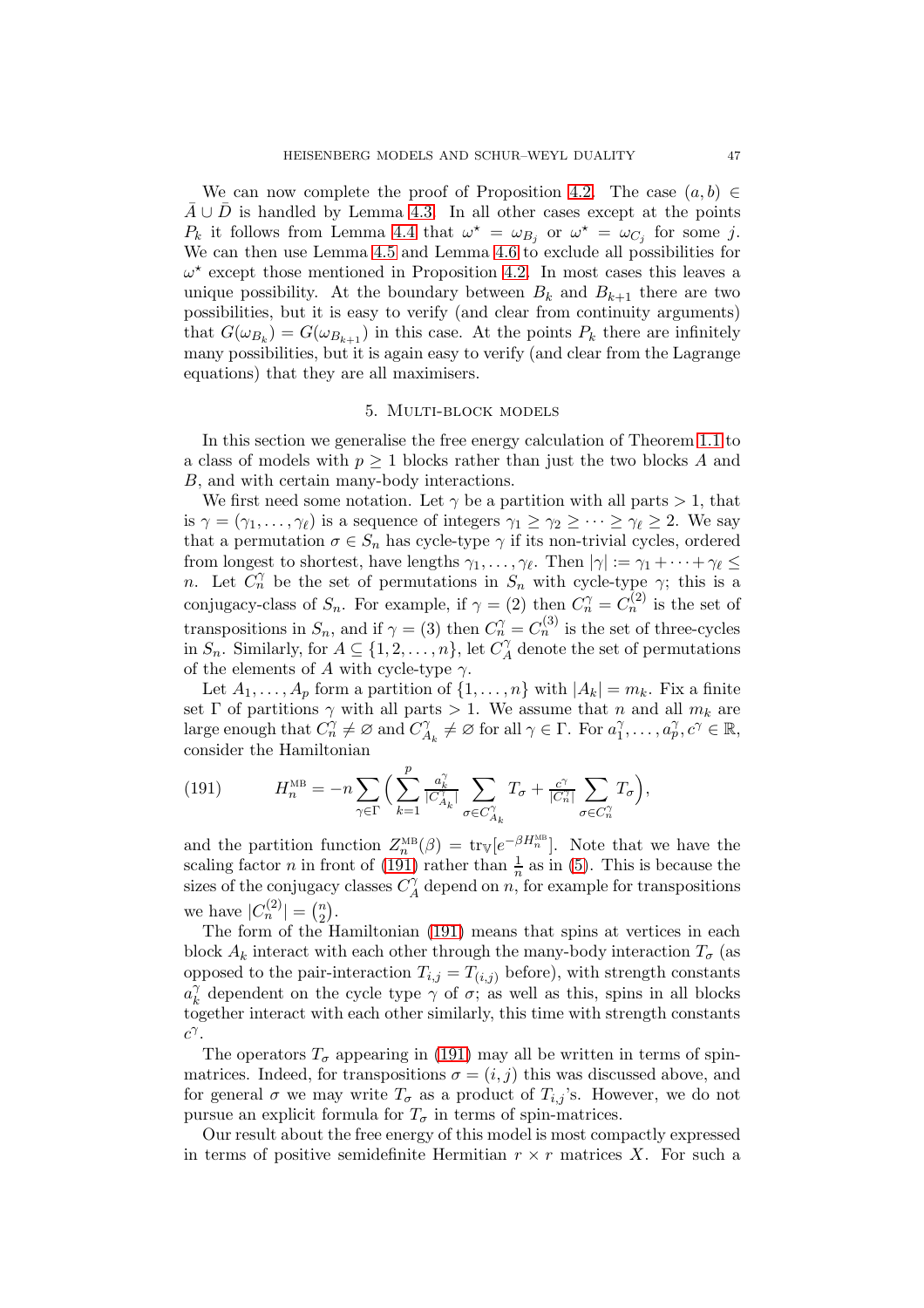matrix, having eigenvalues  $x_1, \ldots, x_r \geq 0$ , we use the von Neuman entropy [\(73\)](#page-16-4). We have the following:

<span id="page-47-0"></span>THEOREM 5.1. Let  $p \ge 1$  be fixed, and suppose that for all  $k = 1, \ldots, p$ we have that  $m_k/n \to \rho_k \in (0,1)$  as  $n \to \infty$ . For the Hamiltonian [\(191\)](#page-46-1), we have that the free energy is given by

(192) 
$$
\lim_{n \to \infty} \frac{1}{n} \log Z_n^{\text{MB}}(\beta) = \max \ \phi_{\beta}(X_1, \dots, X_p),
$$

where the maximum is taken over all positive semidefinite Hermitian  $r \times r$ matrices  $X_1, \ldots, X_p$  with  $\text{tr}[X_k] = \rho_k$ , and where

$$
(193)
$$

<span id="page-47-3"></span>
$$
\phi_{\beta}(X_1,\ldots,X_p) = \sum_{k=1}^p S(X_k)
$$
  
+  $\beta \sum_{\gamma \in \Gamma} \Big( \sum_{k=1}^p a_k^{\gamma} \prod_{j\geq 1} \text{tr}[X_k^{\gamma_j}] + c^{\gamma} \prod_{j\geq 1} \text{tr}[(X_1 + \cdots + X_p)^{\gamma_j}]\Big).$ 

Before proving Theorem [5.1](#page-47-0) we discuss a few special cases. If we set  $p = 2$ ,  $\Gamma = \{(2)\}\$ and  $a_1^{(2)} = (a - c)/2$ ,  $a_2^{(2)} = (b - c)/2$  and  $c^{(2)} = c/2$ , then

(194) 
$$
\phi_{\beta}(X_1, X_2) = S(X_1) + S(X_2) + \frac{\beta}{2} \text{tr} \left[ aX_1^2 + bX_2^2 + 2cX_1X_2 \right].
$$

In fact, in this case we recover Theorem [1.1,](#page-3-1) i.e. we have max  $\phi_{\beta}(X_1, X_2) =$  $\Phi_{\beta}^{\text{AB}}(a, b, c)$ . For details, see the discussion around [\(75\)](#page-16-1).

<span id="page-47-1"></span>If instead we set  $p = 1$  and all  $a_k^{\gamma} = 0$  then [\(191\)](#page-46-1) becomes

(195) 
$$
H_n^{\text{MB}} = -n \sum_{\gamma \in \Gamma} \frac{c^{\gamma}}{|C_n^{\gamma}|} \sum_{\sigma \in C_n^{\gamma}} T_{\sigma}.
$$

We thus obtain a homogeneous model of many-body interaction on the complete graph  $K_n$ . (In fact, [\(195\)](#page-47-1) is the image of a general central element of  $\mathbb{C}[S_n]$  under the representation T.) In this case we get that

(196) 
$$
\frac{1}{n}\log Z^{\text{MB}}_{\beta,n} \to \max\Big(-\sum_{i=1}^r x_i\log x_i + \beta \sum_{\gamma \in \Gamma} c^{\gamma} p_{\gamma}(x_1,\ldots,x_r)\Big),
$$

where the maximum is over all  $x_1, \ldots, x_r$  satisfying  $x_i \geq 0$  and  $\sum_{i=1}^r x_i = 1$ , and where  $p_{\gamma}(x_1, \ldots, x_r)$  denotes the power-sum symmetric polynomial

<span id="page-47-2"></span>(197) 
$$
p_{\gamma}(x_1,\ldots,x_r) = \prod_{j=1}^{\ell} (x_1^{\gamma_j} + \cdots + x_r^{\gamma_j}).
$$

It seems likely that Theorems [1.7](#page-6-1) and [1.8](#page-7-0) can be extended to multi-block cases, though we do not pursue such extensions here.

We now turn to the proof of Theorem [5.1,](#page-47-0) which follows a similar pattern to that of Theorem [1.1.](#page-3-1) We start by writing (198)

$$
H_n^{\text{MB}} = -nT\Big(\sum_{\gamma \in \Gamma}\Big[\sum_{k=1}^p a_k^\gamma \alpha_{A_k}^\gamma + c^\gamma \alpha_n^\gamma\Big]\Big) = -n\sum_{\gamma \in \Gamma}\Big[\sum_{k=1}^p a_k^\gamma T(\alpha_{A_k}^\gamma) + c^\gamma T(\alpha_n^\gamma)\Big]\Big),
$$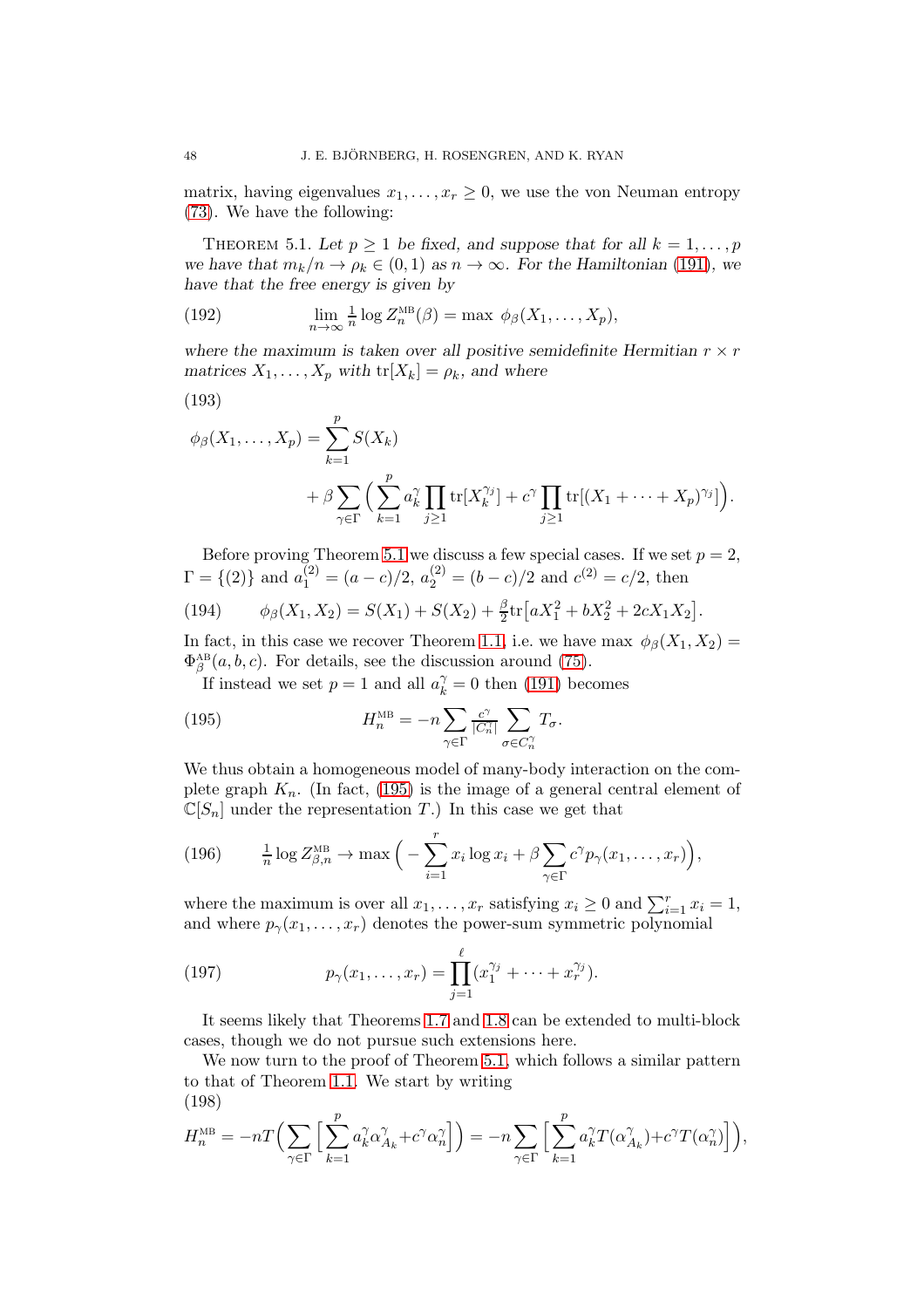where T is the representation of  $\mathbb{C}[S_n]$  on V given in [\(47\)](#page-13-2), and

(199) 
$$
\alpha_{A_k}^{\gamma} = \frac{1}{|C_{A_k}^{\gamma}|} \sum_{\sigma \in C_{A_k}^{\gamma}} \sigma \in \mathbb{C}[S_{A_k}], \qquad \alpha_n^{\gamma} = \frac{1}{|C_n^{\gamma}|} \sum_{\sigma \in C_n^{\gamma}} \sigma \in \mathbb{C}[S_n].
$$

As in [\(49\)](#page-13-0) we have a decomposition

(200) 
$$
\mathbb{V} \cong \bigoplus_{\lambda \vdash n, \ell(\lambda) \leq r} \dim(U_{\lambda}) V_{\lambda}.
$$

Here we consider V as an  $\mathbb{C}[S_n]$ -module only (we do not need the  $GL_r(\mathbb{C})$ part since we consider only the free energy and not correlations). As a  $\mathbb{C}[S_{m_1} \times \cdots \times S_{m_p}]$ -module, we have the decomposition

(201) 
$$
V_{\lambda} \cong \bigoplus_{\mu(1),\dots,\mu(p)} c^{\lambda}_{\mu(1),\dots,\mu(p)} V_{\mu(1)} \otimes \cdots \otimes V_{\mu(p)},
$$

which generalises [\(55\)](#page-14-0). Here  $\mu(k) \vdash m_k$  for each k and the multiplicities  $c_{\mu(1), \dots, \mu(p)}^{\lambda}$  are analogs of the Littlewood–Richardson coefficients  $c_{\mu, \nu}^{\lambda}$  and have many similar properties. In particular, a full analog of Horn's inequalities holds:  $c^{\lambda}_{\mu(1),...,\mu(p)} > 0$  if and only if there are Hermitian matrices  $M(1), \ldots, M(p)$  with spectra  $\mu(1), \ldots, \mu(p)$  such that  $M(1) + \cdots + M(p)$ has spectrum  $\lambda$  (see Theorem 17 of [\[16\]](#page-53-19)).

Let us next see how  $T(\alpha)$  $\hat{A}_k$ ) and  $\hat{T}(\alpha_n^{\gamma})$  act on these subspaces  $V_{\mu(k)}$ . For  $m \leq n$  and  $C = C_m^{\gamma}$  the conjugacy class of  $\gamma$  in  $S_m$ , consider  $\alpha =$ 1  $\frac{1}{|C|}\sum_{\sigma\in C}\sigma\in\mathbb{C}[S_m]$ . For  $\mu\vdash m$ , since  $\alpha$  is central in  $\mathbb{C}[S_m]$ , it acts on the irreducible  $V_{\mu}$  as a scalar, and in fact we have

(202) 
$$
\alpha|_{V_{\mu}} = \frac{\chi_{\mu}(\alpha)}{d_{\mu}} \text{Id}_{V_{\mu}} = \frac{\chi_{\mu}(\gamma)}{d_{\mu}} \text{Id}_{V_{\mu}},
$$

where  $\chi_{\mu}(\gamma)$  is the character of  $V_{\mu}$  evaluated at any permutation of cycletype  $\gamma$ . This leads to the following expression analogous to [\(60\)](#page-14-2):

(203)  

$$
Z_n^{\text{MB}} = \sum_{\lambda \vdash n, \ell(\lambda) \le r} \dim(U_{\lambda}) \sum_{\mu(1), \dots, \mu(p)} c_{\mu(1), \dots, \mu(p)}^{\lambda} d_{\mu(1)} \cdots d_{\mu(p)}
$$

$$
\cdot \exp\left(n\beta \sum_{\gamma \in \Gamma} \left[\sum_{k=1}^p a_k^{\gamma} \frac{\chi_{\mu(k)}(\gamma)}{d_{\mu(k)}} + c^{\gamma} \frac{\chi_{\lambda}(\gamma)}{d_{\lambda}}\right]\right).
$$

As before, the relevant scaling for the limit  $\lim_{n\to\infty} \frac{1}{n}$  $\frac{1}{n}$  log  $Z_n^{\text{MB}}$  is given by letting  $\lambda/n \to \vec{z}$  and  $\mu(k)/n \to \vec{x}(k)$  for all k. Also as before, dim $(U_\lambda)$  is negligible on the relevant scale, and the  $d_{\mu(k)}$  obey the asymptotics of [\(63\)](#page-15-4). Below, we prove that  $c^{\lambda}_{\mu(1),...,\mu(p)} \leq (n+1)^{pr^2}$  which is also too small to contribute to the limit.

What remains is to identify the limits of the expressions of the form  $\frac{\chi_{\mu}(\gamma)}{d_{\mu}}$ . The latter limits are well-known in the asymptotic representation theory of the symmetric group: Thoma's Theorem and the Vershik–Kerov Theorem (see e.g. [\[11,](#page-53-24) Corollary 4.2 and Theorem 6.16]) imply that if  $\mu/n \to \vec{x}$  $(x_1, \ldots, x_r)$ , then

(204) 
$$
\frac{\chi_{\mu}(\gamma)}{d_{\mu}} \to p_{\gamma}(x_1, \dots, x_r),
$$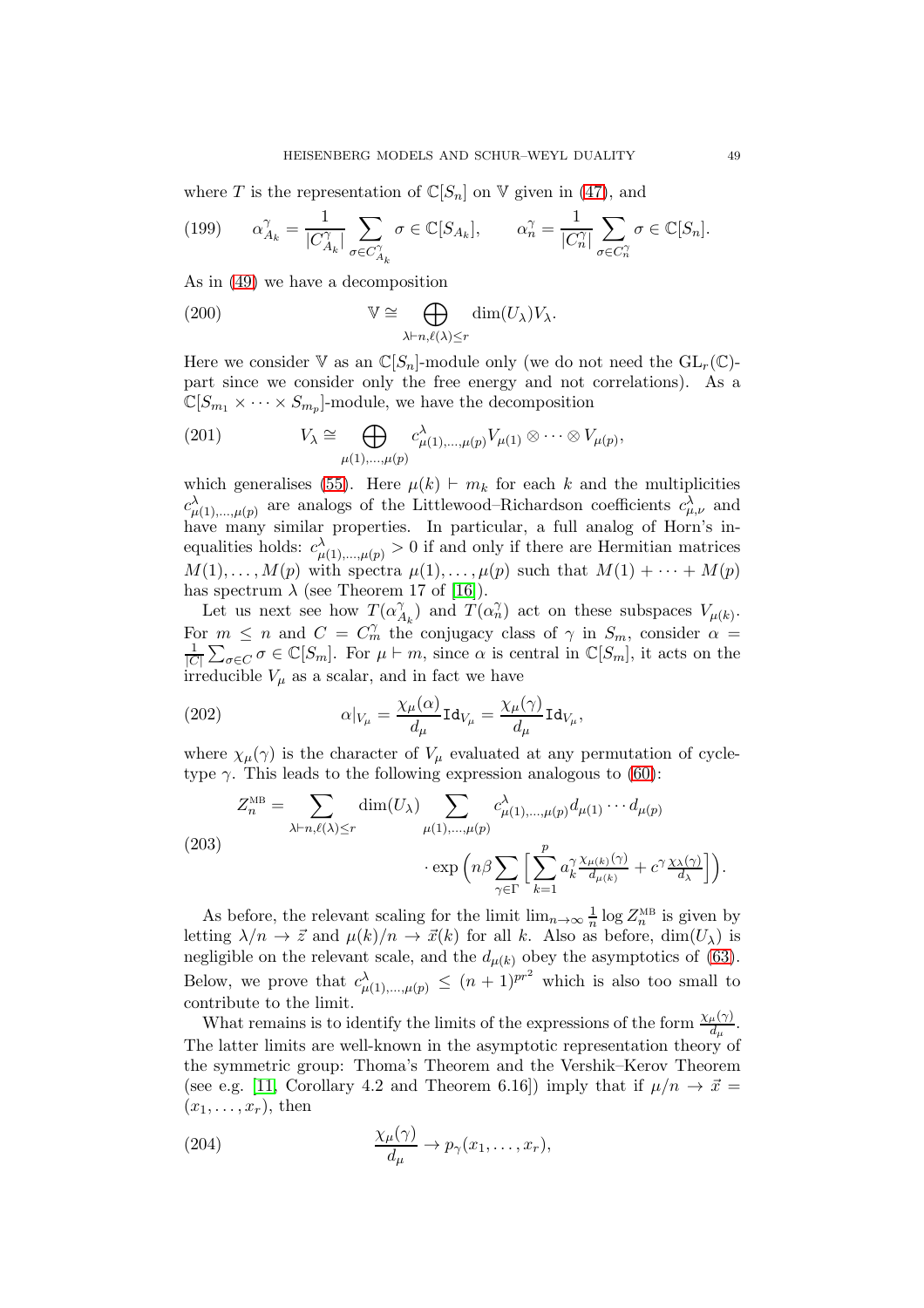<span id="page-49-1"></span>

FIGURE 9. Left: A skew tableau with shape  $\nu$  formed from the three partitions  $\mu(1) = (2, 1), \mu(2) = (2)$  and  $\mu(3) =$  $(1, 1, 1)$ . Right: its rectification.

where  $p_{\gamma}$  is the power-sum symmetric polynomial given in [\(197\)](#page-47-2). Writing  $\vec{x}(k) = \lim_{n\to\infty} \mu(k)/n$  and  $\vec{z} = \lim_{n\to\infty} \lambda/n$ , we conclude that the contributing  $\vec{x}(k)$  and  $\vec{z}$  are spectra of Hermitian matrices  $X_1, \ldots, X_p$  and  $Z = X_1 + \cdots + X_p$ , respectively, where  $\text{tr}[X_k] = \rho_k$ . Re-writing the free energy in terms of these matrices, as in [\(74\)](#page-16-3) and [\(91\)](#page-21-2), we obtain the claim [\(193\)](#page-47-3).

It remains to verify the bound  $c^{\lambda}_{\mu(1), \dots, \mu(p)} \leq (n+1)^{pr^2}$ . We use the following combinatorial description of  $c^{\lambda}_{\mu_1,\dots,\mu_p}$  which is mentioned just after Proposition 13 of [\[16\]](#page-53-19). Form a skew shape  $\nu$  by stacking  $\mu(1), \ldots, \mu(p)$  from bottom left to top right, such that the lower left corner of  $\mu(k)$  just touches the upper right corner of  $\mu(k-1)$  as in Figure [9.](#page-49-1) Fix any semistandard tableau  $\tau_{\lambda}$  of shape  $\lambda$ , to be concrete let us say that the first row of  $\tau_{\lambda}$ consists of  $\lambda_1$  1's, the second row of  $\lambda_2$  2's etc. Then  $c^{\lambda}_{\mu(1), \dots, \mu(p)}$  is the number of semistandard tableaux  $\sigma_{\nu}$  of skew shape  $\nu$  whose rectification equals  $\tau_{\lambda}$ . For a full description of the rectification, see [\[15,](#page-53-17) Section 1.2], but in brief terms the rectification is obtained by 'sliding' the numbered boxes of  $\sigma_{\nu}$  until a non-skew shape is obtained. To see the claimed bound, note that in order to obtain the tableau  $\tau_{\lambda}$ , the number of boxes labelled 1 in  $\nu$ must equal the number of boxes labelled 1 in  $\lambda$ , and similarly for labels 2, 3, etc. Thus, for each row of  $\nu$  we have at most

$$
(\lambda_1+1)(\lambda_2+1)\cdots(\lambda_r+1)\leq (n+1)^r
$$

choices of entries (from 0 to  $\lambda_1$  1's, from 0 to  $\lambda_2$  2's etc). Since  $\nu$  has at most pr rows, the total number of choices is  $\leq [(n+1)^{r}]^{pr}$ , as claimed.  $\square$ 

### APPENDIX A. THE TRACE-INEQUALITY [\(75\)](#page-16-1)

<span id="page-49-0"></span>The inequality [\(75\)](#page-16-1) appears e.g. in [\[22,](#page-53-20) Prop. 9.H.1.g-h], but we give here an almost self-contained proof based on Birkhoff's theorem, adapted from the discussion in [\[32\]](#page-54-6). The problem is to maximise (respectively, minimise)  $tr[XY]$  subject to the condition that  $X, Y$  are nonnegative definite Hermitian matrices with fixed spectra  $x_1 \ge x_2 \ge \cdots \ge x_r \ge 0$  and  $y_1 \ge y_2 \ge \cdots \ge$  $y_r \geq 0$ . Equivalently, since there are unitary matrices U and V such that  $U^*XU = D_x = \text{diag}(x_1,\ldots,x_r)$  and  $V^*YV = D_x = \text{diag}(x_1,\ldots,x_r)$ , the goal is to to extremise

(205) 
$$
\text{tr}[UD_xU^*VD_yV^*] = \text{tr}[D_xU^*VD_yV^*U]
$$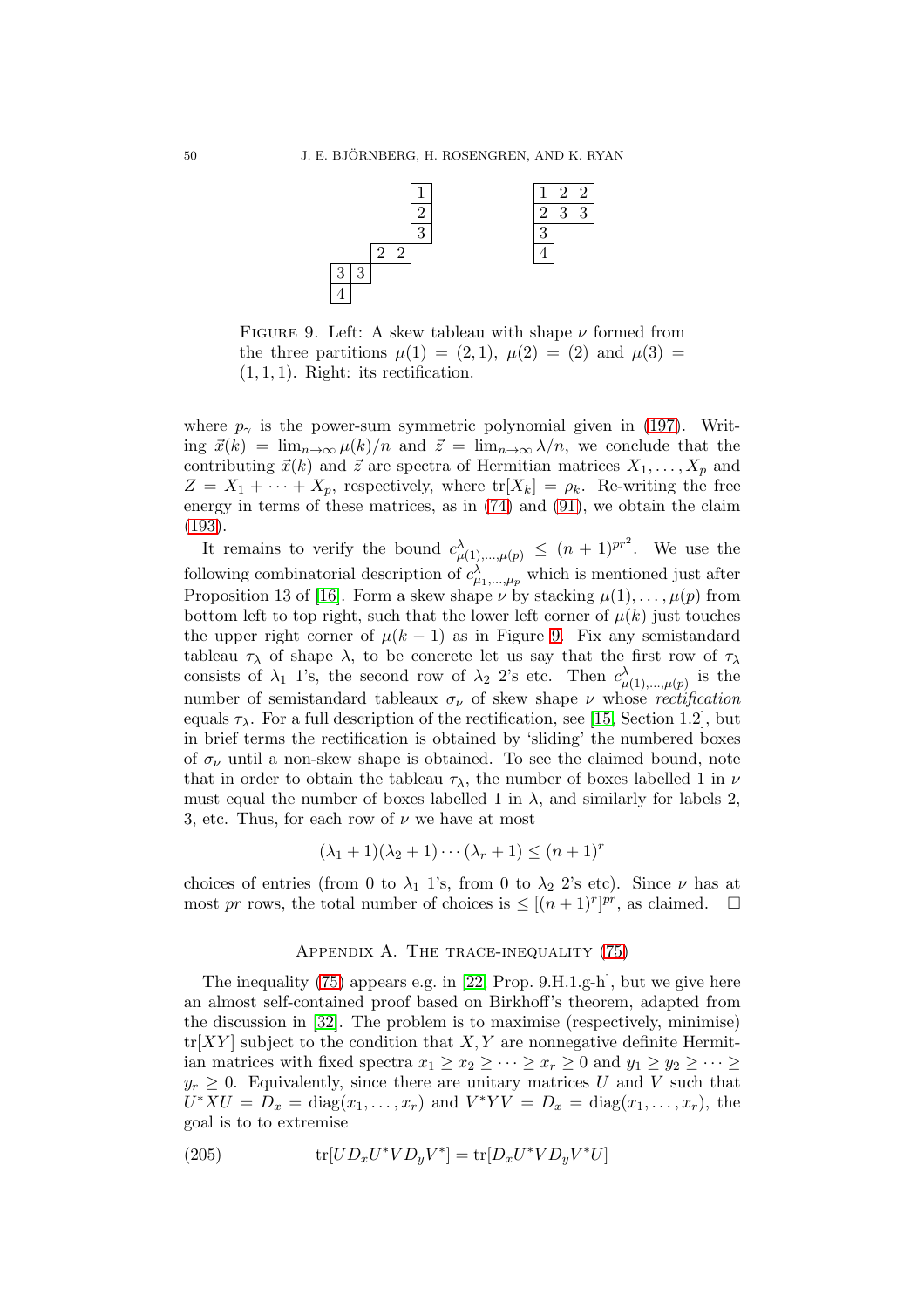over unitaries  $U, V$ . Writing  $W = U^*V$  we may equivalently extremise over the unitary  $W$ ,

(206) 
$$
\text{tr}[D_x W D_y W^*] = \sum_{i,j=1}^r x_i w_{i,j} y_j w_{j,i}^* = \sum_{i,j=1}^r x_i y_j |w_{i,j}|^2.
$$

Define the matrix  $P = (p_{i,j})_{i,j=1}^r$  where  $p_{i,j} = |w_{i,j}|^2$ . Since W is unitary, P is doubly stochastic (rows and columns sum to 1). We have by the above

(207) 
$$
\max_{W} \text{ tr}[D_x W D_y W^*] \ge \max_{P} \sum_{i,j=1}^r x_i y_j p_{i,j},
$$

where the second max is over doubly-stochastic matrices  $P$  (and similarly for the min). The function to be maximised on the right-hand-side is linear in P and the set of doubly-stochastic matrices is convex and compact. Thus the maximum (as well as the minimum) is attained at an extreme point of the set of doubly-stochastic matrices. By Birkhoff's theorem [\[22,](#page-53-20) Theorem 2.A.2], the extreme points are the permutation matrices Π. Since permutation matrices are real orthogonal (hence unitary) it follows that

(208) 
$$
\max_{W} \text{ tr}[D_x W D_y W^*] = \max_{\Pi} \text{ tr}[D_x \Pi D_y \Pi^*]
$$

and similarly for the minimum. Thus, we must only find the permutation  $\pi$ which maximises or minimises the function

$$
\sum_{j=1}^r x_j y_{\pi(j)}.
$$

<span id="page-50-0"></span>The maximum is obtained for the identity permutation and the minimum for the reversal of  $12...r$ .

# APPENDIX B. EQUIVALENCE OF  $Q_{i,j}$  and  $P_{i,j}$  in the WB-MODEL

In this second appendix we study two representations of the walled Brauer algebra  $\mathbb{B}_{n,m}(r)$ . We will prove in Lemma [B.1](#page-51-0) that they are isomorphic for all  $r \geq 2$ . This will in particular give the equivalence of our WB-model with the same model, but with each  $Q_{i,j}$  replaced with  $P_{i,j}$ . More generally Lemma [B.1](#page-51-0) gives the same statement on general graphs. To be precise, if  $G = A \cup B$  is any graph (with  $A \cap B = \emptyset$ ), with  $E_A$  the set of edges between two vertices in  $A$ ,  $E_B$  similar, and  $E_{AB}$  those between a vertex of  $A$  and a vertex of B, then for all  $a, b, c \in \mathbb{R}$ , the following two Hamiltonians are unitarily equivalent:

<span id="page-50-1"></span>(210) 
$$
H = -\sum_{\{i,j\} \in E_A} aT_{i,j} - \sum_{\{i,j\} \in E_B} bT_{i,j} - \sum_{\{i,j\} \in E_{AB}} cP_{i,j}
$$

$$
H' = -\sum_{\{i,j\} \in E_A} aT_{i,j} - \sum_{\{i,j\} \in E_B} bT_{i,j} - \sum_{\{i,j\} \in E_{AB}} cQ_{i,j}.
$$

This in particular shows that the models with interactions  $P_{i,j}$  and  $Q_{i,j}$  are equivalent on any bipartite graph; the equivalence of partition functions was proved by Aizenman and Nachtergaele in [\[2\]](#page-53-6). The same statement (and in fact slightly stronger) holds on non-bipartite graphs, but only for  $r$  odd. Indeed, [\(210\)](#page-50-1) is very similar to a statement on the model [\(3\)](#page-2-0): for any graph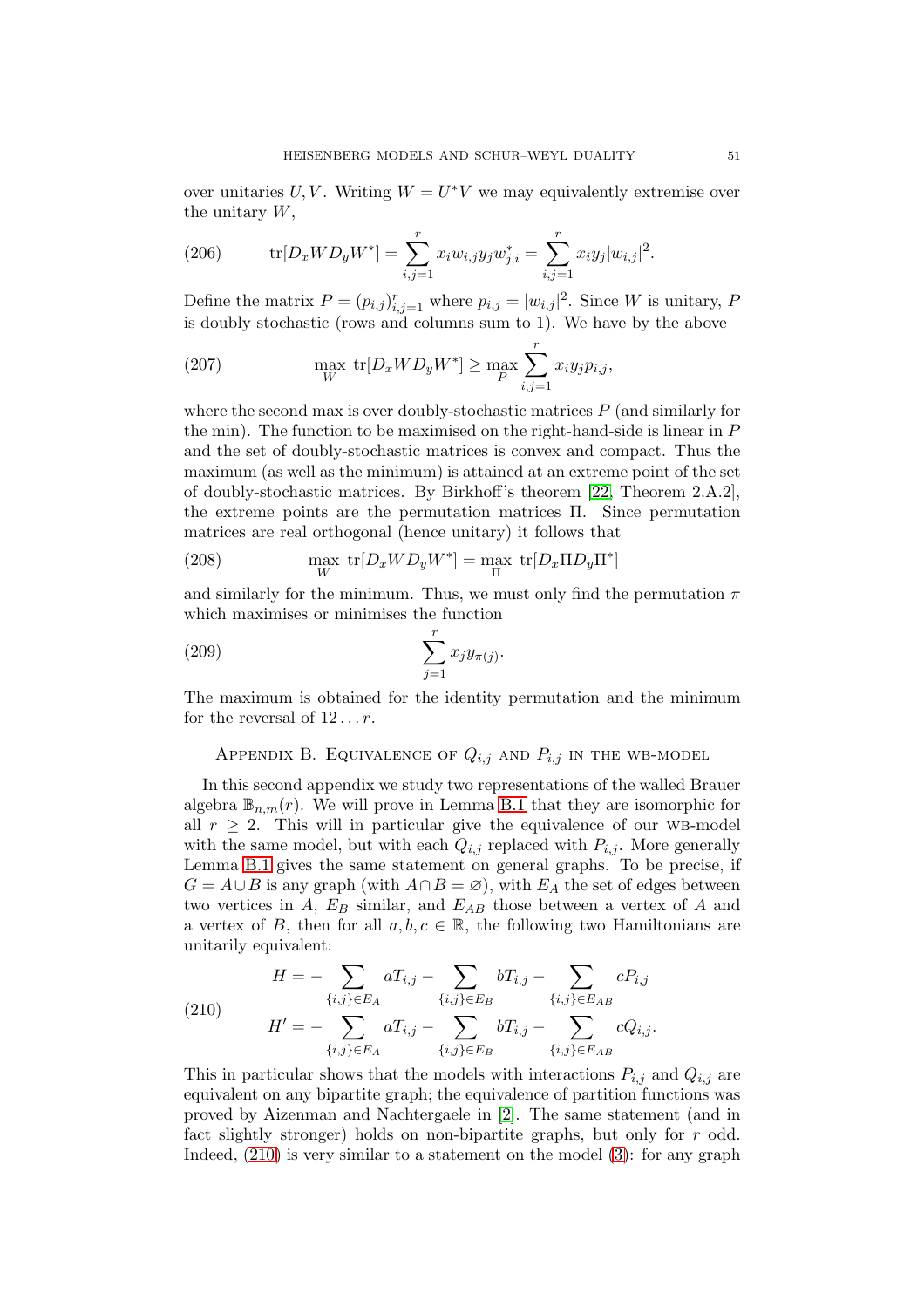G with edge set E, for any  $L_1, L_2 \in \mathbb{R}$ , the following two Hamiltonians are unitarily equivalent for  $r$  odd:

(211) 
$$
H = -\sum_{\{i,j\} \in E} L_1 T_{i,j} + L_2 P_{i,j}
$$

$$
H' = -\sum_{\{i,j\} \in E} L_1 T_{i,j} + L_2 Q_{i,j}.
$$

This is proved with Lemma B.1 of [\[26\]](#page-54-1), which is the equivalent of our Lemma [B.1](#page-51-0) below, but for the full Brauer algebra.

The representations we consider are defined as follows. First, we let  $|a\rangle$ denote the standard basis for  $\mathbb{C}^r$ , indexed using  $a \in \{-S, -S + 1, \ldots, S\}$ where  $S = (r-1)/2$ , and recall that  $\mathbb{V} = (\mathbb{C}^r)^{\otimes n}$ . Let  $T : \mathbb{B}_{n,m}(r) \to \text{End}(\mathbb{V})$ satisfy

(212) 
$$
T(i,j) = Q_{i,j}, \qquad T(i,j) = T_{i,j},
$$

where we recall that  $T_{i,j}$  is the transposition operator, and  $\langle a_i, a_j | Q_{i,j} | b_i, b_j \rangle =$  $\delta_{a_i, a_j} \delta_{b_i, b_j}$ . Similarly, define  $\tilde{T} : \mathbb{B}_{n,m}(r) \to \text{End}(\mathbb{V})$  by

(213) 
$$
\tilde{T}(\overline{i,j}) = P_{i,j}, \qquad \tilde{T}(i,j) = T_{i,j},
$$

where we recall that  $\langle a_i, a_j | P_{i,j} | b_i, b_j \rangle = (-1)^{a_i - b_i} \delta_{a_i, -a_j} \delta_{b_i, -b_j}$ .

<span id="page-51-0"></span>LEMMA B.1. For all  $r \geq 2$ , and all n, the representations T and  $\tilde{T}$  of  $\mathbb{B}_{n,m}(r)$  are isomorphic via a unitary transformation.

*Proof.* The proof follows closely that of Lemma B.1 of [\[26\]](#page-54-1). For r odd, the lemma actually follows from that result by restricting the two representations there to the walled Brauer algebra. So let  $r$  be even. The elements  $(i, j)$  and  $(\overline{i, j})$  generate the algebra  $\mathbb{B}_{n,m}(r)$ , so we aim to find an invertible linear function  $A: \mathbb{V} \to \mathbb{V}$  such that

(214) 
$$
A^{-1}T_{i,j}A = T_{i,j},
$$

for all  $1 \leq i < j \leq m$  and  $m < i < j \leq n$ , and

(215) 
$$
A^{-1}Q_{i,j}A = P_{i,j},
$$

for all  $1 \leq i \leq m \leq j \leq n$ . By the Schur–Weyl duality for the general linear and symmetric groups [\(49\)](#page-13-0), the first condition holds if and only if  $A = \alpha^{\otimes m} \otimes \gamma^{\otimes n-m}$  for some  $\alpha, \gamma \in GL_r(\mathbb{C})$ . Then the second condition also holds if and only if  $(\alpha \otimes \gamma)^{-1} Q_{i,j}(\alpha \otimes \gamma) = P_{i,j}$  for all  $1 \leq i \leq m < j \leq n$ , which holds if and only if:

<span id="page-51-1"></span>(216)  
\n
$$
(-1)^{a_i - b_i} \delta_{a_i, -a_j} \delta_{b_i, -b_j} = \sum_{c_i, c_j, d_i, d_j} (\alpha^{-1})_{a_i, c_i} (\gamma^{-1})_{a_j, c_j} \delta_{c_i, c_j} \delta_{d_i, d_j} \alpha_{d_i, b_i} \gamma_{d_j, b_j}
$$
\n
$$
= \sum_{c, d} (\alpha^{-1})_{a_i, c} (\gamma^{-1})_{a_j, c} \alpha_{d, b_i} \gamma_{d, b_j}
$$
\n
$$
= (\alpha^{-1} \gamma^{-1})_{a_i, a_j} (\alpha^{\mathsf{T}} \gamma)_{b_i, b_j}.
$$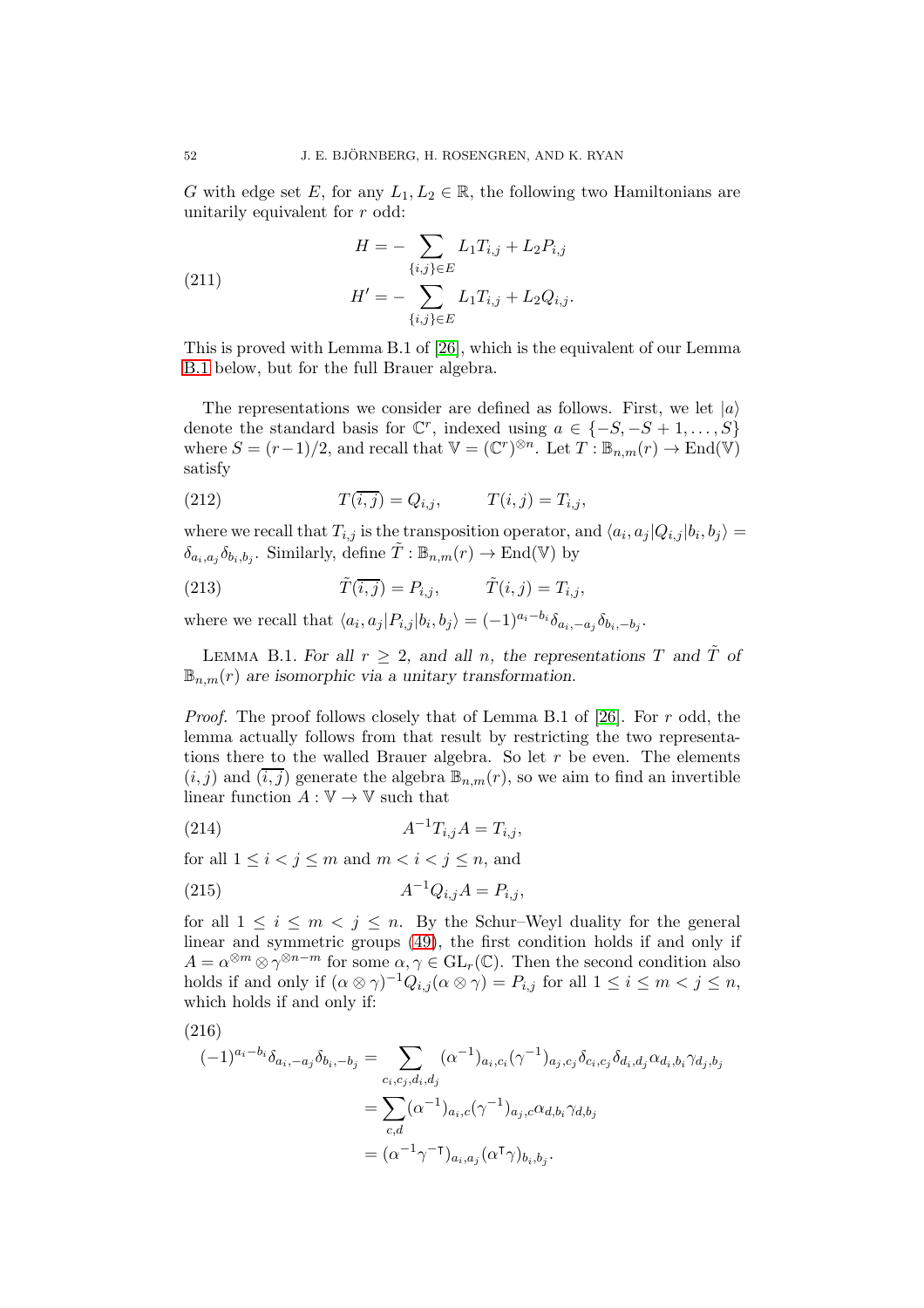Now recall that we assumed  $r$  to be even, meaning that  $S$  and all the indices  $a_i, a_j, b_i, b_j$  are odd multiples of  $\frac{1}{2}$ . Thus  $(-1)^{a_i} = -(-1)^{-a_i}$  and  $(216)$  holds if

<span id="page-52-1"></span>(217) 
$$
\alpha^{\mathsf{T}} \gamma = -(\gamma^{\mathsf{T}} \alpha)^{-1} = \begin{bmatrix} & & & (-1)^{1-S} \\ & & & \\ & & \cdot & \\ & & & \\ (-1)^{S} & & & \end{bmatrix}.
$$

The matrix on the right in [\(217\)](#page-52-1) is an involution whose transpose is its negative, so it suffices to check this for  $\alpha^{\dagger} \gamma$ . Further, the matrix consists of the block matrices  $(-1)^{r/2} \begin{bmatrix} 0 & i \\ -i & 0 \end{bmatrix}$  aligned along the antidiagonal, where  $i = \sqrt{-1}.$ 

Such a pair  $\alpha$ ,  $\gamma$  exists: for example let

$$
g_1 = \frac{1}{\sqrt{2}} \begin{bmatrix} i & i \\ -1 & 1 \end{bmatrix}, \qquad g_2 = \frac{1}{\sqrt{2}} \begin{bmatrix} -1 & 1 \\ -i & -i \end{bmatrix},
$$

take  $\alpha$  to be block-antidiagonal with blocks  $g_1$ , and take  $\gamma$  to be blockdiagonal with blocks  $(-1)^{r/2}g_2$ . Since  $g_1^{\mathsf{T}}$  $I_1^{\text{T}}g_2 = \begin{bmatrix} 0 & i \\ -i & 0 \end{bmatrix}$ ,  $\alpha^{\text{T}}\gamma$  is as required. Further, since both  $\alpha$  and  $\gamma$  are unitary, so is A.

We can further prove the following statement, that in the  $S = 1$  ( $r = 3$ ) case, under a certain choice of the isomorphism of representations, the spin matrices are anti-symmetric. This verifies that we can use Theorems [1.8](#page-7-0) and [1.7](#page-6-1) on the  $S = 1$  ( $r = 3$ ) nematic model with magnetisation term given by a spin matrix  $S^{(k)}$ ,  $k = 1, 2, 3$ , at each vertex, as noted at the end of Section [1.5.](#page-10-0)

<span id="page-52-0"></span>LEMMA B.2. For all  $k = 1, 2, 3$ , there exists a (unitary) isomorphism  $\psi_n =$  $\psi^{\otimes n}$  of the representations T and  $\tilde{T}$  of  $\mathbb{B}_{n,m}(3)$  (with  $\psi_n^{-1}\tilde{T}(b)\psi_n = T(b)$  for all  $b \in \mathbb{B}_{n,m}(3)$ , such that  $\psi_n^{-1}S^{(k)}\psi_n$  is anti-symmetric (its transpose is its negative).

*Proof.* In Lemma [B.1,](#page-51-0) we showed that representations T and  $\tilde{T}$  of  $\mathbb{B}_{n,m}(3)$ are isomorphic. In particular, since  $r = 3$  odd, we used the Lemma B.1 of [\[26\]](#page-54-1). In that Lemma, one found that a valid isomorphism  $\psi_n$  was given by  $\psi_n = \psi^{\otimes n}$ , where  $\psi$  is a 3 × 3 (unitary) matrix

(218) 
$$
\psi = \begin{bmatrix} \frac{1}{\sqrt{2}} & 0 & \frac{i}{\sqrt{2}} \\ 0 & 1 & 0 \\ \frac{-1}{\sqrt{2}} & 0 & \frac{i}{\sqrt{2}} \end{bmatrix},
$$

where  $i = \sqrt{-1}$ . One then can verify the required identities directly, using the explicit spin matrices (219)

$$
S^{(1)} = \frac{1}{\sqrt{2}} \begin{bmatrix} 0 & 1 & 0 \\ 1 & 0 & 1 \\ 0 & 1 & 0 \end{bmatrix}, \ S^{(2)} = \frac{1}{i\sqrt{2}} \begin{bmatrix} 0 & 1 & 0 \\ -1 & 0 & 1 \\ 0 & -1 & 0 \end{bmatrix}, \ S^{(3)} = \begin{bmatrix} 1 & 0 & 0 \\ 0 & 0 & 0 \\ 0 & 0 & -1 \end{bmatrix}.
$$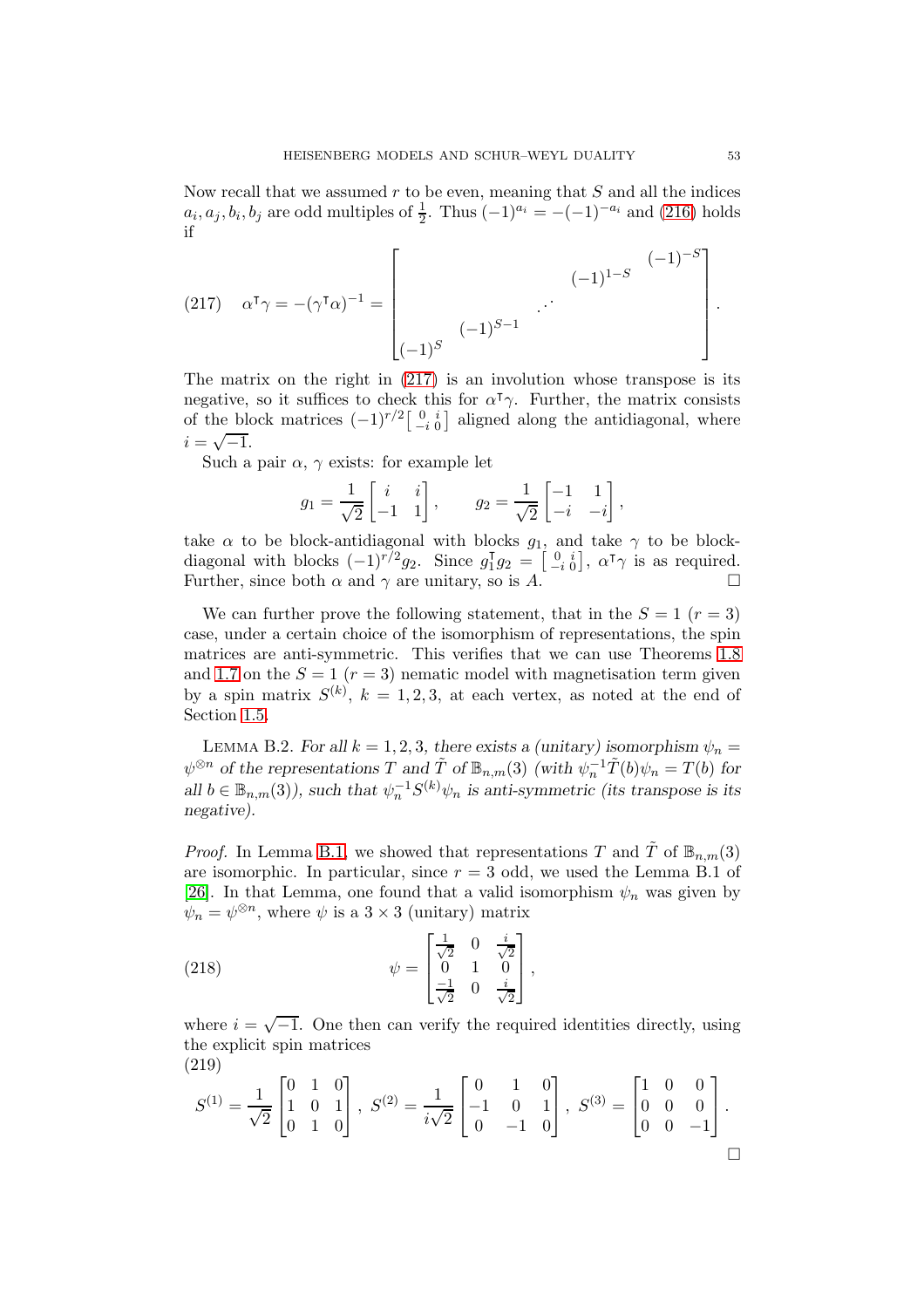#### <span id="page-53-0"></span>**REFERENCES**

- <span id="page-53-14"></span>[1] M. Aizenman, H. Duminil-Copin and S. Warzel, *Dimerization and N´eel order in different quantum spin chains through a shared loop representation*, Ann. Henri Poincaré 21 (2020), 2737–2774.
- <span id="page-53-6"></span>[2] M. Aizenman and B. Nachtergaele, *Geometric aspects of quantum spin states*, Comm. Math. Phys. 164 (1994), 17–63.
- <span id="page-53-5"></span>[3] D. Aldous and J. A. Fill, *Reversible Markov chains and random walks on graphs*, Unfinished monograph, 2002, available at
	- http://www.stat.berkeley.edu/∼aldous/RWG/book.html.
- <span id="page-53-10"></span>[4] G. Alon and G. Kozma, *The probability of long cycles in interchange processes*, Duke Math. J. 162 (2013), 1567–1585.
- <span id="page-53-12"></span>[5] G. Alon and G. Kozma, *The mean-field quantum Heisenberg ferromagnet via representation theory*, Annales de l'Institut Henri Poincaré, Probabilités et Statistiques. Vol. 57. No. 3. Institut Henri Poincaré (2021).
- <span id="page-53-22"></span>[6] G. Benkart, M. Chakrabarti, T. Halverson, R. Leduc, C. Y. Lee and J. Stroomer, *Tensor product representations of general linear groups and their connections with Brauer algebras*, J. Algebra 166 (1994), 529–567.
- <span id="page-53-11"></span>[7] N. Berestycki and G. Kozma, *Cycle structure of the interchange process and representation theory*, Bull. Soc. Math. France 143 (2015), 265–280.
- <span id="page-53-7"></span>[8] J. E. Björnberg, *The free energy in a class of quantum spin systems and interchange processes*, J. Math. Phys. 57 (2016).
- <span id="page-53-8"></span>[9] J. E. Björnberg, J. Fröhlich and D. Ueltschi, *Quantum spins and random loops on the complete graph*, Comm. Math. Phys. 375 (2019), 1629–1663.
- <span id="page-53-15"></span>[10] J. E. Björnberg, P. Mühlbacher, B. Nachtergaele and D. Ueltschi, *Dimerization in quantum spin chains with* O(n) *symmetry*, Comm. Math. Phys. (2021).
- <span id="page-53-24"></span>[11] A. Borodin and G. Olshanski, *Representations of the infinite symmetric group*, Cambridge University Press (2017).
- <span id="page-53-4"></span>[12] M. Correggi, A. Giuliani and R. Seiringer, *Validity of the spin-wave approximation for the free energy of the Heisenberg ferromagnet*, Comm. Math. Phys. 339 (2015), 279–307.
- <span id="page-53-23"></span>[13] A. Cox, M. De Visscher, S. Doty and P. Martin, *On the blocks of the walled Brauer algebra*, J. Algebra 320 (2008), 169–212.
- <span id="page-53-9"></span>[14] P. I. Etingof et al., *Introduction to representation theory*, American Mathematical Society, 2011.
- <span id="page-53-17"></span>[15] W. Fulton, *Young tableaux: with applications to representation theory and geometry*, Cambridge University Press, 1997.
- <span id="page-53-19"></span>[16] W. Fulton, *Eigenvalues, invariant factors, highest weights, and Schubert calculus*, Bull. Amer. Math. Soc. 37 (2000), 209–249.
- <span id="page-53-16"></span><span id="page-53-2"></span>[17] W. Fulton and J. Harris, *Representation theory,* Springer, 1991.
- [18] T. E. Harris, *Nearest-neighbor Markov interaction processes on multidimensional lattices*, Adv. Math. 9 (1972), 66–89.
- <span id="page-53-18"></span><span id="page-53-1"></span>[19] W. Heisenberg, *Zur Theorie des Ferromagnetismus*, Z. Physik 49 (1928), 619–636.
- [20] A. Knutson and T. Tao. *The honeycomb model of*  $GL_n(\mathbb{C})$  *tensor products I: Proof of the saturation conjecture.* Journal of the American Mathematical Society 12.4 (1999): 1055-1090.
- <span id="page-53-20"></span>[21] I. G. Macdonald, *Symmetric functions and Hall polynomials*, Oxford University Press, 1998.
- [22] A. W. Marshall, I. Olkin and B. C. Arnold, *Inequalities: theory of majorization and its applications*, Academic Press, 1979.
- <span id="page-53-21"></span>[23] P. P. Nikitin, *The centralizer algebra of the diagonal action of the group*  $GL_n(\mathbb{C})$  *in a mixed tensor space*, J. Math. Sci. 141 (2007), 1479–1493.
- <span id="page-53-13"></span>[24] O. Penrose, *Bose–Einstein condensation in an exactly soluble system of interacting particles*, J. Stat. Phys. 63 (1991), 761–781.
- <span id="page-53-3"></span>[25] R. T. Powers, *Heisenberg model and a random walk on the permutation group*, Lett. Math. Phys. 1 (1976), 125–130.